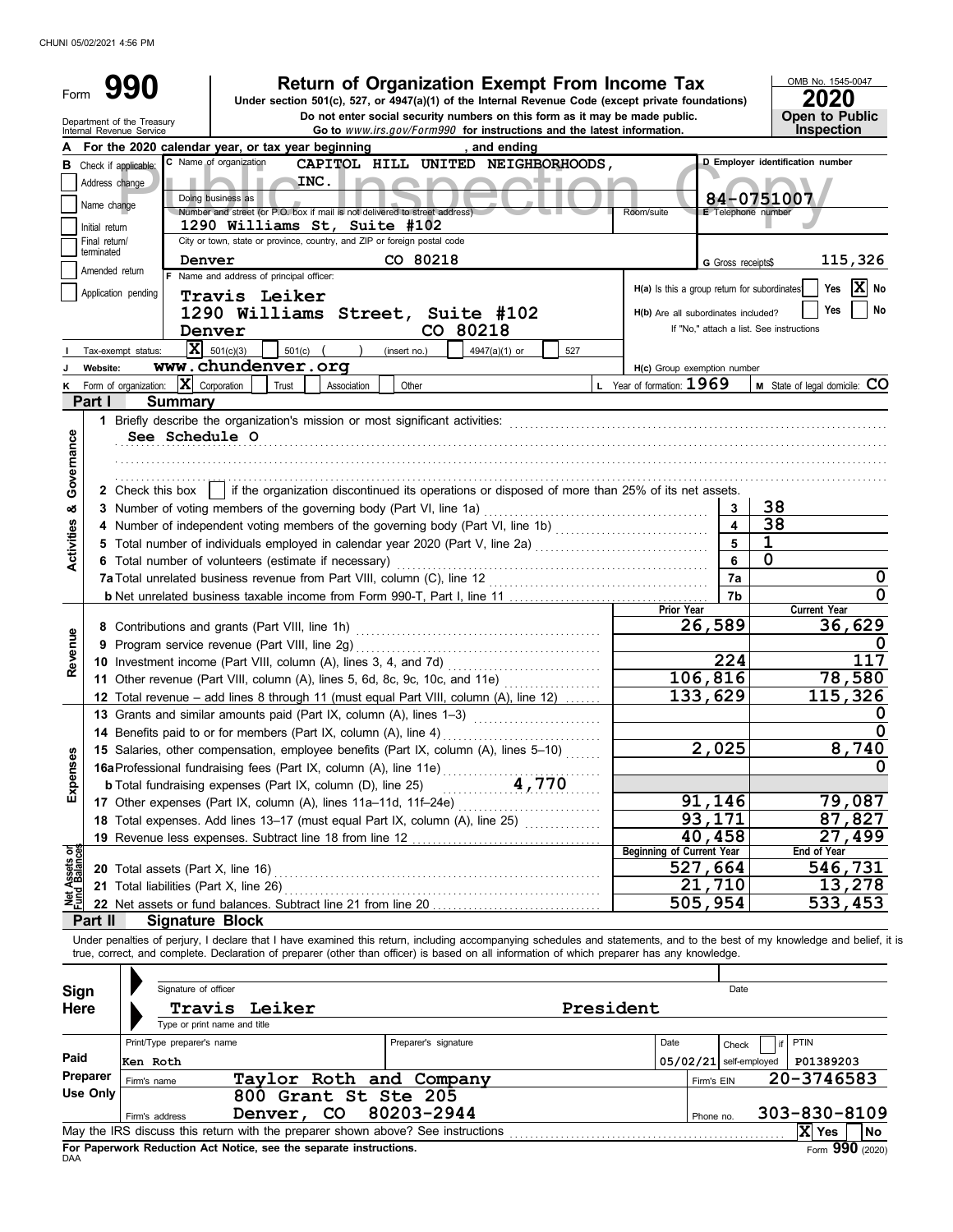|              | Form 990 (2020) CAPITOL HILL UNITED NEIGHBORHOODS, 84-0751007<br>Part III                                                                                                                         | <b>Statement of Program Service Accomplishments</b><br>Check if Schedule O contains a response or note to any line in this Part III |                                                                                                                                                                                                                                                              | Page 2<br>$ \mathbf{x} $ |
|--------------|---------------------------------------------------------------------------------------------------------------------------------------------------------------------------------------------------|-------------------------------------------------------------------------------------------------------------------------------------|--------------------------------------------------------------------------------------------------------------------------------------------------------------------------------------------------------------------------------------------------------------|--------------------------|
| $\mathbf{1}$ | Briefly describe the organization's mission:                                                                                                                                                      |                                                                                                                                     |                                                                                                                                                                                                                                                              |                          |
|              |                                                                                                                                                                                                   |                                                                                                                                     | See Schedule 0                                                                                                                                                                                                                                               |                          |
|              |                                                                                                                                                                                                   | <u>A Inchanti</u><br><u>John Harry Hammer Links and</u>                                                                             | <b>Comma</b><br>$J\Lambda$ , which is the set of $\Lambda$                                                                                                                                                                                                   |                          |
| $\mathbf{2}$ | Did the organization undertake any significant program services during the year which were not listed on the<br>prior Form 990 or 990-EZ?<br>If "Yes," describe these new services on Schedule O. |                                                                                                                                     |                                                                                                                                                                                                                                                              | Yes $\overline{X}$ No    |
| 3            | Did the organization cease conducting, or make significant changes in how it conducts, any program<br>services?                                                                                   |                                                                                                                                     |                                                                                                                                                                                                                                                              | Yes $\overline{X}$ No    |
| 4            | If "Yes," describe these changes on Schedule O.<br>the total expenses, and revenue, if any, for each program service reported.                                                                    |                                                                                                                                     | Describe the organization's program service accomplishments for each of its three largest program services, as measured by<br>expenses. Section 501(c)(3) and 501(c)(4) organizations are required to report the amount of grants and allocations to others, |                          |
|              | 4a (Code:                                                                                                                                                                                         |                                                                                                                                     |                                                                                                                                                                                                                                                              |                          |
|              | See Schedule O                                                                                                                                                                                    | <u> 1986 - Johann Stoff, Amerikaansk politiker (d. 1986)</u>                                                                        |                                                                                                                                                                                                                                                              |                          |
|              |                                                                                                                                                                                                   |                                                                                                                                     |                                                                                                                                                                                                                                                              |                          |
|              |                                                                                                                                                                                                   |                                                                                                                                     |                                                                                                                                                                                                                                                              |                          |
|              |                                                                                                                                                                                                   |                                                                                                                                     |                                                                                                                                                                                                                                                              |                          |
|              |                                                                                                                                                                                                   |                                                                                                                                     |                                                                                                                                                                                                                                                              |                          |
|              |                                                                                                                                                                                                   |                                                                                                                                     |                                                                                                                                                                                                                                                              |                          |
|              | 4b (Code:<br>) (Expenses \$<br>N/A                                                                                                                                                                |                                                                                                                                     | including grants of $\text{S}$ (Revenue $\text{S}$ )                                                                                                                                                                                                         |                          |
|              |                                                                                                                                                                                                   |                                                                                                                                     |                                                                                                                                                                                                                                                              |                          |
|              |                                                                                                                                                                                                   |                                                                                                                                     |                                                                                                                                                                                                                                                              |                          |
|              |                                                                                                                                                                                                   |                                                                                                                                     |                                                                                                                                                                                                                                                              |                          |
|              |                                                                                                                                                                                                   |                                                                                                                                     |                                                                                                                                                                                                                                                              |                          |
|              |                                                                                                                                                                                                   |                                                                                                                                     |                                                                                                                                                                                                                                                              |                          |
|              |                                                                                                                                                                                                   |                                                                                                                                     |                                                                                                                                                                                                                                                              |                          |
|              |                                                                                                                                                                                                   |                                                                                                                                     |                                                                                                                                                                                                                                                              |                          |
|              |                                                                                                                                                                                                   |                                                                                                                                     |                                                                                                                                                                                                                                                              |                          |
|              |                                                                                                                                                                                                   |                                                                                                                                     |                                                                                                                                                                                                                                                              |                          |
|              |                                                                                                                                                                                                   |                                                                                                                                     |                                                                                                                                                                                                                                                              |                          |
|              | N/A                                                                                                                                                                                               |                                                                                                                                     |                                                                                                                                                                                                                                                              |                          |
|              |                                                                                                                                                                                                   |                                                                                                                                     |                                                                                                                                                                                                                                                              |                          |
|              |                                                                                                                                                                                                   |                                                                                                                                     |                                                                                                                                                                                                                                                              |                          |
|              |                                                                                                                                                                                                   |                                                                                                                                     |                                                                                                                                                                                                                                                              |                          |
|              |                                                                                                                                                                                                   |                                                                                                                                     |                                                                                                                                                                                                                                                              |                          |
|              |                                                                                                                                                                                                   |                                                                                                                                     |                                                                                                                                                                                                                                                              |                          |
|              |                                                                                                                                                                                                   |                                                                                                                                     |                                                                                                                                                                                                                                                              |                          |
|              |                                                                                                                                                                                                   |                                                                                                                                     |                                                                                                                                                                                                                                                              |                          |
|              |                                                                                                                                                                                                   |                                                                                                                                     |                                                                                                                                                                                                                                                              |                          |
|              |                                                                                                                                                                                                   |                                                                                                                                     |                                                                                                                                                                                                                                                              |                          |
|              |                                                                                                                                                                                                   |                                                                                                                                     |                                                                                                                                                                                                                                                              |                          |
|              | 4d Other program services (Describe on Schedule O.)                                                                                                                                               |                                                                                                                                     |                                                                                                                                                                                                                                                              |                          |
|              | (Expenses \$                                                                                                                                                                                      | including grants of\$                                                                                                               | (Revenue \$                                                                                                                                                                                                                                                  |                          |
|              | 4e Total program service expenses                                                                                                                                                                 | 68,431                                                                                                                              |                                                                                                                                                                                                                                                              |                          |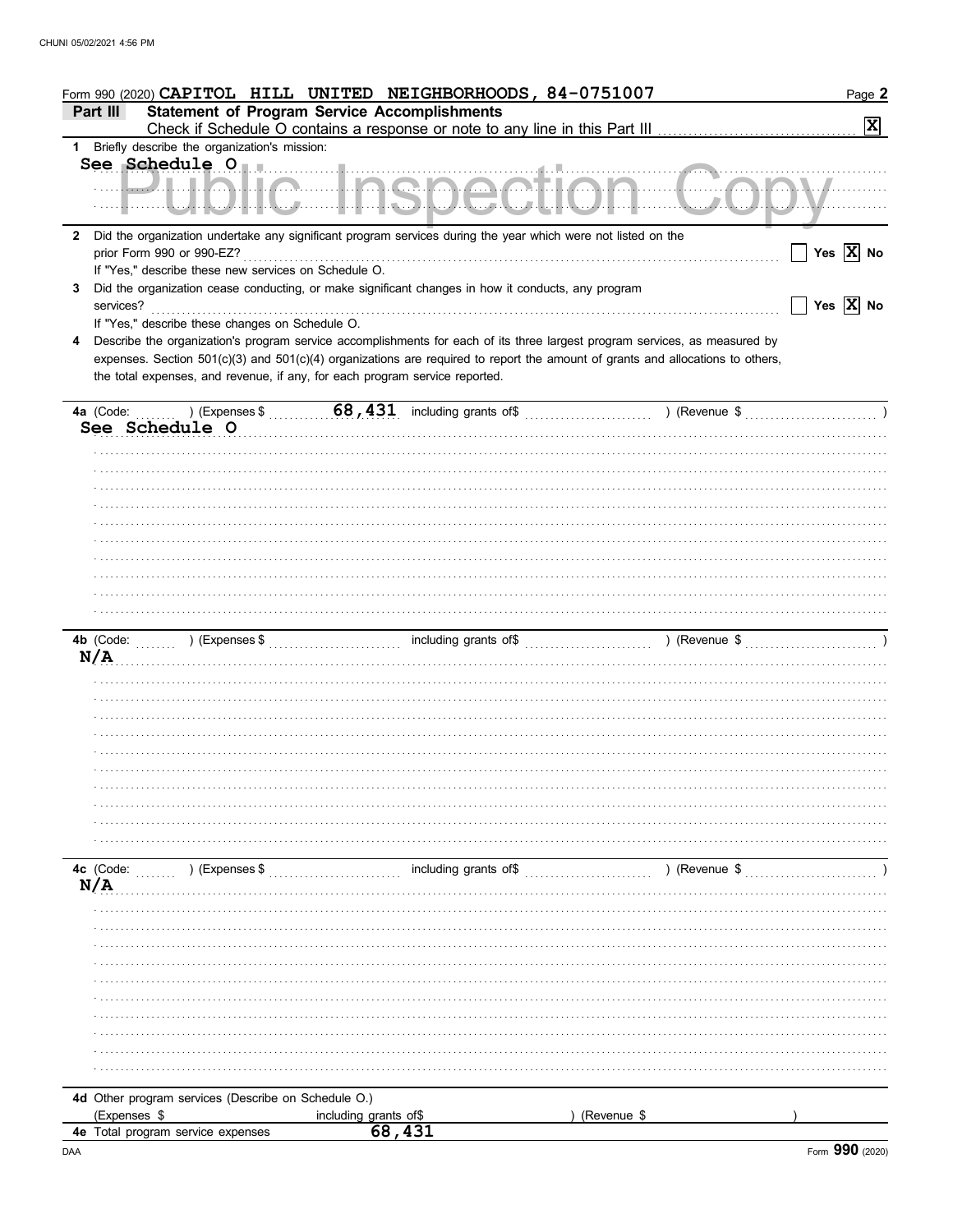## **Part IV Checklist of Required Schedules Form 990 (2020) CAPITOL HILL UNITED NEIGHBORHOODS, 84-0751007** Page 3

|     | Part IV<br><b>CHECKIST OF REQUITED SCHEDULES</b>                                                                                                                                           |                 |             |    |
|-----|--------------------------------------------------------------------------------------------------------------------------------------------------------------------------------------------|-----------------|-------------|----|
|     |                                                                                                                                                                                            |                 | Yes         | No |
| 1   | Is the organization described in section $501(c)(3)$ or $4947(a)(1)$ (other than a private foundation)? If "Yes,"                                                                          |                 |             |    |
|     | complete Schedule A Production Complete Schedule A Production Complete Schedule A                                                                                                          | 1               | X           |    |
| 2   | Is the organization required to complete Schedule B, Schedule of Contributors (see instructions)?                                                                                          | $\overline{2}$  | $\mathbf x$ |    |
| 3   | Did the organization engage in direct or indirect political campaign activities on behalf of or in opposition to                                                                           |                 |             |    |
|     | candidates for public office? If "Yes," complete Schedule C, Part I                                                                                                                        | 3               |             | X  |
| 4   | Section 501(c)(3) organizations. Did the organization engage in lobbying activities, or have a section 501(h)                                                                              |                 |             |    |
|     | election in effect during the tax year? If "Yes," complete Schedule C, Part II                                                                                                             | 4               |             | X  |
| 5   | Is the organization a section $501(c)(4)$ , $501(c)(5)$ , or $501(c)(6)$ organization that receives membership dues,                                                                       |                 |             |    |
|     | assessments, or similar amounts as defined in Revenue Procedure 98-19? If "Yes," complete Schedule C, Part III                                                                             | 5               |             | X  |
| 6   | Did the organization maintain any donor advised funds or any similar funds or accounts for which donors                                                                                    |                 |             |    |
|     | have the right to provide advice on the distribution or investment of amounts in such funds or accounts? If<br>"Yes," complete Schedule D, Part I                                          | 6               |             | X  |
| 7   | Did the organization receive or hold a conservation easement, including easements to preserve open space,                                                                                  |                 |             |    |
|     | the environment, historic land areas, or historic structures? If "Yes," complete Schedule D, Part II                                                                                       | 7               |             | X  |
| 8   | Did the organization maintain collections of works of art, historical treasures, or other similar assets? If "Yes,"                                                                        |                 |             |    |
|     | complete Schedule D, Part III                                                                                                                                                              | 8               |             | X  |
| 9   | Did the organization report an amount in Part X, line 21, for escrow or custodial account liability, serve as a                                                                            |                 |             |    |
|     | custodian for amounts not listed in Part X; or provide credit counseling, debt management, credit repair, or                                                                               |                 |             |    |
|     | debt negotiation services? If "Yes," complete Schedule D, Part IV                                                                                                                          | 9               |             | X  |
| 10  | Did the organization, directly or through a related organization, hold assets in donor-restricted endowments                                                                               |                 |             |    |
|     | or in quasi endowments? If "Yes," complete Schedule D, Part V                                                                                                                              | 10              |             | X  |
| 11  | If the organization's answer to any of the following questions is "Yes," then complete Schedule D, Parts VI,                                                                               |                 |             |    |
|     | VII, VIII, IX, or X as applicable.                                                                                                                                                         |                 |             |    |
| a   | Did the organization report an amount for land, buildings, and equipment in Part X, line 10? If "Yes,"                                                                                     |                 |             |    |
|     | complete Schedule D, Part VI                                                                                                                                                               | 11a             | X           |    |
| b   | Did the organization report an amount for investments—other securities in Part X, line 12, that is 5% or more                                                                              |                 |             |    |
|     | of its total assets reported in Part X, line 16? If "Yes," complete Schedule D, Part VII                                                                                                   | 11 <sub>b</sub> |             | X  |
|     | Did the organization report an amount for investments—program related in Part X, line 13, that is 5% or more                                                                               |                 |             |    |
|     | of its total assets reported in Part X, line 16? If "Yes," complete Schedule D, Part VIII                                                                                                  | 11с             |             | x  |
|     | d Did the organization report an amount for other assets in Part X, line 15, that is 5% or more of its total assets                                                                        |                 |             |    |
|     | reported in Part X, line 16? If "Yes," complete Schedule D, Part IX                                                                                                                        | 11d             |             | X  |
|     | Did the organization report an amount for other liabilities in Part X, line 25? If "Yes," complete Schedule D, Part X                                                                      | 11e             | X           |    |
| f   | Did the organization's separate or consolidated financial statements for the tax year include a footnote that addresses                                                                    |                 |             |    |
|     | the organization's liability for uncertain tax positions under FIN 48 (ASC 740)? If "Yes," complete Schedule D, Part X                                                                     | 11f             |             | X  |
|     | 12a Did the organization obtain separate, independent audited financial statements for the tax year? If "Yes," complete                                                                    |                 |             |    |
|     |                                                                                                                                                                                            | 12a             |             | X  |
|     | <b>b</b> Was the organization included in consolidated, independent audited financial statements for the tax year? If                                                                      |                 |             |    |
|     | "Yes," and if the organization answered "No" to line 12a, then completing Schedule D, Parts XI and XII is optional                                                                         | 12 <sub>b</sub> |             | X  |
| 13  |                                                                                                                                                                                            | 13              |             | X  |
| 14a |                                                                                                                                                                                            | 14a             |             | X  |
| b   | Did the organization have aggregate revenues or expenses of more than \$10,000 from grantmaking,                                                                                           |                 |             |    |
|     | fundraising, business, investment, and program service activities outside the United States, or aggregate                                                                                  |                 |             |    |
|     | foreign investments valued at \$100,000 or more? If "Yes," complete Schedule F, Parts I and IV                                                                                             | 14b             |             | X  |
| 15  | Did the organization report on Part IX, column (A), line 3, more than \$5,000 of grants or other assistance to or                                                                          |                 |             | X  |
|     | for any foreign organization? If "Yes," complete Schedule F, Parts II and IV<br>Did the organization report on Part IX, column (A), line 3, more than \$5,000 of aggregate grants or other | 15              |             |    |
| 16  | assistance to or for foreign individuals? If "Yes," complete Schedule F, Parts III and IV                                                                                                  | 16              |             | X  |
| 17  | Did the organization report a total of more than \$15,000 of expenses for professional fundraising services on                                                                             |                 |             |    |
|     |                                                                                                                                                                                            | 17              |             | X  |
| 18  | Did the organization report more than \$15,000 total of fundraising event gross income and contributions on                                                                                |                 |             |    |
|     |                                                                                                                                                                                            | 18              |             | X  |
| 19  | Did the organization report more than \$15,000 of gross income from gaming activities on Part VIII, line 9a?                                                                               |                 |             |    |
|     |                                                                                                                                                                                            | 19              |             | X  |
| 20a |                                                                                                                                                                                            | 20a             |             | X  |
| b   |                                                                                                                                                                                            | 20 <sub>b</sub> |             |    |
| 21  | Did the organization report more than \$5,000 of grants or other assistance to any domestic organization or                                                                                |                 |             |    |
|     |                                                                                                                                                                                            | 21              |             | X  |
|     |                                                                                                                                                                                            |                 |             |    |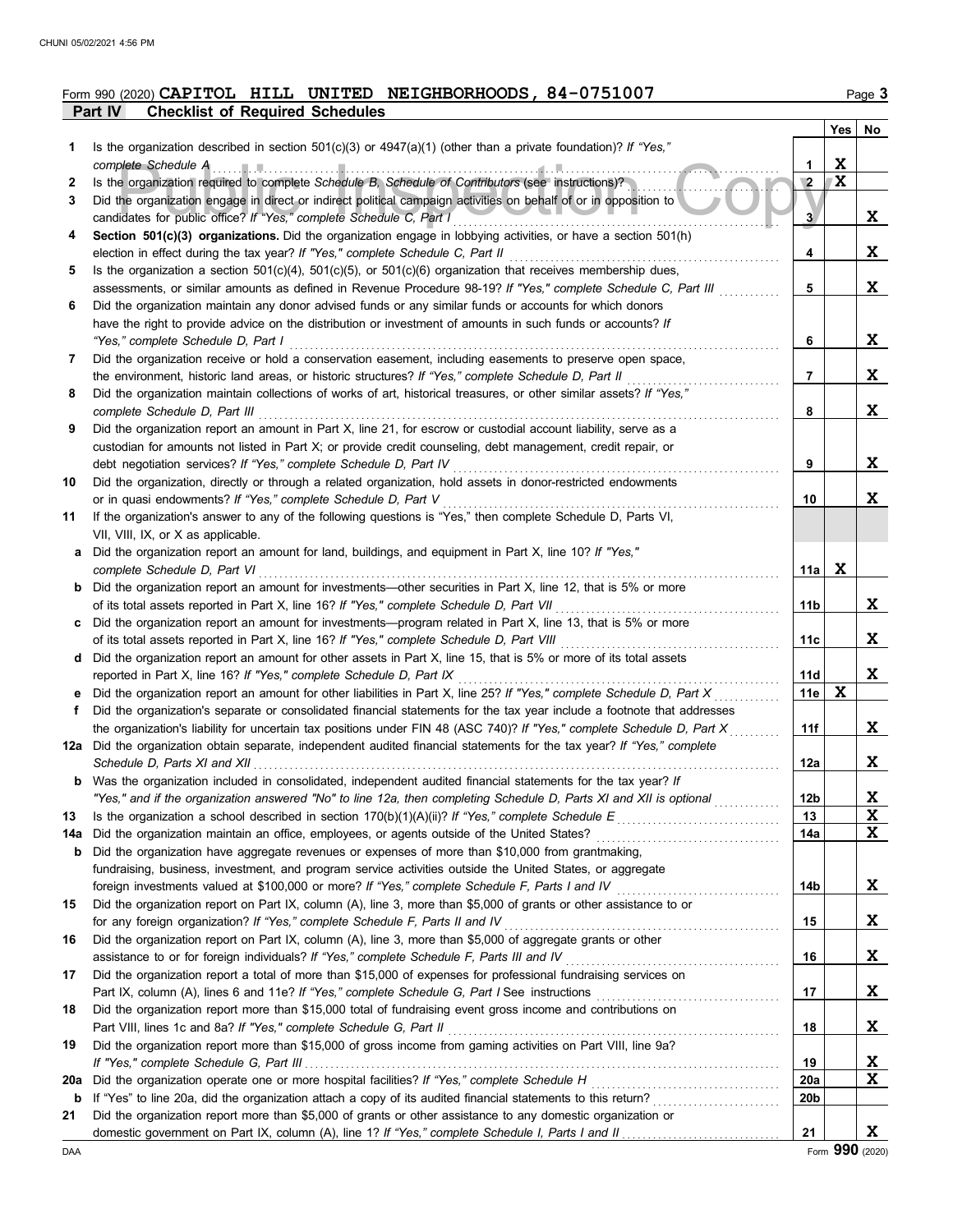|                                                            |  | Form 990 (2020) CAPITOL HILL UNITED NEIGHBORHOODS, $84-0751007$ | Page 4 |
|------------------------------------------------------------|--|-----------------------------------------------------------------|--------|
| <b>Part IV</b> Checklist of Required Schedules (continued) |  |                                                                 |        |

|        |                                                                                                                                                                                     |                      |                         |                 | Yes | No              |
|--------|-------------------------------------------------------------------------------------------------------------------------------------------------------------------------------------|----------------------|-------------------------|-----------------|-----|-----------------|
| 22     | Did the organization report more than \$5,000 of grants or other assistance to or for domestic individuals on                                                                       |                      |                         |                 |     |                 |
|        |                                                                                                                                                                                     |                      |                         | 22              |     | X               |
| 23     | Did the organization answer "Yes" to Part VII, Section A, line 3, 4, or 5 about compensation of the                                                                                 |                      |                         |                 |     |                 |
|        | organization's current and former officers, directors, trustees, key employees, and highest compensated                                                                             |                      |                         |                 |     |                 |
|        | employees? If "Yes," complete Schedule J                                                                                                                                            |                      |                         | 23 <sub>2</sub> |     | x               |
|        | 24a Did the organization have a tax-exempt bond issue with an outstanding principal amount of more than                                                                             |                      |                         |                 |     |                 |
|        | \$100,000 as of the last day of the year, that was issued after December 31, 2002? If "Yes," answer lines 24b<br>through 24d and complete Schedule K. If "No," go to line 25a       |                      |                         | 24a             |     | X               |
| b      | Did the organization invest any proceeds of tax-exempt bonds beyond a temporary period exception?                                                                                   |                      |                         | 24b             |     |                 |
| c      | Did the organization maintain an escrow account other than a refunding escrow at any time during the year                                                                           |                      |                         |                 |     |                 |
|        | to defease any tax-exempt bonds?                                                                                                                                                    |                      |                         | 24c             |     |                 |
|        | d Did the organization act as an "on behalf of" issuer for bonds outstanding at any time during the year?                                                                           |                      |                         | 24d             |     |                 |
|        | 25a Section 501(c)(3), 501(c)(4), and 501(c)(29) organizations. Did the organization engage in an excess benefit                                                                    |                      |                         |                 |     |                 |
|        | transaction with a disqualified person during the year? If "Yes," complete Schedule L, Part I                                                                                       |                      |                         | 25a             |     | X               |
| b      | Is the organization aware that it engaged in an excess benefit transaction with a disqualified person in a prior                                                                    |                      |                         |                 |     |                 |
|        | year, and that the transaction has not been reported on any of the organization's prior Forms 990 or 990-EZ?                                                                        |                      |                         |                 |     |                 |
|        | If "Yes," complete Schedule L, Part I                                                                                                                                               |                      |                         | 25 <sub>b</sub> |     | X               |
| 26     | Did the organization report any amount on Part X, line 5 or 22, for receivables from or payables to any current                                                                     |                      |                         |                 |     |                 |
|        | or former officer, director, trustee, key employee, creator or founder, substantial contributor, or 35%                                                                             |                      |                         |                 |     |                 |
|        | controlled entity or family member of any of these persons? If "Yes," complete Schedule L, Part II                                                                                  |                      |                         | 26              |     | X               |
| 27     | Did the organization provide a grant or other assistance to any current or former officer, director, trustee, key                                                                   |                      |                         |                 |     |                 |
|        | employee, creator or founder, substantial contributor or employee thereof, a grant selection committee                                                                              |                      |                         |                 |     |                 |
|        | member, or to a 35% controlled entity (including an employee thereof) or family member of any of these<br>persons? If "Yes," complete Schedule L, Part III                          |                      |                         |                 |     | X               |
| 28     | Was the organization a party to a business transaction with one of the following parties (see Schedule L, Part                                                                      |                      |                         | 27              |     |                 |
|        | IV instructions, for applicable filing thresholds, conditions, and exceptions):                                                                                                     |                      |                         |                 |     |                 |
| a      | A current or former officer, director, trustee, key employee, creator or founder, or substantial contributor? If                                                                    |                      |                         |                 |     |                 |
|        | "Yes," complete Schedule L, Part IV                                                                                                                                                 |                      |                         | 28a             |     | X               |
| b      | A family member of any individual described in line 28a? If "Yes," complete Schedule L, Part IV                                                                                     |                      |                         | 28b             |     | X               |
| c      | A 35% controlled entity of one or more individuals and/or organizations described in lines 28a or 28b? If                                                                           |                      |                         |                 |     |                 |
|        | "Yes," complete Schedule L, Part IV                                                                                                                                                 |                      |                         | 28с             |     | x               |
| 29     | Did the organization receive more than \$25,000 in non-cash contributions? If "Yes," complete Schedule M                                                                            |                      |                         | 29              |     | X               |
| 30     | Did the organization receive contributions of art, historical treasures, or other similar assets, or qualified                                                                      |                      |                         |                 |     |                 |
|        | conservation contributions? If "Yes," complete Schedule M                                                                                                                           |                      |                         | 30              |     | <u>x</u>        |
| 31     | Did the organization liquidate, terminate, or dissolve and cease operations? If "Yes," complete Schedule N, Part I                                                                  |                      |                         | 31              |     | X               |
| 32     | Did the organization sell, exchange, dispose of, or transfer more than 25% of its net assets? If "Yes,"                                                                             |                      |                         |                 |     |                 |
|        | complete Schedule N, Part II                                                                                                                                                        |                      |                         | 32              |     | X               |
| 33     | Did the organization own 100% of an entity disregarded as separate from the organization under Regulations                                                                          |                      |                         |                 |     |                 |
|        | sections 301.7701-2 and 301.7701-3? If "Yes," complete Schedule R, Part I                                                                                                           |                      |                         | 33              |     | X               |
| 34     | Was the organization related to any tax-exempt or taxable entity? If "Yes," complete Schedule R, Part II, III,<br>or IV, and Part V, line 1                                         |                      |                         | 34              |     | X               |
| 35a    |                                                                                                                                                                                     |                      |                         | <b>35a</b>      |     | X               |
| b      | If "Yes" to line 35a, did the organization receive any payment from or engage in any transaction with a                                                                             |                      |                         |                 |     |                 |
|        | controlled entity within the meaning of section 512(b)(13)? If "Yes," complete Schedule R, Part V, line 2                                                                           |                      |                         | 35b             |     |                 |
| 36     | Section 501(c)(3) organizations. Did the organization make any transfers to an exempt non-charitable                                                                                |                      |                         |                 |     |                 |
|        | related organization? If "Yes," complete Schedule R, Part V, line 2                                                                                                                 |                      |                         | 36              |     | X               |
| 37     | Did the organization conduct more than 5% of its activities through an entity that is not a related organization                                                                    |                      |                         |                 |     |                 |
|        | and that is treated as a partnership for federal income tax purposes? If "Yes," complete Schedule R, Part VI                                                                        |                      |                         | 37              |     | X               |
| 38     | Did the organization complete Schedule O and provide explanations in Schedule O for Part VI, lines 11b and                                                                          |                      |                         |                 |     |                 |
|        | 19? Note: All Form 990 filers are required to complete Schedule O.                                                                                                                  |                      |                         | 38              | X   |                 |
|        | Statements Regarding Other IRS Filings and Tax Compliance<br>Part V                                                                                                                 |                      |                         |                 |     |                 |
|        | Check if Schedule O contains a response or note to any line in this Part V                                                                                                          |                      |                         |                 |     |                 |
|        |                                                                                                                                                                                     |                      |                         |                 | Yes | No              |
| 1a     | Enter the number reported in Box 3 of Form 1096. Enter -0- if not applicable                                                                                                        | 1a<br>1 <sub>b</sub> | <u>з</u><br>$\mathbf 0$ |                 |     |                 |
| b<br>c | Enter the number of Forms W-2G included in line 1a. Enter -0- if not applicable<br>Did the organization comply with backup withholding rules for reportable payments to vendors and |                      |                         |                 |     |                 |
|        |                                                                                                                                                                                     |                      |                         | 1c              | X   |                 |
| DAA    |                                                                                                                                                                                     |                      |                         |                 |     | Form 990 (2020) |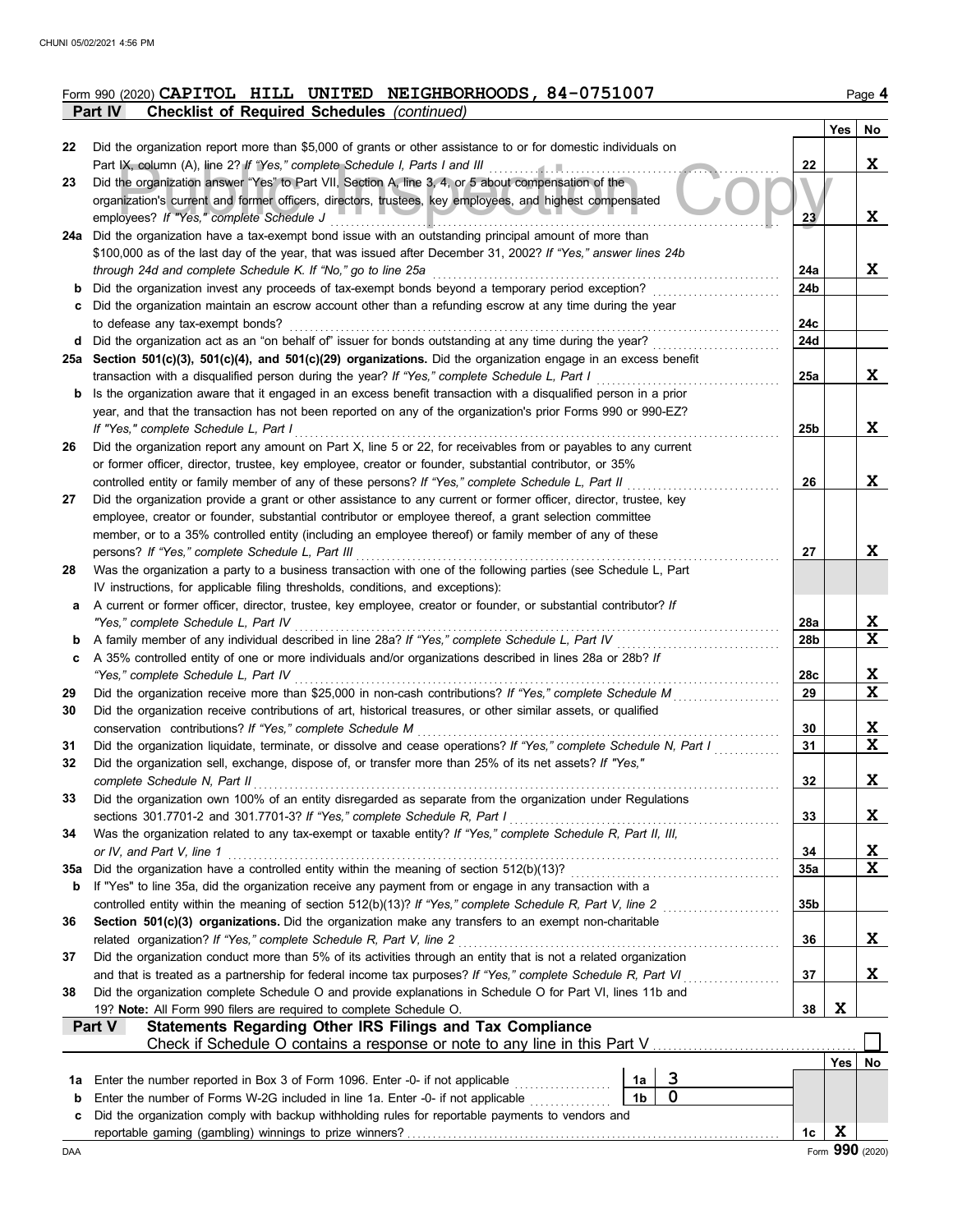| Statements Regarding Other IRS Filings and Tax Compliance (continued)<br>Part V<br>2a Enter the number of employees reported on Form W-3, Transmittal of Wage and Tax<br>Statements, filed for the calendar year ending with or within the year covered by this return<br>2a<br>If at least one is reported on line 2a, did the organization file all required federal employment tax returns?<br>b<br>Note: If the sum of lines 1a and 2a is greater than 250, you may be required to e-file (see instructions)<br>Did the organization have unrelated business gross income of \$1,000 or more during the year?<br>За<br>If "Yes," has it filed a Form 990-T for this year? If "No" to line 3b, provide an explanation on Schedule O<br>b<br>At any time during the calendar year, did the organization have an interest in, or a signature or other authority over,<br>4a<br>a financial account in a foreign country (such as a bank account, securities account, or other financial account)?<br>If "Yes," enter the name of the foreign country<br>b<br>See instructions for filing requirements for FinCEN Form 114, Report of Foreign Bank and Financial Accounts (FBAR).<br>Was the organization a party to a prohibited tax shelter transaction at any time during the tax year?<br>5а<br>b<br>If "Yes" to line 5a or 5b, did the organization file Form 8886-T?<br>c<br>Does the organization have annual gross receipts that are normally greater than \$100,000, and did the<br>6a<br>organization solicit any contributions that were not tax deductible as charitable contributions?<br>If "Yes," did the organization include with every solicitation an express statement that such contributions or<br>b | 2 <sub>b</sub><br>3a<br>3b<br>4a<br>5a<br>5b<br>5c<br>6a<br>6b | No<br>Yes  <br>7X<br>x<br>X<br>X<br>X<br>X |
|----------------------------------------------------------------------------------------------------------------------------------------------------------------------------------------------------------------------------------------------------------------------------------------------------------------------------------------------------------------------------------------------------------------------------------------------------------------------------------------------------------------------------------------------------------------------------------------------------------------------------------------------------------------------------------------------------------------------------------------------------------------------------------------------------------------------------------------------------------------------------------------------------------------------------------------------------------------------------------------------------------------------------------------------------------------------------------------------------------------------------------------------------------------------------------------------------------------------------------------------------------------------------------------------------------------------------------------------------------------------------------------------------------------------------------------------------------------------------------------------------------------------------------------------------------------------------------------------------------------------------------------------------------------------------------------------------------------------------|----------------------------------------------------------------|--------------------------------------------|
|                                                                                                                                                                                                                                                                                                                                                                                                                                                                                                                                                                                                                                                                                                                                                                                                                                                                                                                                                                                                                                                                                                                                                                                                                                                                                                                                                                                                                                                                                                                                                                                                                                                                                                                            |                                                                |                                            |
|                                                                                                                                                                                                                                                                                                                                                                                                                                                                                                                                                                                                                                                                                                                                                                                                                                                                                                                                                                                                                                                                                                                                                                                                                                                                                                                                                                                                                                                                                                                                                                                                                                                                                                                            |                                                                |                                            |
|                                                                                                                                                                                                                                                                                                                                                                                                                                                                                                                                                                                                                                                                                                                                                                                                                                                                                                                                                                                                                                                                                                                                                                                                                                                                                                                                                                                                                                                                                                                                                                                                                                                                                                                            |                                                                |                                            |
|                                                                                                                                                                                                                                                                                                                                                                                                                                                                                                                                                                                                                                                                                                                                                                                                                                                                                                                                                                                                                                                                                                                                                                                                                                                                                                                                                                                                                                                                                                                                                                                                                                                                                                                            |                                                                |                                            |
|                                                                                                                                                                                                                                                                                                                                                                                                                                                                                                                                                                                                                                                                                                                                                                                                                                                                                                                                                                                                                                                                                                                                                                                                                                                                                                                                                                                                                                                                                                                                                                                                                                                                                                                            |                                                                |                                            |
|                                                                                                                                                                                                                                                                                                                                                                                                                                                                                                                                                                                                                                                                                                                                                                                                                                                                                                                                                                                                                                                                                                                                                                                                                                                                                                                                                                                                                                                                                                                                                                                                                                                                                                                            |                                                                |                                            |
|                                                                                                                                                                                                                                                                                                                                                                                                                                                                                                                                                                                                                                                                                                                                                                                                                                                                                                                                                                                                                                                                                                                                                                                                                                                                                                                                                                                                                                                                                                                                                                                                                                                                                                                            |                                                                |                                            |
|                                                                                                                                                                                                                                                                                                                                                                                                                                                                                                                                                                                                                                                                                                                                                                                                                                                                                                                                                                                                                                                                                                                                                                                                                                                                                                                                                                                                                                                                                                                                                                                                                                                                                                                            |                                                                |                                            |
|                                                                                                                                                                                                                                                                                                                                                                                                                                                                                                                                                                                                                                                                                                                                                                                                                                                                                                                                                                                                                                                                                                                                                                                                                                                                                                                                                                                                                                                                                                                                                                                                                                                                                                                            |                                                                |                                            |
|                                                                                                                                                                                                                                                                                                                                                                                                                                                                                                                                                                                                                                                                                                                                                                                                                                                                                                                                                                                                                                                                                                                                                                                                                                                                                                                                                                                                                                                                                                                                                                                                                                                                                                                            |                                                                |                                            |
|                                                                                                                                                                                                                                                                                                                                                                                                                                                                                                                                                                                                                                                                                                                                                                                                                                                                                                                                                                                                                                                                                                                                                                                                                                                                                                                                                                                                                                                                                                                                                                                                                                                                                                                            |                                                                |                                            |
|                                                                                                                                                                                                                                                                                                                                                                                                                                                                                                                                                                                                                                                                                                                                                                                                                                                                                                                                                                                                                                                                                                                                                                                                                                                                                                                                                                                                                                                                                                                                                                                                                                                                                                                            |                                                                |                                            |
|                                                                                                                                                                                                                                                                                                                                                                                                                                                                                                                                                                                                                                                                                                                                                                                                                                                                                                                                                                                                                                                                                                                                                                                                                                                                                                                                                                                                                                                                                                                                                                                                                                                                                                                            |                                                                |                                            |
|                                                                                                                                                                                                                                                                                                                                                                                                                                                                                                                                                                                                                                                                                                                                                                                                                                                                                                                                                                                                                                                                                                                                                                                                                                                                                                                                                                                                                                                                                                                                                                                                                                                                                                                            |                                                                |                                            |
|                                                                                                                                                                                                                                                                                                                                                                                                                                                                                                                                                                                                                                                                                                                                                                                                                                                                                                                                                                                                                                                                                                                                                                                                                                                                                                                                                                                                                                                                                                                                                                                                                                                                                                                            |                                                                |                                            |
|                                                                                                                                                                                                                                                                                                                                                                                                                                                                                                                                                                                                                                                                                                                                                                                                                                                                                                                                                                                                                                                                                                                                                                                                                                                                                                                                                                                                                                                                                                                                                                                                                                                                                                                            |                                                                |                                            |
|                                                                                                                                                                                                                                                                                                                                                                                                                                                                                                                                                                                                                                                                                                                                                                                                                                                                                                                                                                                                                                                                                                                                                                                                                                                                                                                                                                                                                                                                                                                                                                                                                                                                                                                            |                                                                |                                            |
| gifts were not tax deductible?                                                                                                                                                                                                                                                                                                                                                                                                                                                                                                                                                                                                                                                                                                                                                                                                                                                                                                                                                                                                                                                                                                                                                                                                                                                                                                                                                                                                                                                                                                                                                                                                                                                                                             |                                                                |                                            |
| Organizations that may receive deductible contributions under section 170(c).<br>7                                                                                                                                                                                                                                                                                                                                                                                                                                                                                                                                                                                                                                                                                                                                                                                                                                                                                                                                                                                                                                                                                                                                                                                                                                                                                                                                                                                                                                                                                                                                                                                                                                         |                                                                |                                            |
| Did the organization receive a payment in excess of \$75 made partly as a contribution and partly for goods<br>а                                                                                                                                                                                                                                                                                                                                                                                                                                                                                                                                                                                                                                                                                                                                                                                                                                                                                                                                                                                                                                                                                                                                                                                                                                                                                                                                                                                                                                                                                                                                                                                                           |                                                                |                                            |
| and services provided to the payor?                                                                                                                                                                                                                                                                                                                                                                                                                                                                                                                                                                                                                                                                                                                                                                                                                                                                                                                                                                                                                                                                                                                                                                                                                                                                                                                                                                                                                                                                                                                                                                                                                                                                                        | 7a                                                             | X                                          |
| If "Yes," did the organization notify the donor of the value of the goods or services provided?                                                                                                                                                                                                                                                                                                                                                                                                                                                                                                                                                                                                                                                                                                                                                                                                                                                                                                                                                                                                                                                                                                                                                                                                                                                                                                                                                                                                                                                                                                                                                                                                                            | 7b                                                             |                                            |
| Did the organization sell, exchange, or otherwise dispose of tangible personal property for which it was<br>c                                                                                                                                                                                                                                                                                                                                                                                                                                                                                                                                                                                                                                                                                                                                                                                                                                                                                                                                                                                                                                                                                                                                                                                                                                                                                                                                                                                                                                                                                                                                                                                                              |                                                                |                                            |
| required to file Form 8282?                                                                                                                                                                                                                                                                                                                                                                                                                                                                                                                                                                                                                                                                                                                                                                                                                                                                                                                                                                                                                                                                                                                                                                                                                                                                                                                                                                                                                                                                                                                                                                                                                                                                                                | 7с                                                             | x                                          |
| 7d<br>If "Yes," indicate the number of Forms 8282 filed during the year<br>d                                                                                                                                                                                                                                                                                                                                                                                                                                                                                                                                                                                                                                                                                                                                                                                                                                                                                                                                                                                                                                                                                                                                                                                                                                                                                                                                                                                                                                                                                                                                                                                                                                               |                                                                |                                            |
| Did the organization receive any funds, directly or indirectly, to pay premiums on a personal benefit contract?<br>е                                                                                                                                                                                                                                                                                                                                                                                                                                                                                                                                                                                                                                                                                                                                                                                                                                                                                                                                                                                                                                                                                                                                                                                                                                                                                                                                                                                                                                                                                                                                                                                                       | 7e                                                             | X                                          |
| Did the organization, during the year, pay premiums, directly or indirectly, on a personal benefit contract?<br>f                                                                                                                                                                                                                                                                                                                                                                                                                                                                                                                                                                                                                                                                                                                                                                                                                                                                                                                                                                                                                                                                                                                                                                                                                                                                                                                                                                                                                                                                                                                                                                                                          | 7f                                                             | x                                          |
| If the organization received a contribution of qualified intellectual property, did the organization file Form 8899 as required?<br>g                                                                                                                                                                                                                                                                                                                                                                                                                                                                                                                                                                                                                                                                                                                                                                                                                                                                                                                                                                                                                                                                                                                                                                                                                                                                                                                                                                                                                                                                                                                                                                                      | 7g                                                             |                                            |
| If the organization received a contribution of cars, boats, airplanes, or other vehicles, did the organization file a Form 1098-C?<br>h                                                                                                                                                                                                                                                                                                                                                                                                                                                                                                                                                                                                                                                                                                                                                                                                                                                                                                                                                                                                                                                                                                                                                                                                                                                                                                                                                                                                                                                                                                                                                                                    | 7h                                                             |                                            |
| Sponsoring organizations maintaining donor advised funds. Did a donor advised fund maintained by the<br>8                                                                                                                                                                                                                                                                                                                                                                                                                                                                                                                                                                                                                                                                                                                                                                                                                                                                                                                                                                                                                                                                                                                                                                                                                                                                                                                                                                                                                                                                                                                                                                                                                  |                                                                |                                            |
| sponsoring organization have excess business holdings at any time during the year?                                                                                                                                                                                                                                                                                                                                                                                                                                                                                                                                                                                                                                                                                                                                                                                                                                                                                                                                                                                                                                                                                                                                                                                                                                                                                                                                                                                                                                                                                                                                                                                                                                         | 8                                                              |                                            |
| Sponsoring organizations maintaining donor advised funds.<br>9                                                                                                                                                                                                                                                                                                                                                                                                                                                                                                                                                                                                                                                                                                                                                                                                                                                                                                                                                                                                                                                                                                                                                                                                                                                                                                                                                                                                                                                                                                                                                                                                                                                             |                                                                |                                            |
| Did the sponsoring organization make any taxable distributions under section 4966?<br>а                                                                                                                                                                                                                                                                                                                                                                                                                                                                                                                                                                                                                                                                                                                                                                                                                                                                                                                                                                                                                                                                                                                                                                                                                                                                                                                                                                                                                                                                                                                                                                                                                                    | 9a                                                             |                                            |
| Did the sponsoring organization make a distribution to a donor, donor advisor, or related person?<br>b                                                                                                                                                                                                                                                                                                                                                                                                                                                                                                                                                                                                                                                                                                                                                                                                                                                                                                                                                                                                                                                                                                                                                                                                                                                                                                                                                                                                                                                                                                                                                                                                                     | 9b                                                             |                                            |
| Section 501(c)(7) organizations. Enter:<br>10                                                                                                                                                                                                                                                                                                                                                                                                                                                                                                                                                                                                                                                                                                                                                                                                                                                                                                                                                                                                                                                                                                                                                                                                                                                                                                                                                                                                                                                                                                                                                                                                                                                                              |                                                                |                                            |
| Initiation fees and capital contributions included on Part VIII, line 12<br>10a<br>а                                                                                                                                                                                                                                                                                                                                                                                                                                                                                                                                                                                                                                                                                                                                                                                                                                                                                                                                                                                                                                                                                                                                                                                                                                                                                                                                                                                                                                                                                                                                                                                                                                       |                                                                |                                            |
| 10 <sub>b</sub><br>Gross receipts, included on Form 990, Part VIII, line 12, for public use of club facilities<br>b                                                                                                                                                                                                                                                                                                                                                                                                                                                                                                                                                                                                                                                                                                                                                                                                                                                                                                                                                                                                                                                                                                                                                                                                                                                                                                                                                                                                                                                                                                                                                                                                        |                                                                |                                            |
| Section 501(c)(12) organizations. Enter:<br>11                                                                                                                                                                                                                                                                                                                                                                                                                                                                                                                                                                                                                                                                                                                                                                                                                                                                                                                                                                                                                                                                                                                                                                                                                                                                                                                                                                                                                                                                                                                                                                                                                                                                             |                                                                |                                            |
| 11a                                                                                                                                                                                                                                                                                                                                                                                                                                                                                                                                                                                                                                                                                                                                                                                                                                                                                                                                                                                                                                                                                                                                                                                                                                                                                                                                                                                                                                                                                                                                                                                                                                                                                                                        |                                                                |                                            |
| Gross income from other sources (Do not net amounts due or paid to other sources<br>b                                                                                                                                                                                                                                                                                                                                                                                                                                                                                                                                                                                                                                                                                                                                                                                                                                                                                                                                                                                                                                                                                                                                                                                                                                                                                                                                                                                                                                                                                                                                                                                                                                      |                                                                |                                            |
| 11 <sub>b</sub><br>against amounts due or received from them.)                                                                                                                                                                                                                                                                                                                                                                                                                                                                                                                                                                                                                                                                                                                                                                                                                                                                                                                                                                                                                                                                                                                                                                                                                                                                                                                                                                                                                                                                                                                                                                                                                                                             |                                                                |                                            |
| Section 4947(a)(1) non-exempt charitable trusts. Is the organization filing Form 990 in lieu of Form 1041?<br>12a                                                                                                                                                                                                                                                                                                                                                                                                                                                                                                                                                                                                                                                                                                                                                                                                                                                                                                                                                                                                                                                                                                                                                                                                                                                                                                                                                                                                                                                                                                                                                                                                          | 12a                                                            |                                            |
| If "Yes," enter the amount of tax-exempt interest received or accrued during the year<br>12b<br>b                                                                                                                                                                                                                                                                                                                                                                                                                                                                                                                                                                                                                                                                                                                                                                                                                                                                                                                                                                                                                                                                                                                                                                                                                                                                                                                                                                                                                                                                                                                                                                                                                          |                                                                |                                            |
| Section 501(c)(29) qualified nonprofit health insurance issuers.<br>13                                                                                                                                                                                                                                                                                                                                                                                                                                                                                                                                                                                                                                                                                                                                                                                                                                                                                                                                                                                                                                                                                                                                                                                                                                                                                                                                                                                                                                                                                                                                                                                                                                                     |                                                                |                                            |
| Is the organization licensed to issue qualified health plans in more than one state?<br>a                                                                                                                                                                                                                                                                                                                                                                                                                                                                                                                                                                                                                                                                                                                                                                                                                                                                                                                                                                                                                                                                                                                                                                                                                                                                                                                                                                                                                                                                                                                                                                                                                                  | 13а                                                            |                                            |
| Note: See the instructions for additional information the organization must report on Schedule O.                                                                                                                                                                                                                                                                                                                                                                                                                                                                                                                                                                                                                                                                                                                                                                                                                                                                                                                                                                                                                                                                                                                                                                                                                                                                                                                                                                                                                                                                                                                                                                                                                          |                                                                |                                            |
| Enter the amount of reserves the organization is required to maintain by the states in which<br>b                                                                                                                                                                                                                                                                                                                                                                                                                                                                                                                                                                                                                                                                                                                                                                                                                                                                                                                                                                                                                                                                                                                                                                                                                                                                                                                                                                                                                                                                                                                                                                                                                          |                                                                |                                            |
| 13 <sub>b</sub><br>13 <sub>c</sub>                                                                                                                                                                                                                                                                                                                                                                                                                                                                                                                                                                                                                                                                                                                                                                                                                                                                                                                                                                                                                                                                                                                                                                                                                                                                                                                                                                                                                                                                                                                                                                                                                                                                                         |                                                                |                                            |
| Enter the amount of reserves on hand<br>c<br>Did the organization receive any payments for indoor tanning services during the tax year?                                                                                                                                                                                                                                                                                                                                                                                                                                                                                                                                                                                                                                                                                                                                                                                                                                                                                                                                                                                                                                                                                                                                                                                                                                                                                                                                                                                                                                                                                                                                                                                    | 14a                                                            | X                                          |
| 14a<br>If "Yes," has it filed a Form 720 to report these payments? If "No," provide an explanation on Schedule O                                                                                                                                                                                                                                                                                                                                                                                                                                                                                                                                                                                                                                                                                                                                                                                                                                                                                                                                                                                                                                                                                                                                                                                                                                                                                                                                                                                                                                                                                                                                                                                                           | 14b                                                            |                                            |
| b<br>Is the organization subject to the section 4960 tax on payment(s) of more than \$1,000,000 in remuneration or<br>15                                                                                                                                                                                                                                                                                                                                                                                                                                                                                                                                                                                                                                                                                                                                                                                                                                                                                                                                                                                                                                                                                                                                                                                                                                                                                                                                                                                                                                                                                                                                                                                                   |                                                                |                                            |
| excess parachute payment(s) during the year?                                                                                                                                                                                                                                                                                                                                                                                                                                                                                                                                                                                                                                                                                                                                                                                                                                                                                                                                                                                                                                                                                                                                                                                                                                                                                                                                                                                                                                                                                                                                                                                                                                                                               | 15                                                             | X                                          |
| If "Yes," see instructions and file Form 4720, Schedule N.                                                                                                                                                                                                                                                                                                                                                                                                                                                                                                                                                                                                                                                                                                                                                                                                                                                                                                                                                                                                                                                                                                                                                                                                                                                                                                                                                                                                                                                                                                                                                                                                                                                                 |                                                                |                                            |
| 16<br>Is the organization an educational institution subject to the section 4968 excise tax on net investment income?                                                                                                                                                                                                                                                                                                                                                                                                                                                                                                                                                                                                                                                                                                                                                                                                                                                                                                                                                                                                                                                                                                                                                                                                                                                                                                                                                                                                                                                                                                                                                                                                      | 16                                                             | X.                                         |
| If "Yes," complete Form 4720, Schedule O.                                                                                                                                                                                                                                                                                                                                                                                                                                                                                                                                                                                                                                                                                                                                                                                                                                                                                                                                                                                                                                                                                                                                                                                                                                                                                                                                                                                                                                                                                                                                                                                                                                                                                  |                                                                |                                            |

Form **990** (2020)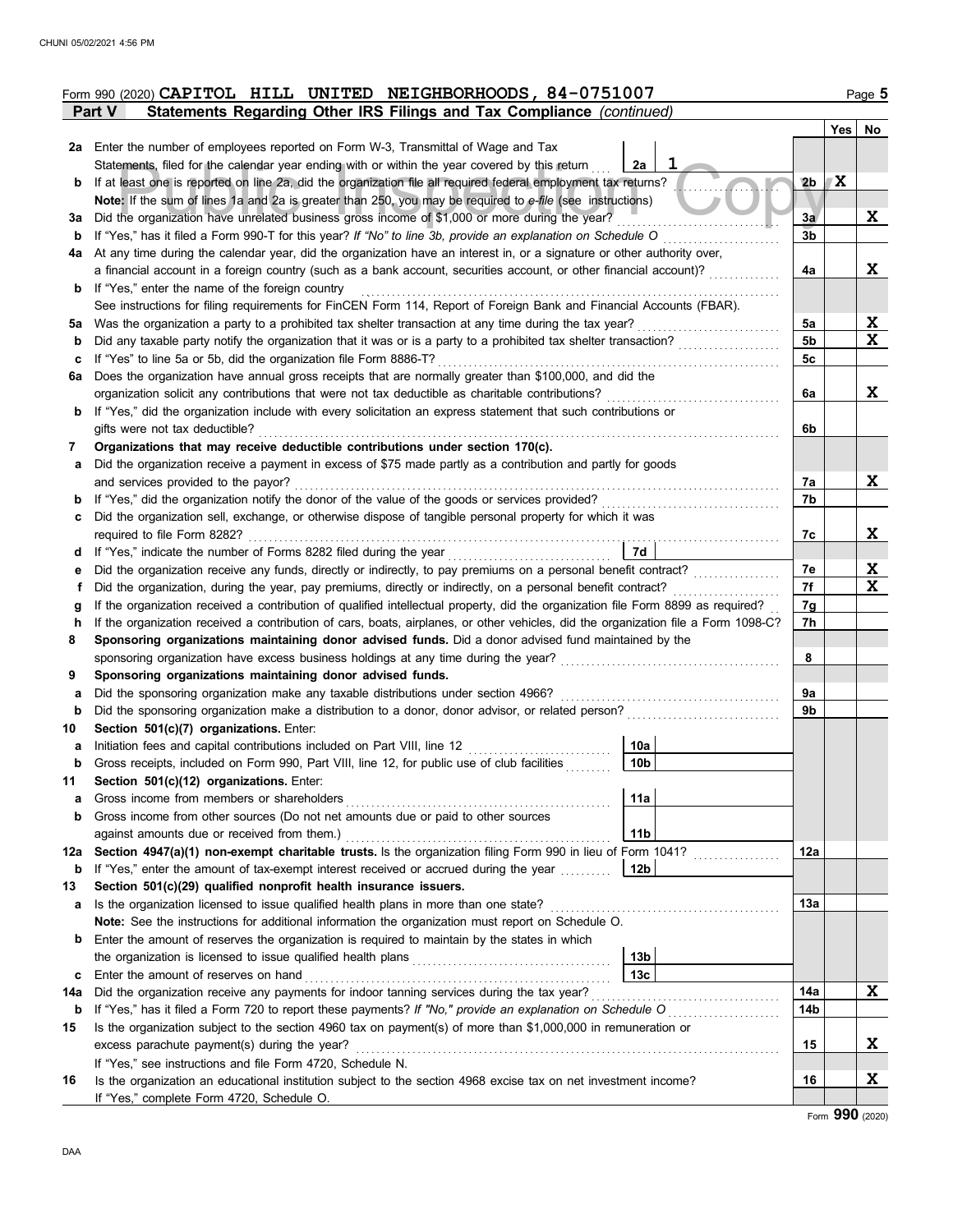|     | Form 990 (2020) CAPITOL HILL UNITED NEIGHBORHOODS, 84-0751007                                                                                                       |                 |             | Page 6                  |
|-----|---------------------------------------------------------------------------------------------------------------------------------------------------------------------|-----------------|-------------|-------------------------|
|     | Governance, Management, and Disclosure For each "Yes" response to lines 2 through 7b below, and for a "No"<br>Part VI                                               |                 |             |                         |
|     | response to line 8a, 8b, or 10b below, describe the circumstances, processes, or changes on Schedule O. See instructions.                                           |                 |             |                         |
|     |                                                                                                                                                                     |                 |             |                         |
|     | Section A. Governing Body and Management                                                                                                                            |                 |             |                         |
|     |                                                                                                                                                                     |                 | Yes         | No                      |
| 1а  | 38<br>1a<br>Enter the number of voting members of the governing body at the end of the tax year                                                                     |                 |             |                         |
|     | If there are material differences in voting rights among members of the governing body, or                                                                          |                 |             |                         |
|     | if the governing body delegated broad authority to an executive committee or similar                                                                                |                 |             |                         |
|     | committee, explain on Schedule O.<br>38                                                                                                                             |                 |             |                         |
| b   | Enter the number of voting members included on line 1a, above, who are independent<br>1b                                                                            |                 |             |                         |
| 2   | Did any officer, director, trustee, or key employee have a family relationship or a business relationship with                                                      | 2               |             | X                       |
| 3   | any other officer, director, trustee, or key employee?<br>Did the organization delegate control over management duties customarily performed by or under the direct |                 |             |                         |
|     | supervision of officers, directors, trustees, or key employees to a management company or other person?                                                             | 3               |             | X                       |
| 4   | Did the organization make any significant changes to its governing documents since the prior Form 990 was filed?                                                    | 4               |             | $\overline{\mathbf{x}}$ |
| 5   |                                                                                                                                                                     | 5               |             | $\mathbf x$             |
| 6   | Did the organization have members or stockholders?                                                                                                                  | 6               | X           |                         |
| 7а  | Did the organization have members, stockholders, or other persons who had the power to elect or appoint                                                             |                 |             |                         |
|     | one or more members of the governing body?                                                                                                                          | 7a              | X           |                         |
| b   | Are any governance decisions of the organization reserved to (or subject to approval by) members,                                                                   |                 |             |                         |
|     | stockholders, or persons other than the governing body?                                                                                                             | 7b              |             | X                       |
| 8   | Did the organization contemporaneously document the meetings held or written actions undertaken during the year by the following:                                   |                 |             |                         |
| а   | The governing body?                                                                                                                                                 | 8а              | $\mathbf x$ |                         |
| b   | Each committee with authority to act on behalf of the governing body?                                                                                               | 8b              | X           |                         |
| 9   | Is there any officer, director, trustee, or key employee listed in Part VII, Section A, who cannot be reached at                                                    |                 |             |                         |
|     |                                                                                                                                                                     | 9               |             | X                       |
|     | Section B. Policies (This Section B requests information about policies not required by the Internal Revenue Code.)                                                 |                 |             |                         |
|     |                                                                                                                                                                     |                 | Yes         | No                      |
|     | 10a Did the organization have local chapters, branches, or affiliates?                                                                                              | 10a             |             | x                       |
| b   | If "Yes," did the organization have written policies and procedures governing the activities of such chapters,                                                      |                 |             |                         |
|     |                                                                                                                                                                     | 10b             |             |                         |
|     | 11a Has the organization provided a complete copy of this Form 990 to all members of its governing body before filing the form?                                     | 11a             | X           |                         |
| b   | Describe in Schedule O the process, if any, used by the organization to review this Form 990.                                                                       |                 |             |                         |
| 12a | Did the organization have a written conflict of interest policy? If "No," go to line 13                                                                             | 12a             | Χ           |                         |
| b   | Were officers, directors, or trustees, and key employees required to disclose annually interests that could give rise to conflicts?                                 | 12 <sub>b</sub> | x           |                         |
| c   | Did the organization regularly and consistently monitor and enforce compliance with the policy? If "Yes,"                                                           |                 |             |                         |
|     | describe in Schedule O how this was done                                                                                                                            | 12c             | X           |                         |
| 13  | Did the organization have a written whistleblower policy?                                                                                                           | 13              |             | X                       |
|     | Did the organization have a written document retention and destruction policy?                                                                                      | 14              |             | $\mathbf x$             |
| 15  | Did the process for determining compensation of the following persons include a review and approval by                                                              |                 |             |                         |
|     | independent persons, comparability data, and contemporaneous substantiation of the deliberation and decision?                                                       |                 |             |                         |
| а   |                                                                                                                                                                     | 15a             |             | <u>x</u>                |
| b   | Other officers or key employees of the organization                                                                                                                 | 15b             |             | X                       |
|     | If "Yes" to line 15a or 15b, describe the process in Schedule O (see instructions).                                                                                 |                 |             |                         |
| 16a | Did the organization invest in, contribute assets to, or participate in a joint venture or similar arrangement                                                      |                 |             |                         |
|     | with a taxable entity during the year?<br>If "Yes," did the organization follow a written policy or procedure requiring the organization to evaluate its            | 16a             |             | <u>x</u>                |
|     | participation in joint venture arrangements under applicable federal tax law, and take steps to safeguard the                                                       |                 |             |                         |
|     |                                                                                                                                                                     | 16 <sub>b</sub> |             |                         |
|     | <b>Section C. Disclosure</b>                                                                                                                                        |                 |             |                         |
| 17  | List the states with which a copy of this Form 990 is required to be filed<br>None                                                                                  |                 |             |                         |
| 18  | Section 6104 requires an organization to make its Forms 1023 (1024 or 1024-A, if applicable), 990, and 990-T (Section 501(c)                                        |                 |             |                         |
|     | (3)s only) available for public inspection. Indicate how you made these available. Check all that apply.                                                            |                 |             |                         |
|     | Another's website $ X $ Upon request<br>Own website<br>Other (explain on Schedule O)                                                                                |                 |             |                         |
| 19  | Describe on Schedule O whether (and if so, how) the organization made its governing documents, conflict of interest policy, and                                     |                 |             |                         |
|     | financial statements available to the public during the tax year.                                                                                                   |                 |             |                         |

**20** State the name, address, and telephone number of the person who possesses the organization's books and records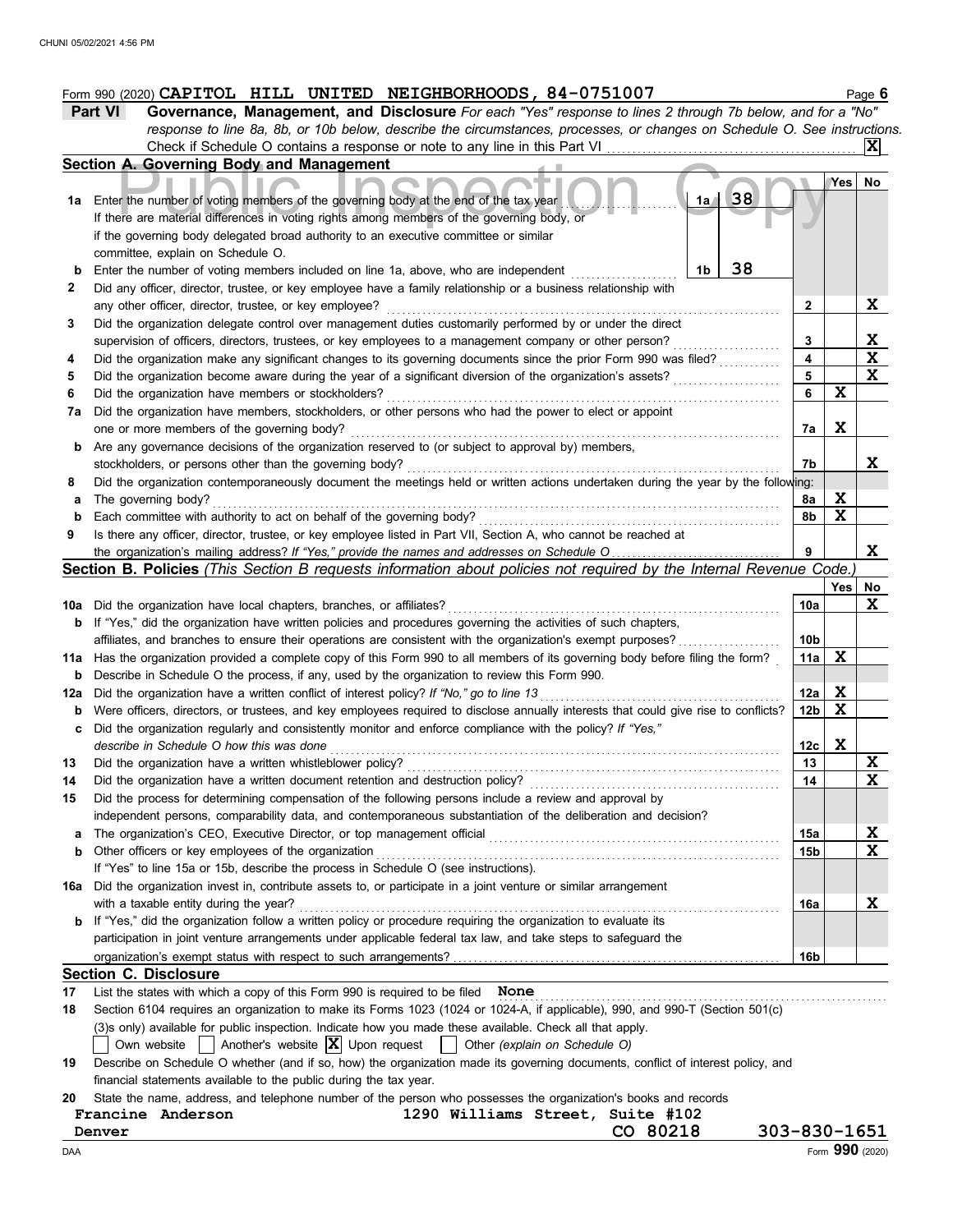| Form 990 (2020) CAPITOL HILL UNITED NEIGHBORHOODS, 84-0751007                                                                                                                                                                                                                                                                                                                                                                    |                                                  |                                   |              |             |                 |                                                                                                 |        |                                                               |             |                                                                    | Page 7                                                          |             |
|----------------------------------------------------------------------------------------------------------------------------------------------------------------------------------------------------------------------------------------------------------------------------------------------------------------------------------------------------------------------------------------------------------------------------------|--------------------------------------------------|-----------------------------------|--------------|-------------|-----------------|-------------------------------------------------------------------------------------------------|--------|---------------------------------------------------------------|-------------|--------------------------------------------------------------------|-----------------------------------------------------------------|-------------|
| Part VII Compensation of Officers, Directors, Trustees, Key Employees, Highest Compensated Employees, and                                                                                                                                                                                                                                                                                                                        |                                                  |                                   |              |             |                 |                                                                                                 |        |                                                               |             |                                                                    |                                                                 |             |
| <b>Independent Contractors</b><br>Check if Schedule O contains a response or note to any line in this Part VII                                                                                                                                                                                                                                                                                                                   |                                                  |                                   |              |             |                 |                                                                                                 |        |                                                               |             |                                                                    |                                                                 |             |
| Section A. Officers, Directors, Trustees, Key Employees, and Highest Compensated Employees                                                                                                                                                                                                                                                                                                                                       |                                                  |                                   |              |             |                 |                                                                                                 |        |                                                               |             |                                                                    |                                                                 |             |
| 1a Complete this table for all persons required to be listed. Report compensation for the calendar year ending with or within the<br>organization's tax year.                                                                                                                                                                                                                                                                    |                                                  |                                   |              |             |                 |                                                                                                 |        |                                                               |             |                                                                    |                                                                 |             |
| • List all of the organization's current officers, directors, trustees (whether individuals or organizations), regardless of amount of<br>compensation. Enter -0- in columns (D), (E), and (F) if no compensation was paid.                                                                                                                                                                                                      |                                                  |                                   |              |             |                 |                                                                                                 |        |                                                               |             |                                                                    |                                                                 |             |
| • List all of the organization's current key employees, if any. See instructions for definition of "key employee."<br>• List the organization's five current highest compensated employees (other than an officer, director, trustee, or key employee)<br>who received reportable compensation (Box 5 of Form W-2 and/or Box 7 of Form 1099-MISC) of more than \$100,000 from the<br>organization and any related organizations. |                                                  |                                   |              |             |                 |                                                                                                 |        |                                                               |             |                                                                    |                                                                 |             |
| • List all of the organization's former officers, key employees, and highest compensated employees who received more than<br>\$100,000 of reportable compensation from the organization and any related organizations.                                                                                                                                                                                                           |                                                  |                                   |              |             |                 |                                                                                                 |        |                                                               |             |                                                                    |                                                                 |             |
| • List all of the organization's former directors or trustees that received, in the capacity as a former director or trustee of the<br>organization, more than \$10,000 of reportable compensation from the organization and any related organizations.<br>See instructions for the order in which to list the persons above.                                                                                                    |                                                  |                                   |              |             |                 |                                                                                                 |        |                                                               |             |                                                                    |                                                                 |             |
| X<br>Check this box if neither the organization nor any related organization compensated any current officer, director, or trustee.                                                                                                                                                                                                                                                                                              |                                                  |                                   |              |             |                 |                                                                                                 |        |                                                               |             |                                                                    |                                                                 |             |
| (A)<br>Name and title                                                                                                                                                                                                                                                                                                                                                                                                            | (B)<br>Average<br>hours<br>per week<br>(list any |                                   |              |             | (C)<br>Position | (do not check more than one<br>box, unless person is both an<br>officer and a director/trustee) |        | (D)<br>Reportable<br>compensation<br>from the<br>organization |             | (F)<br>Reportable<br>compensation<br>from related<br>organizations | (F)<br>Estimated amount<br>of other<br>compensation<br>from the |             |
|                                                                                                                                                                                                                                                                                                                                                                                                                                  | hours for<br>related<br>organizations<br>below   | Individual trustee<br>or director | nstitutional | Officer     | Key employee    | Highest compensated<br>employee                                                                 | Former | (W-2/1099-MISC)                                               |             | (W-2/1099-MISC)                                                    | organization and<br>related organizations                       |             |
|                                                                                                                                                                                                                                                                                                                                                                                                                                  | dotted line)                                     |                                   | trustee      |             |                 |                                                                                                 |        |                                                               |             |                                                                    |                                                                 |             |
| (1) Travis Leiker                                                                                                                                                                                                                                                                                                                                                                                                                |                                                  |                                   |              |             |                 |                                                                                                 |        |                                                               |             |                                                                    |                                                                 |             |
| President                                                                                                                                                                                                                                                                                                                                                                                                                        | 25.00<br>0.00                                    | $\mathbf x$                       |              | X           |                 |                                                                                                 |        |                                                               | 0           | 0                                                                  |                                                                 | 0           |
| (2) Molly Williams                                                                                                                                                                                                                                                                                                                                                                                                               |                                                  |                                   |              |             |                 |                                                                                                 |        |                                                               |             |                                                                    |                                                                 |             |
| VP Fundraising                                                                                                                                                                                                                                                                                                                                                                                                                   | 2.00<br>0.00                                     | X                                 |              | X           |                 |                                                                                                 |        |                                                               | 0           | 0                                                                  |                                                                 | 0           |
| (3) Andrea Hamilton                                                                                                                                                                                                                                                                                                                                                                                                              | 10.00                                            |                                   |              |             |                 |                                                                                                 |        |                                                               |             |                                                                    |                                                                 |             |
| VP Membership                                                                                                                                                                                                                                                                                                                                                                                                                    | 0.00                                             | X                                 |              | X           |                 |                                                                                                 |        |                                                               | 0           | 0                                                                  |                                                                 | 0           |
| (4) Vickie Berkley                                                                                                                                                                                                                                                                                                                                                                                                               |                                                  |                                   |              |             |                 |                                                                                                 |        |                                                               |             |                                                                    |                                                                 |             |
|                                                                                                                                                                                                                                                                                                                                                                                                                                  | 10.00                                            |                                   |              |             |                 |                                                                                                 |        |                                                               |             |                                                                    |                                                                 |             |
| VP Comm Engagement<br>(5) Sandy Goldhaber                                                                                                                                                                                                                                                                                                                                                                                        | 0.00                                             | X                                 |              | X           |                 |                                                                                                 |        |                                                               | 0           | 0                                                                  |                                                                 | 0           |
|                                                                                                                                                                                                                                                                                                                                                                                                                                  | 10.00                                            |                                   |              |             |                 |                                                                                                 |        |                                                               |             |                                                                    |                                                                 |             |
| VP TMH Center                                                                                                                                                                                                                                                                                                                                                                                                                    | 0.00                                             | X                                 |              | X           |                 |                                                                                                 |        |                                                               | 0           | 0                                                                  |                                                                 | 0           |
| (6) Andrew Rogge                                                                                                                                                                                                                                                                                                                                                                                                                 |                                                  |                                   |              |             |                 |                                                                                                 |        |                                                               |             |                                                                    |                                                                 |             |
|                                                                                                                                                                                                                                                                                                                                                                                                                                  | 10.00                                            |                                   |              |             |                 |                                                                                                 |        |                                                               |             |                                                                    |                                                                 |             |
| VP TMH Center                                                                                                                                                                                                                                                                                                                                                                                                                    | 0.00                                             | X                                 |              | X           |                 |                                                                                                 |        |                                                               | 0           | 0                                                                  |                                                                 | 0           |
| (7) Nichole Racelis                                                                                                                                                                                                                                                                                                                                                                                                              |                                                  |                                   |              |             |                 |                                                                                                 |        |                                                               |             |                                                                    |                                                                 |             |
| Secretary                                                                                                                                                                                                                                                                                                                                                                                                                        | 10.00<br>0.00                                    | $\mathbf x$                       |              | $\mathbf x$ |                 |                                                                                                 |        |                                                               | $\mathbf 0$ | 0                                                                  |                                                                 | 0           |
| (8) Richard Wilson                                                                                                                                                                                                                                                                                                                                                                                                               |                                                  |                                   |              |             |                 |                                                                                                 |        |                                                               |             |                                                                    |                                                                 |             |
|                                                                                                                                                                                                                                                                                                                                                                                                                                  | 10.00                                            |                                   |              |             |                 |                                                                                                 |        |                                                               |             |                                                                    |                                                                 |             |
| Treasurer                                                                                                                                                                                                                                                                                                                                                                                                                        | 0.00                                             | X                                 |              | X           |                 |                                                                                                 |        |                                                               | 0           | 0                                                                  |                                                                 | 0           |
| (9) Amy Alleman                                                                                                                                                                                                                                                                                                                                                                                                                  |                                                  |                                   |              |             |                 |                                                                                                 |        |                                                               |             |                                                                    |                                                                 |             |
| Director                                                                                                                                                                                                                                                                                                                                                                                                                         | 2.00<br>0.00                                     | X                                 |              |             |                 |                                                                                                 |        |                                                               | 0           | 0                                                                  |                                                                 | 0           |
| (10) Donny Boulanger                                                                                                                                                                                                                                                                                                                                                                                                             |                                                  |                                   |              |             |                 |                                                                                                 |        |                                                               |             |                                                                    |                                                                 |             |
|                                                                                                                                                                                                                                                                                                                                                                                                                                  | 2.00                                             |                                   |              |             |                 |                                                                                                 |        |                                                               |             |                                                                    |                                                                 |             |
| Director                                                                                                                                                                                                                                                                                                                                                                                                                         | 0.00                                             | $\mathbf x$                       |              |             |                 |                                                                                                 |        |                                                               | $\mathbf 0$ | 0                                                                  |                                                                 | $\mathbf 0$ |
| (11) Joel Brown                                                                                                                                                                                                                                                                                                                                                                                                                  | 2.00                                             |                                   |              |             |                 |                                                                                                 |        |                                                               |             |                                                                    |                                                                 |             |

**0.00 X 0 0 0**

**Director**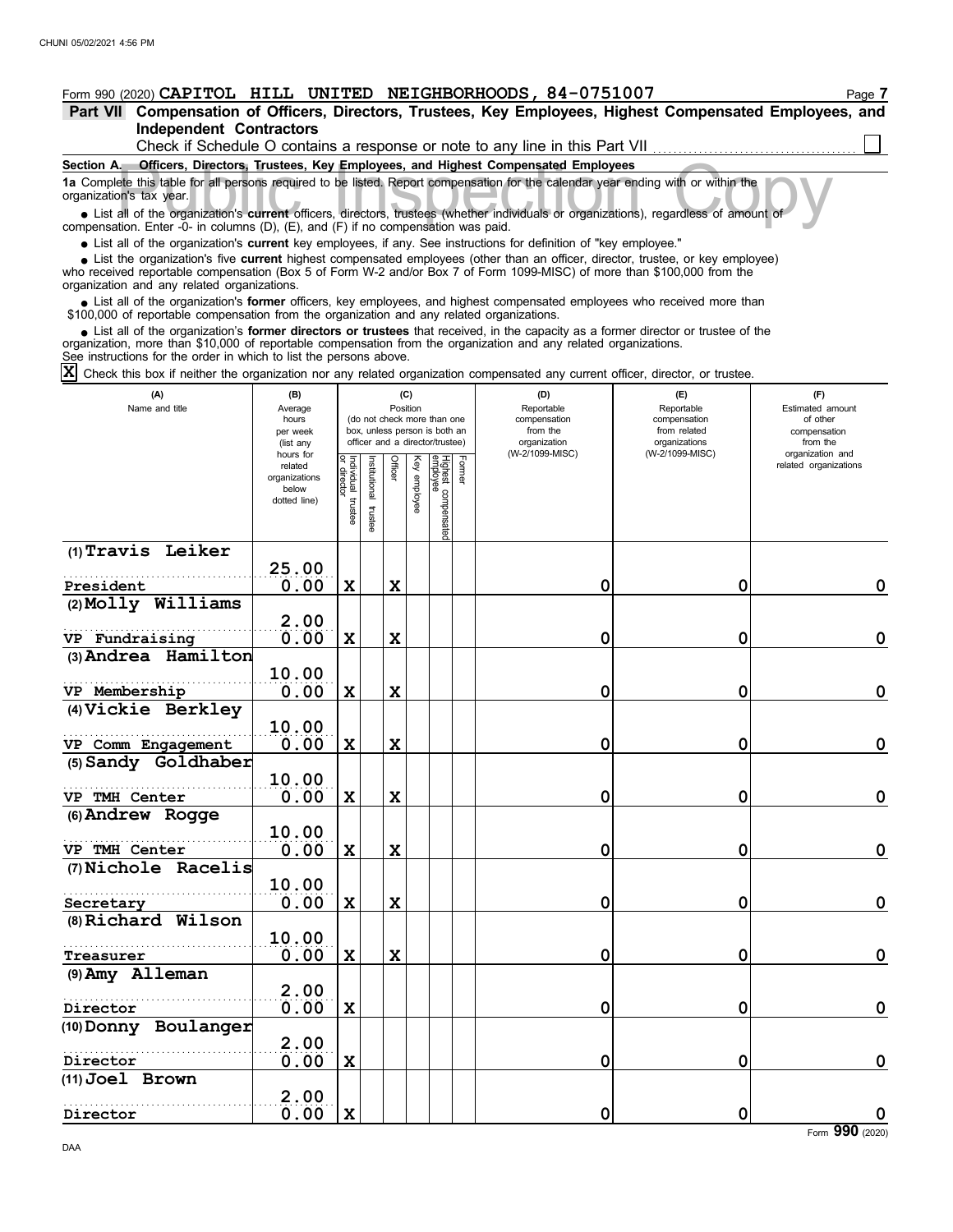|                     | Form 990 (2020) CAPITOL HILL UNITED NEIGHBORHOODS, 84-0751007                                                                                                                                                                                          |                                                                |                                   |                      |                 |              |                                                                                                 |                                                                                                        |                                                                    |                                                                 | Page 8 |
|---------------------|--------------------------------------------------------------------------------------------------------------------------------------------------------------------------------------------------------------------------------------------------------|----------------------------------------------------------------|-----------------------------------|----------------------|-----------------|--------------|-------------------------------------------------------------------------------------------------|--------------------------------------------------------------------------------------------------------|--------------------------------------------------------------------|-----------------------------------------------------------------|--------|
| Part VII            |                                                                                                                                                                                                                                                        |                                                                |                                   |                      |                 |              |                                                                                                 | Section A. Officers, Directors, Trustees, Key Employees, and Highest Compensated Employees (continued) |                                                                    |                                                                 |        |
|                     | (A)<br>Name and title                                                                                                                                                                                                                                  | (B)<br>Average<br>hours<br>per week<br>(list any               |                                   |                      | (C)<br>Position |              | (do not check more than one<br>box, unless person is both an<br>officer and a director/trustee) | (D)<br>Reportable<br>compensation<br>from the<br>organization                                          | (E)<br>Reportable<br>compensation<br>from related<br>organizations | (F)<br>Estimated amount<br>of other<br>compensation<br>from the |        |
|                     |                                                                                                                                                                                                                                                        | hours for<br>related<br>organizations<br>below<br>dotted line) | Individual trustee<br>or director | nstitutional trustee | <b>Officer</b>  | Key employee | Highest compensatec<br>employee<br>Former                                                       | (W-2/1099-MISC)                                                                                        | (W-2/1099-MISC)                                                    | organization and<br>related organizations                       |        |
| (12)                | Georgia Burleson                                                                                                                                                                                                                                       | 2.00                                                           |                                   |                      |                 |              |                                                                                                 |                                                                                                        |                                                                    |                                                                 |        |
| Director            |                                                                                                                                                                                                                                                        | 0.00                                                           | X                                 |                      |                 |              |                                                                                                 | 0                                                                                                      | 0                                                                  |                                                                 | 0      |
| (13)                | Lindsay Burleson                                                                                                                                                                                                                                       |                                                                |                                   |                      |                 |              |                                                                                                 |                                                                                                        |                                                                    |                                                                 |        |
|                     |                                                                                                                                                                                                                                                        | 2.00                                                           |                                   |                      |                 |              |                                                                                                 |                                                                                                        |                                                                    |                                                                 |        |
| Director            | (14) Bruce Caughey                                                                                                                                                                                                                                     | 0.00                                                           | X                                 |                      |                 |              |                                                                                                 | 0                                                                                                      | 0                                                                  |                                                                 | 0      |
|                     |                                                                                                                                                                                                                                                        | 2.00                                                           |                                   |                      |                 |              |                                                                                                 |                                                                                                        |                                                                    |                                                                 |        |
| Director<br>(15)    | Nancy Charles-Parker                                                                                                                                                                                                                                   | 0.00                                                           | X                                 |                      |                 |              |                                                                                                 | 0                                                                                                      | 0                                                                  |                                                                 | 0      |
|                     |                                                                                                                                                                                                                                                        | 2.00                                                           |                                   |                      |                 |              |                                                                                                 |                                                                                                        |                                                                    |                                                                 |        |
| Director            |                                                                                                                                                                                                                                                        | 0.00                                                           | X                                 |                      |                 |              |                                                                                                 | 0                                                                                                      | 0                                                                  |                                                                 | 0      |
| (16)                | Mark Cossin                                                                                                                                                                                                                                            | 2.00                                                           |                                   |                      |                 |              |                                                                                                 |                                                                                                        |                                                                    |                                                                 |        |
| Director            |                                                                                                                                                                                                                                                        | 0.00                                                           | X                                 |                      |                 |              |                                                                                                 | 0                                                                                                      | 0                                                                  |                                                                 | 0      |
| (17)                | Jace Davis                                                                                                                                                                                                                                             |                                                                |                                   |                      |                 |              |                                                                                                 |                                                                                                        |                                                                    |                                                                 |        |
|                     |                                                                                                                                                                                                                                                        | 2.00                                                           |                                   |                      |                 |              |                                                                                                 |                                                                                                        |                                                                    |                                                                 |        |
| Director<br>(18)    | Bill DeMaio                                                                                                                                                                                                                                            | 0.00                                                           | X                                 |                      |                 |              |                                                                                                 | 0                                                                                                      | 0                                                                  |                                                                 | 0      |
|                     |                                                                                                                                                                                                                                                        | 2.00                                                           |                                   |                      |                 |              |                                                                                                 |                                                                                                        |                                                                    |                                                                 |        |
| Director            |                                                                                                                                                                                                                                                        | 0.00                                                           | X                                 |                      |                 |              |                                                                                                 | 0                                                                                                      | 0                                                                  |                                                                 | 0      |
| (19)                | Rachel Griffin                                                                                                                                                                                                                                         |                                                                |                                   |                      |                 |              |                                                                                                 |                                                                                                        |                                                                    |                                                                 |        |
| Director            |                                                                                                                                                                                                                                                        | 2.00<br>0.00                                                   | X                                 |                      |                 |              |                                                                                                 | 0                                                                                                      | 0                                                                  |                                                                 | 0      |
|                     | 1b Subtotal                                                                                                                                                                                                                                            |                                                                |                                   |                      |                 |              |                                                                                                 |                                                                                                        |                                                                    |                                                                 |        |
| c                   | Total from continuation sheets to Part VII, Section A                                                                                                                                                                                                  |                                                                |                                   |                      |                 |              |                                                                                                 |                                                                                                        |                                                                    |                                                                 |        |
| d<br>$\overline{2}$ | Total (add lines 1b and 1c)<br>Total number of individuals (including but not limited to those listed above) who received more than \$100,000 of                                                                                                       |                                                                |                                   |                      |                 |              |                                                                                                 |                                                                                                        |                                                                    |                                                                 |        |
|                     | reportable compensation from the organization $0$                                                                                                                                                                                                      |                                                                |                                   |                      |                 |              |                                                                                                 |                                                                                                        |                                                                    |                                                                 |        |
| 3                   | Did the organization list any former officer, director, trustee, key employee, or highest compensated                                                                                                                                                  |                                                                |                                   |                      |                 |              |                                                                                                 |                                                                                                        |                                                                    | Yes                                                             | No     |
|                     | employee on line 1a? If "Yes," complete Schedule J for such individual                                                                                                                                                                                 |                                                                |                                   |                      |                 |              |                                                                                                 |                                                                                                        |                                                                    | 3                                                               | X      |
| 4                   | For any individual listed on line 1a, is the sum of reportable compensation and other compensation from the<br>organization and related organizations greater than \$150,000? If "Yes," complete Schedule J for such                                   |                                                                |                                   |                      |                 |              |                                                                                                 |                                                                                                        |                                                                    |                                                                 |        |
|                     | individual with a construction of the construction of the construction of the construction of the construction of the construction of the construction of the construction of the construction of the construction of the cons                         |                                                                |                                   |                      |                 |              |                                                                                                 |                                                                                                        |                                                                    | 4                                                               | X      |
| 5                   | Did any person listed on line 1a receive or accrue compensation from any unrelated organization or individual                                                                                                                                          |                                                                |                                   |                      |                 |              |                                                                                                 |                                                                                                        |                                                                    | 5                                                               | X      |
|                     | Section B. Independent Contractors                                                                                                                                                                                                                     |                                                                |                                   |                      |                 |              |                                                                                                 |                                                                                                        |                                                                    |                                                                 |        |
| 1                   | Complete this table for your five highest compensated independent contractors that received more than \$100,000 of<br>compensation from the organization. Report compensation for the calendar year ending with or within the organization's tax year. |                                                                |                                   |                      |                 |              |                                                                                                 |                                                                                                        |                                                                    |                                                                 |        |
|                     |                                                                                                                                                                                                                                                        | (A)<br>Name and business address                               |                                   |                      |                 |              |                                                                                                 |                                                                                                        | (B)<br>Description of services                                     | (C)<br>Compensation                                             |        |
|                     |                                                                                                                                                                                                                                                        |                                                                |                                   |                      |                 |              |                                                                                                 |                                                                                                        |                                                                    |                                                                 |        |
|                     |                                                                                                                                                                                                                                                        |                                                                |                                   |                      |                 |              |                                                                                                 |                                                                                                        |                                                                    |                                                                 |        |
|                     |                                                                                                                                                                                                                                                        |                                                                |                                   |                      |                 |              |                                                                                                 |                                                                                                        |                                                                    |                                                                 |        |
|                     |                                                                                                                                                                                                                                                        |                                                                |                                   |                      |                 |              |                                                                                                 |                                                                                                        |                                                                    |                                                                 |        |
|                     |                                                                                                                                                                                                                                                        |                                                                |                                   |                      |                 |              |                                                                                                 |                                                                                                        |                                                                    |                                                                 |        |
|                     |                                                                                                                                                                                                                                                        |                                                                |                                   |                      |                 |              |                                                                                                 |                                                                                                        |                                                                    |                                                                 |        |
|                     |                                                                                                                                                                                                                                                        |                                                                |                                   |                      |                 |              |                                                                                                 |                                                                                                        |                                                                    |                                                                 |        |
|                     |                                                                                                                                                                                                                                                        |                                                                |                                   |                      |                 |              |                                                                                                 |                                                                                                        |                                                                    |                                                                 |        |
| 2                   | Total number of independent contractors (including but not limited to those listed above) who                                                                                                                                                          |                                                                |                                   |                      |                 |              |                                                                                                 |                                                                                                        |                                                                    |                                                                 |        |

| .<br>\$100,000<br>the<br>received<br>: organization<br>compensation<br>trom<br>' more<br>thar<br>0t |               |
|-----------------------------------------------------------------------------------------------------|---------------|
| DAA                                                                                                 | (2020<br>Form |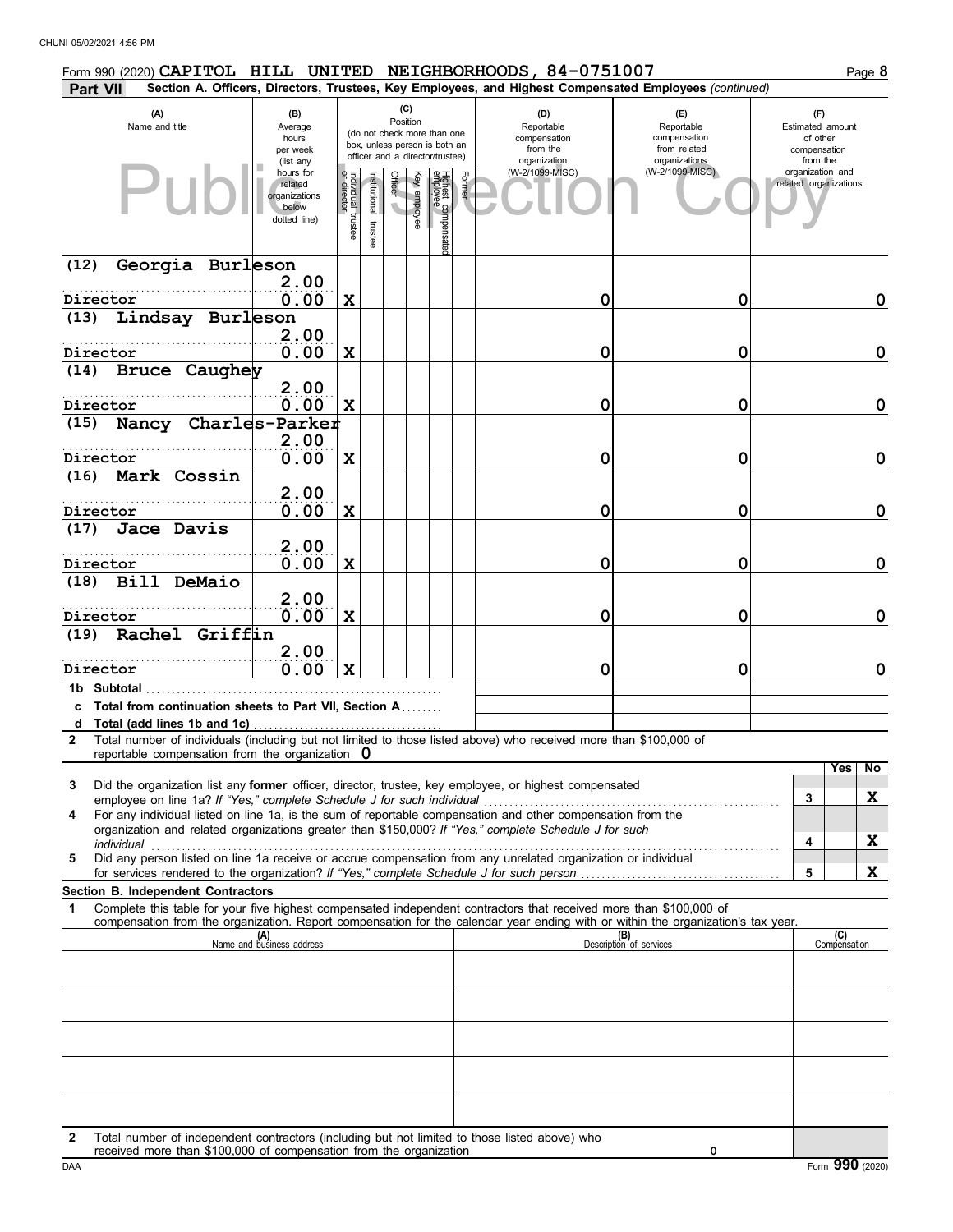|                                                                  |                                                            |                                                                |    |                             |                  |                      |       | Form 990 (2020) CAPITOL HILL UNITED NEIGHBORHOODS, 84-0751007 |                                              |                                                                                                                                                                       | Page 9                                                        |
|------------------------------------------------------------------|------------------------------------------------------------|----------------------------------------------------------------|----|-----------------------------|------------------|----------------------|-------|---------------------------------------------------------------|----------------------------------------------|-----------------------------------------------------------------------------------------------------------------------------------------------------------------------|---------------------------------------------------------------|
|                                                                  | Part VIII                                                  |                                                                |    | <b>Statement of Revenue</b> |                  |                      |       |                                                               |                                              |                                                                                                                                                                       |                                                               |
|                                                                  |                                                            |                                                                |    |                             |                  |                      |       |                                                               |                                              | Check if Schedule O contains a response or note to any line in this Part VIII [11] [12] Check if Schedule O contains a response or note to any line in this Part VIII |                                                               |
|                                                                  |                                                            |                                                                |    |                             |                  |                      |       | (A)<br>Total revenue<br>٠                                     | (B)<br>Related or exempt<br>function revenue | (C)<br>Unrelated<br>business revenue                                                                                                                                  | (D)<br>Revenue excluded<br>from tax under<br>sections 512-514 |
|                                                                  |                                                            |                                                                |    |                             |                  |                      |       |                                                               |                                              |                                                                                                                                                                       |                                                               |
| <b>Contributions, Gifts, Grants</b><br>and Other Similar Amounts |                                                            | 1a Federated campaigns                                         |    |                             | 1a               |                      |       |                                                               |                                              |                                                                                                                                                                       |                                                               |
|                                                                  |                                                            | <b>b</b> Membership dues                                       |    |                             | 1 <sub>b</sub>   | 23,181               |       |                                                               |                                              |                                                                                                                                                                       |                                                               |
|                                                                  |                                                            | c Fundraising events<br>1c<br>.                                |    |                             |                  |                      |       |                                                               |                                              |                                                                                                                                                                       |                                                               |
|                                                                  | d Related organizations<br>1 <sub>d</sub><br><u>.</u><br>. |                                                                |    |                             |                  |                      |       |                                                               |                                              |                                                                                                                                                                       |                                                               |
|                                                                  |                                                            | e Government grants (contributions)                            |    |                             | 1e               |                      | 2,827 |                                                               |                                              |                                                                                                                                                                       |                                                               |
|                                                                  |                                                            | <b>f</b> All other contributions, gifts, grants,               |    |                             |                  |                      |       |                                                               |                                              |                                                                                                                                                                       |                                                               |
|                                                                  |                                                            | and similar amounts not included above                         |    |                             | 1f               | 10,621               |       |                                                               |                                              |                                                                                                                                                                       |                                                               |
|                                                                  |                                                            | <b>g</b> Noncash contributions included in lines 1a-1f         |    |                             | 1g $\frac{1}{3}$ |                      |       |                                                               |                                              |                                                                                                                                                                       |                                                               |
|                                                                  |                                                            |                                                                |    |                             |                  |                      |       | 36,629                                                        |                                              |                                                                                                                                                                       |                                                               |
|                                                                  |                                                            |                                                                |    |                             |                  | <b>Business Code</b> |       |                                                               |                                              |                                                                                                                                                                       |                                                               |
| Program Service<br>Revenue                                       | 2a                                                         |                                                                |    |                             |                  |                      |       |                                                               |                                              |                                                                                                                                                                       |                                                               |
|                                                                  | b                                                          |                                                                |    |                             |                  |                      |       |                                                               |                                              |                                                                                                                                                                       |                                                               |
|                                                                  | c                                                          |                                                                |    |                             |                  |                      |       |                                                               |                                              |                                                                                                                                                                       |                                                               |
|                                                                  |                                                            |                                                                |    |                             |                  |                      |       |                                                               |                                              |                                                                                                                                                                       |                                                               |
|                                                                  |                                                            |                                                                |    |                             |                  |                      |       |                                                               |                                              |                                                                                                                                                                       |                                                               |
|                                                                  |                                                            | <b>f</b> All other program service revenue $\ldots$ , $\ldots$ |    |                             |                  |                      |       |                                                               |                                              |                                                                                                                                                                       |                                                               |
|                                                                  |                                                            |                                                                |    |                             |                  |                      |       |                                                               |                                              |                                                                                                                                                                       |                                                               |
|                                                                  |                                                            | 3 Investment income (including dividends, interest, and        |    |                             |                  |                      |       |                                                               |                                              |                                                                                                                                                                       |                                                               |
|                                                                  |                                                            |                                                                |    |                             |                  |                      |       | 117                                                           |                                              |                                                                                                                                                                       | 117                                                           |
|                                                                  | 4                                                          | Income from investment of tax-exempt bond proceeds             |    |                             |                  |                      |       |                                                               |                                              |                                                                                                                                                                       |                                                               |
|                                                                  | 5                                                          |                                                                |    |                             |                  |                      |       |                                                               |                                              |                                                                                                                                                                       |                                                               |
|                                                                  |                                                            |                                                                |    | (i) Real                    |                  | (ii) Personal        |       |                                                               |                                              |                                                                                                                                                                       |                                                               |
|                                                                  |                                                            | <b>6a</b> Gross rents                                          | 6a |                             | 78,580           |                      |       |                                                               |                                              |                                                                                                                                                                       |                                                               |
|                                                                  |                                                            | <b>b</b> Less: rental expenses                                 | 6b |                             |                  |                      |       |                                                               |                                              |                                                                                                                                                                       |                                                               |
|                                                                  |                                                            | C Rental inc. or (loss)                                        | 6c |                             | 78,580           |                      |       |                                                               |                                              |                                                                                                                                                                       |                                                               |
|                                                                  |                                                            |                                                                |    |                             |                  |                      |       | 78,580                                                        |                                              |                                                                                                                                                                       | 78,580                                                        |
|                                                                  |                                                            | <b>7a</b> Gross amount from<br>sales of assets                 |    | (i) Securities              |                  | (ii) Other           |       |                                                               |                                              |                                                                                                                                                                       |                                                               |
|                                                                  |                                                            | other than inventory                                           | 7a |                             |                  |                      |       |                                                               |                                              |                                                                                                                                                                       |                                                               |
|                                                                  |                                                            | <b>b</b> Less: cost or other                                   |    |                             |                  |                      |       |                                                               |                                              |                                                                                                                                                                       |                                                               |
|                                                                  |                                                            | basis and sales exps.                                          | 7b |                             |                  |                      |       |                                                               |                                              |                                                                                                                                                                       |                                                               |
| Other Revenue                                                    |                                                            | c Gain or (loss)                                               | 7c |                             |                  |                      |       |                                                               |                                              |                                                                                                                                                                       |                                                               |
|                                                                  |                                                            |                                                                |    |                             |                  |                      |       |                                                               |                                              |                                                                                                                                                                       |                                                               |
|                                                                  |                                                            | 8a Gross income from fundraising events                        |    |                             |                  |                      |       |                                                               |                                              |                                                                                                                                                                       |                                                               |
|                                                                  |                                                            | (not including \$                                              |    |                             |                  |                      |       |                                                               |                                              |                                                                                                                                                                       |                                                               |
|                                                                  |                                                            | of contributions reported on line 1c).                         |    |                             |                  |                      |       |                                                               |                                              |                                                                                                                                                                       |                                                               |
|                                                                  |                                                            | See Part IV, line 18                                           |    |                             | 8а               |                      |       |                                                               |                                              |                                                                                                                                                                       |                                                               |
|                                                                  |                                                            | <b>b</b> Less: direct expenses                                 |    |                             | 8b               |                      |       |                                                               |                                              |                                                                                                                                                                       |                                                               |
|                                                                  |                                                            | c Net income or (loss) from fundraising events                 |    |                             |                  |                      |       |                                                               |                                              |                                                                                                                                                                       |                                                               |
|                                                                  |                                                            | 9a Gross income from gaming activities.                        |    |                             |                  |                      |       |                                                               |                                              |                                                                                                                                                                       |                                                               |
|                                                                  |                                                            | See Part IV, line 19                                           |    | .                           | 9а               |                      |       |                                                               |                                              |                                                                                                                                                                       |                                                               |
|                                                                  |                                                            | <b>b</b> Less: direct expenses                                 |    |                             | 9 <sub>b</sub>   |                      |       |                                                               |                                              |                                                                                                                                                                       |                                                               |
|                                                                  |                                                            | c Net income or (loss) from gaming activities                  |    |                             |                  |                      |       |                                                               |                                              |                                                                                                                                                                       |                                                               |
|                                                                  |                                                            | 10a Gross sales of inventory, less                             |    |                             |                  |                      |       |                                                               |                                              |                                                                                                                                                                       |                                                               |
|                                                                  |                                                            | returns and allowances                                         |    |                             | 10a              |                      |       |                                                               |                                              |                                                                                                                                                                       |                                                               |
|                                                                  |                                                            | <b>b</b> Less: cost of goods sold                              |    |                             | 10b              |                      |       |                                                               |                                              |                                                                                                                                                                       |                                                               |
|                                                                  |                                                            | c Net income or (loss) from sales of inventory                 |    |                             |                  |                      |       |                                                               |                                              |                                                                                                                                                                       |                                                               |
|                                                                  |                                                            |                                                                |    |                             |                  | <b>Business Code</b> |       |                                                               |                                              |                                                                                                                                                                       |                                                               |
| Miscellaneous<br>Revenue                                         | 11a                                                        |                                                                |    |                             |                  |                      |       |                                                               |                                              |                                                                                                                                                                       |                                                               |
|                                                                  | b                                                          |                                                                |    |                             |                  |                      |       |                                                               |                                              |                                                                                                                                                                       |                                                               |
|                                                                  |                                                            |                                                                |    |                             |                  |                      |       |                                                               |                                              |                                                                                                                                                                       |                                                               |
|                                                                  |                                                            |                                                                |    |                             |                  |                      |       |                                                               |                                              |                                                                                                                                                                       |                                                               |
|                                                                  |                                                            |                                                                |    |                             |                  |                      |       |                                                               |                                              |                                                                                                                                                                       |                                                               |
|                                                                  |                                                            |                                                                |    |                             |                  |                      |       | 115,326                                                       | 0                                            | 0                                                                                                                                                                     | 78,697                                                        |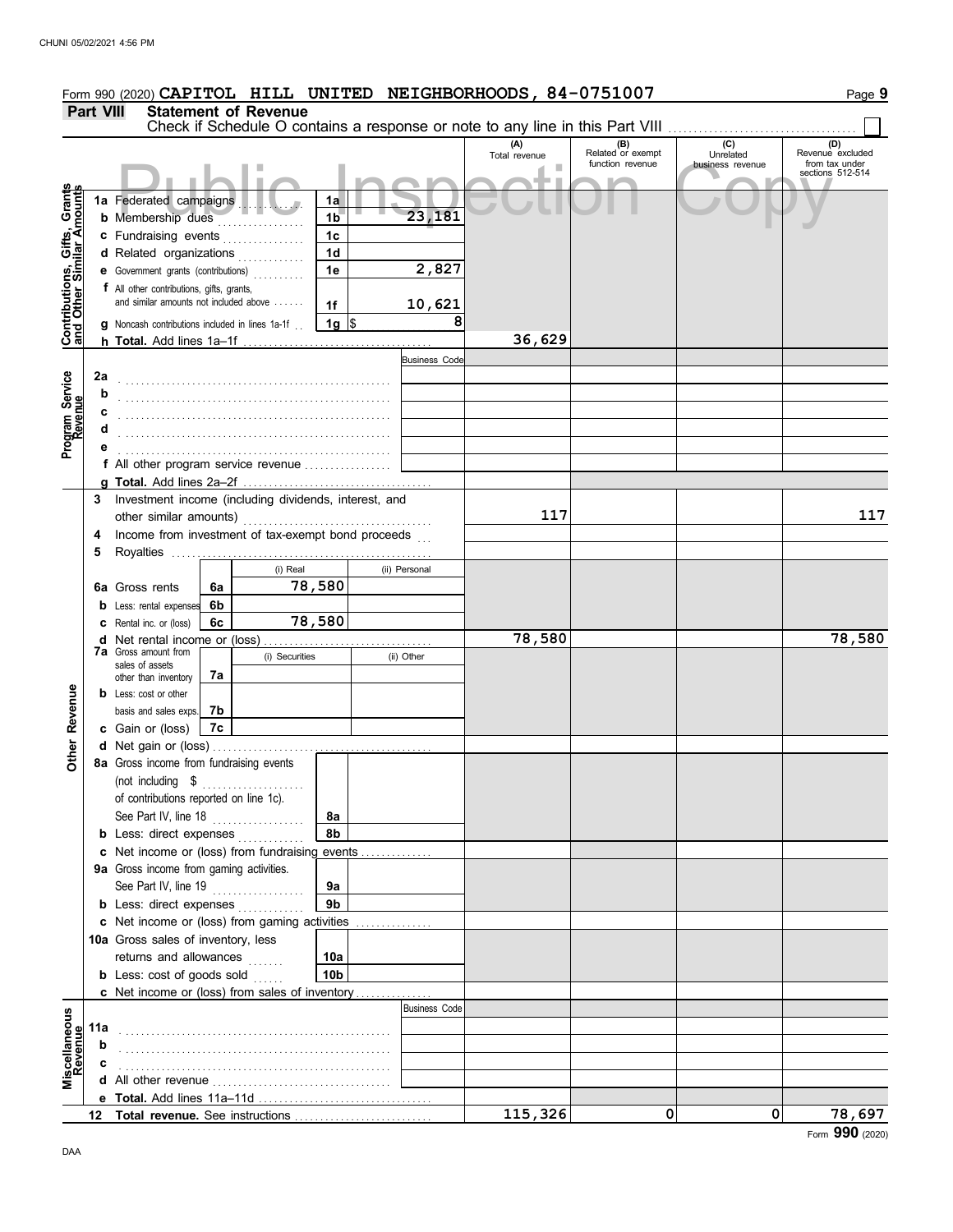#### c) (D)<br>
20 management and 10b of Part VIII. Total expenses and other assistance to domestic organizations<br>
Total expenses expenses expenses expenses expenses expenses expenses expenses expenses expenses expenses expenses e **Part IX Statement of Functional Expenses** Form 990 (2020) **CAPITOL HILL UNITED NEIGHBORHOODS, 84-0751007** Page 10 *Section 501(c)(3) and 501(c)(4) organizations must complete all columns. All other organizations must complete column (A).* Do not include amounts reported on lines 6b, 7b, 8b, 9b, and 10b <sup>o</sup>f Part VIII. **1 2** Grants and other assistance to domestic **3** Grants and other assistance to foreign **4 5 6 7 8 9 10** Payroll taxes ............................... **11 a** Management . . . . . . . . . . . . . . . . . . . . . . . . . . . . . . **b** Legal . . . . . . . . . . . . . . . . . . . . . . . . . . . . . . . . . . . . . . **c** Accounting . . . . . . . . . . . . . . . . . . . . . . . . . . . . . . . . **d** Lobbying . . . . . . . . . . . . . . . . . . . . . . . . . . . . . . . . . . . **e f g** Other. (If line 11g amount exceeds 10% of line 25, column **12** Advertising and promotion . . . . . . . . . . . . . . **13** Office expenses **.......................**... **14 15 16 17 18 19 20 21 22** Depreciation, depletion, and amortization . **23** Insurance . . . . . . . . . . . . . . . . . . . . . . . . . . . . . . . . . . **24** Other expenses. Itemize expenses not covered **a b c d e** All other expenses **. . . . . . . . . . . . . . . . . .** . . . . . . . . . . . **25 Total functional expenses.** Add lines 1 through 24e . . . **26** Grants and other assistance to domestic organizations and domestic governments. See Part IV, line 21 individuals. See Part IV, line 22 organizations, foreign governments, and foreign individuals. See Part IV, lines 15 and 16 . . . . . . . Benefits paid to or for members ........... Compensation of current officers, directors, trustees, and key employees ............ Compensation not included above to disqualified persons (as defined under section 4958(f)(1)) and persons described in section 4958(c)(3)(B) Other salaries and wages ................. Pension plan accruals and contributions (include section 401(k) and 403(b) employer contributions) Other employee benefits . . . . . . . . . . . . . . . . . . Fees for services (nonemployees): Professional fundraising services. See Part IV, line 17 Investment management fees ............. Information technology . . . . . . . . . . . . . . . . . . . . Royalties . . . . . . . . . . . . . . . . . . . . . . . . . . . . . . . . . . Occupancy . . . . . . . . . . . . . . . . . . . . . . . . . . . . . . . . Travel . . . . . . . . . . . . . . . . . . . . . . . . . . . . . . . . . . . . . . Payments of travel or entertainment expenses for any federal, state, or local public officials Conferences, conventions, and meetings . Interest . . . . . . . . . . . . . . . . . . . . . . . . . . . . . . . . . . . . Payments to affiliates ...................... above (List miscellaneous expenses on line 24e. If line 24e amount exceeds 10% of line 25, column (A) amount, list line 24e expenses on Schedule O.) fundraising solicitation. Check here if organization reported in column (B) joint costs from a combined educational campaign and following SOP 98-2 (ASC 958-720) **(A) (B) (C) (D)** Total expenses Program service Management and expenses general expenses Fundraising expenses . . . . . . . . . . . . . . . . . . . . . . . . . . . . . . . . . . . . . . . . . . . . . **Donations 3,050 3,050** . . . . . . . . . . . . . . . . . . . . . . . . . . . . . . . . . . . . . . . . . . . . . . . . . . . . . . . . . . . . . . . . . . . . . . . . . . . . . . . . . . . . . . . . . . **Miscellaneous 125 107 12 6 rees and permits 35 30 3 2** Check if Schedule O contains a response or note to any line in this Part IX . . . . . . . . . . . . . . . . . . . . . . . . . . . . . . . . . . . . . . . . . . . . . . . . . . . . . . . . . . . **Joint costs.** Complete this line only if the (A) amount, list line 11g expenses on Schedule O.) . . . . . . **8,740 7,473 830 437 2,296 2,296 5,167 5,167 7,450 5,514 613 1,323 1,663 1,422 158 83 13,202 11,419 1,168 615 139 119 13 7 19,821 16,947 1,883 991 429 367 41 21 15,109 12,919 1,435 755 8,933 7,637 849 447 Dues 1,668 1,427 158 83 87,827 68,431 14,626 4,770**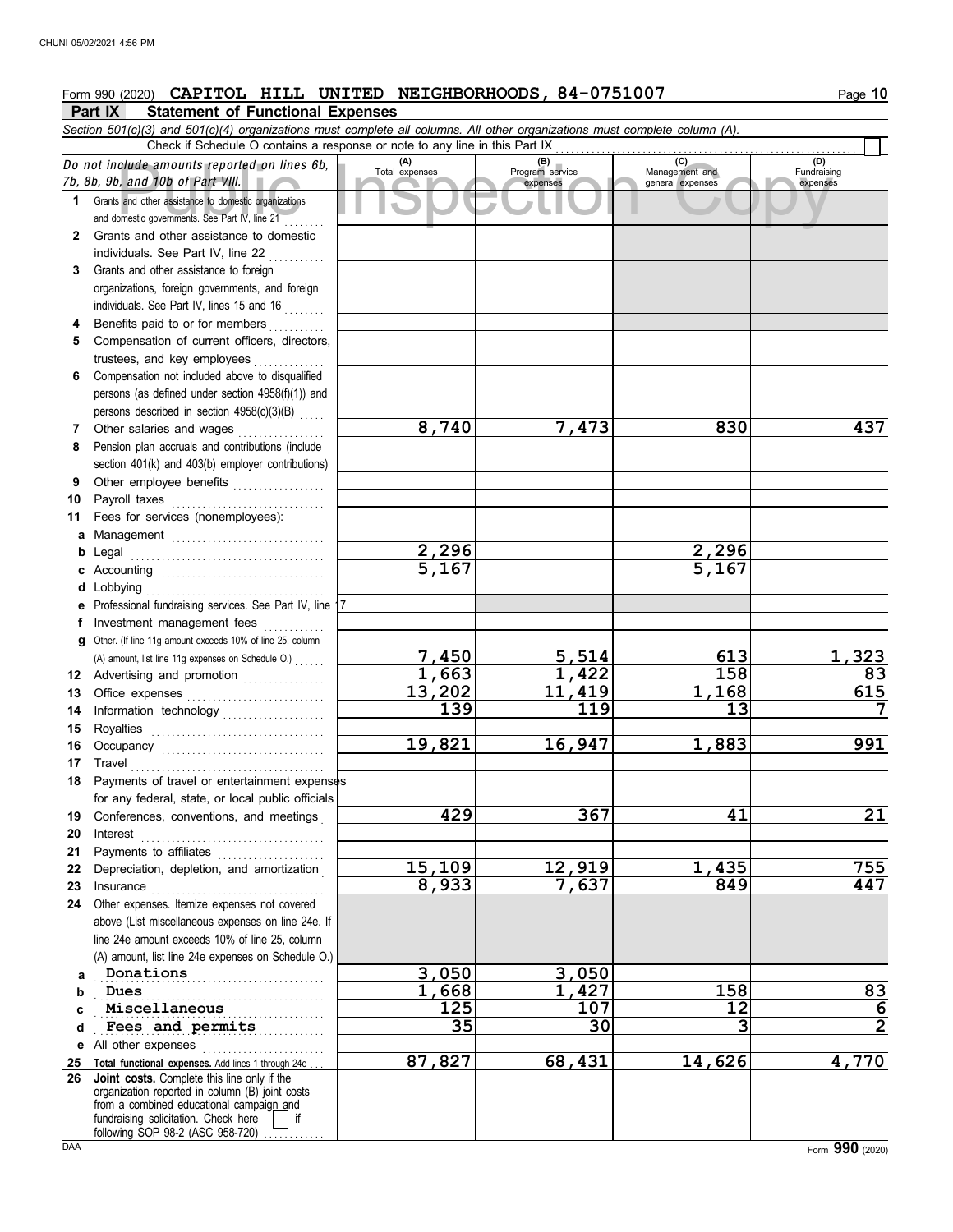# Form 990 (2020) **CAPITOL HILL UNITED NEIGHBORHOODS, 84-0751007** Page 11

**Part X Balance Sheet**

|                           |    | Check if Schedule O contains a response or note to any line in this Part X                                    |       |         |                          |                         |                    |
|---------------------------|----|---------------------------------------------------------------------------------------------------------------|-------|---------|--------------------------|-------------------------|--------------------|
|                           |    | an an                                                                                                         |       |         | (A)<br>Beginning of year |                         | (B)<br>End of year |
|                           | 1  | Cash—non-interest-bearing<br>Savings and temporary cash investments<br>Savings and temporary cash investments |       |         | 115,853                  | $\blacktriangleleft$    | 66,664             |
|                           | 2  |                                                                                                               |       |         | $38,110$ 2               |                         | 120,227            |
|                           | 3  |                                                                                                               |       |         |                          | $\overline{\mathbf{3}}$ |                    |
|                           | 4  | Accounts receivable, net                                                                                      |       |         |                          | 4                       | 50                 |
|                           | 5  | Loans and other receivables from any current or former officer, director,                                     |       |         |                          |                         |                    |
|                           |    | trustee, key employee, creator or founder, substantial contributor, or 35%                                    |       |         |                          |                         |                    |
|                           |    |                                                                                                               |       |         |                          | 5                       |                    |
|                           | 6  | Loans and other receivables from other disqualified persons (as defined                                       |       |         |                          |                         |                    |
|                           |    | under section 4958(f)(1)), and persons described in section 4958(c)(3)(B)                                     |       |         |                          | 6                       |                    |
| Assets                    | 7  | Notes and loans receivable, net                                                                               |       |         |                          | $\overline{7}$          |                    |
|                           | 8  | Inventories for sale or use                                                                                   |       |         |                          | 8                       |                    |
|                           | 9  | Prepaid expenses and deferred charges                                                                         |       |         |                          | 9                       | 1,199              |
|                           |    | 10a Land, buildings, and equipment: cost or other                                                             |       |         |                          |                         |                    |
|                           |    |                                                                                                               |       | 602,374 |                          |                         |                    |
|                           |    |                                                                                                               |       | 243,783 | 373,701                  | 10с                     | 358,591            |
|                           | 11 |                                                                                                               |       |         | 11                       |                         |                    |
|                           | 12 |                                                                                                               |       |         |                          | 12                      |                    |
|                           | 13 |                                                                                                               |       |         |                          | 13                      |                    |
|                           | 14 | Intangible assets                                                                                             |       |         | 14                       |                         |                    |
|                           | 15 |                                                                                                               |       |         |                          | 15                      |                    |
|                           | 16 |                                                                                                               |       |         | 527,664                  | 16                      | 546,731            |
|                           | 17 |                                                                                                               |       |         | 7,368                    | 17                      | 1,040              |
|                           | 18 |                                                                                                               |       | 18      |                          |                         |                    |
|                           | 19 |                                                                                                               | 1,530 | 19      | $\overline{720}$         |                         |                    |
|                           | 20 |                                                                                                               |       |         | 20                       |                         |                    |
|                           | 21 | Escrow or custodial account liability. Complete Part IV of Schedule D                                         |       |         | 21                       |                         |                    |
|                           | 22 | Loans and other payables to any current or former officer, director,                                          |       |         |                          |                         |                    |
| Liabilities               |    | trustee, key employee, creator or founder, substantial contributor, or 35%                                    |       |         |                          |                         |                    |
|                           |    | controlled entity or family member of any of these persons                                                    |       |         |                          | 22                      |                    |
|                           | 23 | Secured mortgages and notes payable to unrelated third parties                                                |       |         |                          | 23                      |                    |
|                           | 24 | Unsecured notes and loans payable to unrelated third parties                                                  |       |         |                          | 24                      |                    |
|                           | 25 | Other liabilities (including federal income tax, payables to related third                                    |       |         |                          |                         |                    |
|                           |    | parties, and other liabilities not included on lines 17-24). Complete Part X                                  |       |         |                          |                         |                    |
|                           |    |                                                                                                               |       |         | 12,812                   | 25                      | 11,518             |
|                           | 26 |                                                                                                               |       |         | 21,710                   | 26                      | 13,278             |
| es                        |    | Organizations that follow FASB ASC 958, check here $ X $                                                      |       |         |                          |                         |                    |
|                           |    | and complete lines 27, 28, 32, and 33.                                                                        |       |         |                          |                         |                    |
|                           | 27 | Net assets without donor restrictions                                                                         |       |         | 505,954                  | 27                      | 533,453            |
|                           | 28 | Net assets with donor restrictions                                                                            |       |         |                          | 28                      |                    |
|                           |    | Organizations that do not follow FASB ASC 958, check here                                                     |       |         |                          |                         |                    |
| Net Assets or Fund Balanc |    | and complete lines 29 through 33.                                                                             |       |         |                          |                         |                    |
|                           | 29 |                                                                                                               |       |         | 29                       |                         |                    |
|                           | 30 |                                                                                                               |       |         |                          | 30                      |                    |
|                           | 31 | Retained earnings, endowment, accumulated income, or other funds                                              |       |         |                          | 31                      |                    |
|                           | 32 | Total net assets or fund balances                                                                             |       |         | 505,954                  | 32                      | <u>533,453</u>     |
|                           | 33 |                                                                                                               |       |         | 527,664                  | 33                      | 546,731            |

Form **990** (2020)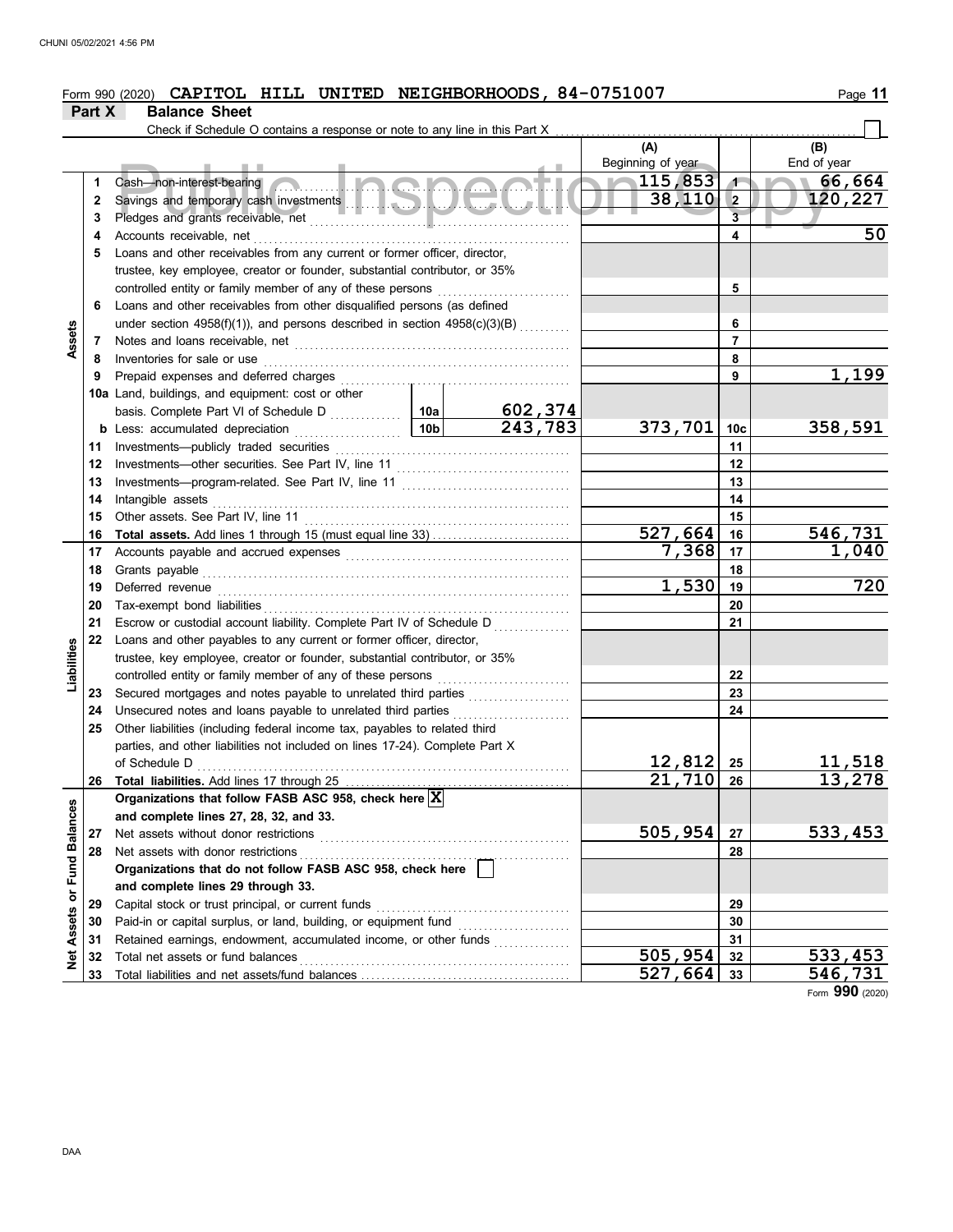|    | Form 990 (2020) CAPITOL HILL UNITED NEIGHBORHOODS, $84-0751007$                                                    |                |                |            | Page 12 |
|----|--------------------------------------------------------------------------------------------------------------------|----------------|----------------|------------|---------|
|    | <b>Reconciliation of Net Assets</b><br>Part XI                                                                     |                |                |            |         |
|    | Check if Schedule O contains a response or note to any line in this Part XI                                        |                |                |            |         |
| 1  |                                                                                                                    |                |                | 115,326    |         |
| 2  |                                                                                                                    | $\overline{2}$ |                | 87,827     |         |
| 3  | Revenue less expenses. Subtract line 2 from line 1                                                                 | $3 -$          |                | 27,499     |         |
| 4  | Net assets or fund balances at beginning of year (must equal Part X, line 32, column (A))                          | 4              |                | 505,954    |         |
| 5  | Net unrealized gains (losses) on investments                                                                       |                |                |            |         |
| 6  |                                                                                                                    | 6              |                |            |         |
| 7  | Investment expenses                                                                                                | $\overline{7}$ |                |            |         |
| 8  | Prior period adjustments                                                                                           | 8              |                |            |         |
| 9  | Other changes in net assets or fund balances (explain on Schedule O)                                               | 9              |                |            |         |
| 10 | Net assets or fund balances at end of year. Combine lines 3 through 9 (must equal Part X, line                     |                |                |            |         |
|    | $32$ , column $(B)$ )<br><b>Financial Statements and Reporting</b>                                                 | 10             |                | 533,453    |         |
|    | Part XII<br>Check if Schedule O contains a response or note to any line in this Part XII.                          |                |                |            |         |
|    |                                                                                                                    |                |                | $Yes \mid$ | No      |
| 1. | $\mathbf{X}$ Accrual<br>Accounting method used to prepare the Form 990:    <br>Cash<br>Other                       |                |                |            |         |
|    | If the organization changed its method of accounting from a prior year or checked "Other," explain in              |                |                |            |         |
|    | Schedule O.                                                                                                        |                |                |            |         |
|    | 2a Were the organization's financial statements compiled or reviewed by an independent accountant?                 |                | 2a             |            | x       |
|    | If "Yes," check a box below to indicate whether the financial statements for the year were compiled or             |                |                |            |         |
|    | reviewed on a separate basis, consolidated basis, or both:                                                         |                |                |            |         |
|    | Consolidated basis<br>Both consolidated and separate basis<br>Separate basis                                       |                |                |            |         |
|    | <b>b</b> Were the organization's financial statements audited by an independent accountant?                        |                | 2b             |            | x       |
|    | If "Yes," check a box below to indicate whether the financial statements for the year were audited on a            |                |                |            |         |
|    | separate basis, consolidated basis, or both:                                                                       |                |                |            |         |
|    | Consolidated basis<br>  Both consolidated and separate basis<br>Separate basis                                     |                |                |            |         |
|    | c If "Yes" to line 2a or 2b, does the organization have a committee that assumes responsibility for oversight of   |                |                |            |         |
|    | the audit, review, or compilation of its financial statements and selection of an independent accountant?          |                | 2c             |            |         |
|    | If the organization changed either its oversight process or selection process during the tax year, explain on      |                |                |            |         |
|    | Schedule O.                                                                                                        |                |                |            |         |
|    | 3a As a result of a federal award, was the organization required to undergo an audit or audits as set forth in the |                |                |            |         |
|    | Single Audit Act and OMB Circular A-133?                                                                           |                | За             |            | x       |
|    | b If "Yes," did the organization undergo the required audit or audits? If the organization did not undergo the     |                |                |            |         |
|    | required audit or audits, explain why on Schedule O and describe any steps taken to undergo such audits            |                | 3 <sub>b</sub> | nnn        |         |

Form **990** (2020)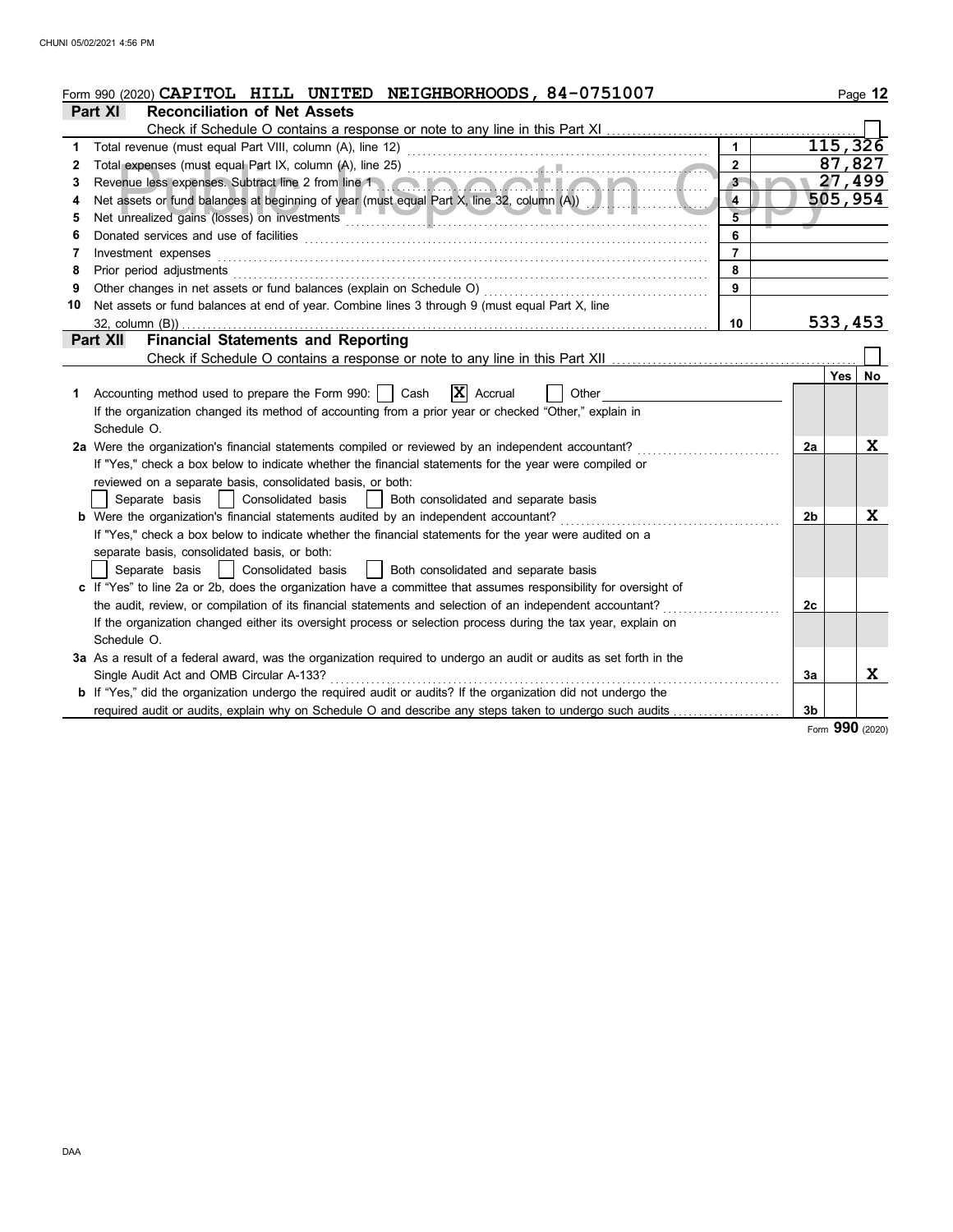|                                                            |                 |                                                                |  |                                   |                                 |                 |                                                                                                 |        | Form 990 (2020) CAPITOL HILL UNITED NEIGHBORHOODS, 84-0751007                                                                                                                                                                  |                                                                                                                                  |                                                                 | Page 8              |
|------------------------------------------------------------|-----------------|----------------------------------------------------------------|--|-----------------------------------|---------------------------------|-----------------|-------------------------------------------------------------------------------------------------|--------|--------------------------------------------------------------------------------------------------------------------------------------------------------------------------------------------------------------------------------|----------------------------------------------------------------------------------------------------------------------------------|-----------------------------------------------------------------|---------------------|
| <b>Part VII</b>                                            |                 |                                                                |  |                                   |                                 |                 |                                                                                                 |        |                                                                                                                                                                                                                                | Section A. Officers, Directors, Trustees, Key Employees, and Highest Compensated Employees (continued)                           |                                                                 |                     |
| (A)<br>Name and title                                      |                 | (B)<br>Average<br>hours<br>per week<br>(list any               |  |                                   |                                 | (C)<br>Position | (do not check more than one<br>box, unless person is both an<br>officer and a director/trustee) |        | (D)<br>Reportable<br>compensation<br>from the<br>organization                                                                                                                                                                  | (E)<br>Reportable<br>compensation<br>from related<br>organizations                                                               | (F)<br>Estimated amount<br>of other<br>compensation<br>from the |                     |
|                                                            |                 | hours for<br>related<br>organizations<br>below<br>dotted line) |  | Individual trustee<br>or director | Officer<br>nstitutional trustee | Key employee    | Highest compensatec<br>employee                                                                 | Former | (W-2/1099-MISC)                                                                                                                                                                                                                | (W-2/1099-MISC)                                                                                                                  | organization and<br>related organizations                       |                     |
| (20)                                                       | Brian Henderson |                                                                |  |                                   |                                 |                 |                                                                                                 |        |                                                                                                                                                                                                                                |                                                                                                                                  |                                                                 |                     |
| Director                                                   |                 | 2.00<br>0.00                                                   |  | X                                 |                                 |                 |                                                                                                 |        | 0                                                                                                                                                                                                                              | 0                                                                                                                                |                                                                 | 0                   |
| (21)                                                       | Boris Jonica    |                                                                |  |                                   |                                 |                 |                                                                                                 |        |                                                                                                                                                                                                                                |                                                                                                                                  |                                                                 |                     |
|                                                            |                 | 2.00                                                           |  |                                   |                                 |                 |                                                                                                 |        |                                                                                                                                                                                                                                |                                                                                                                                  |                                                                 |                     |
| Director                                                   |                 | 0.00                                                           |  | $\mathbf x$                       |                                 |                 |                                                                                                 |        | 0                                                                                                                                                                                                                              | 0                                                                                                                                |                                                                 | 0                   |
| (22) Ryan Keeney                                           |                 |                                                                |  |                                   |                                 |                 |                                                                                                 |        |                                                                                                                                                                                                                                |                                                                                                                                  |                                                                 |                     |
| Director                                                   |                 | 2.00<br>0.00                                                   |  | X                                 |                                 |                 |                                                                                                 |        | 0                                                                                                                                                                                                                              | 0                                                                                                                                |                                                                 | 0                   |
| Kevin Kelly<br>(23)                                        |                 |                                                                |  |                                   |                                 |                 |                                                                                                 |        |                                                                                                                                                                                                                                |                                                                                                                                  |                                                                 |                     |
|                                                            |                 | 2.00                                                           |  |                                   |                                 |                 |                                                                                                 |        |                                                                                                                                                                                                                                |                                                                                                                                  |                                                                 |                     |
| Director                                                   |                 | 0.00                                                           |  | X                                 |                                 |                 |                                                                                                 |        | 0                                                                                                                                                                                                                              | 0                                                                                                                                |                                                                 | 0                   |
| (24)                                                       | Amanda Klahr    |                                                                |  |                                   |                                 |                 |                                                                                                 |        |                                                                                                                                                                                                                                |                                                                                                                                  |                                                                 |                     |
| Director                                                   |                 | 2.00<br>0.00                                                   |  | X                                 |                                 |                 |                                                                                                 |        | 0                                                                                                                                                                                                                              | 0                                                                                                                                |                                                                 | 0                   |
| (25)<br>James LaRue                                        |                 |                                                                |  |                                   |                                 |                 |                                                                                                 |        |                                                                                                                                                                                                                                |                                                                                                                                  |                                                                 |                     |
|                                                            |                 | 2.00                                                           |  |                                   |                                 |                 |                                                                                                 |        |                                                                                                                                                                                                                                |                                                                                                                                  |                                                                 |                     |
| Director                                                   |                 | 0.00                                                           |  | X                                 |                                 |                 |                                                                                                 |        | 0                                                                                                                                                                                                                              | 0                                                                                                                                |                                                                 | 0                   |
| (26) Anne McWhirter                                        |                 |                                                                |  |                                   |                                 |                 |                                                                                                 |        |                                                                                                                                                                                                                                |                                                                                                                                  |                                                                 |                     |
| Director                                                   |                 | 2.00<br>0.00                                                   |  | X                                 |                                 |                 |                                                                                                 |        | 0                                                                                                                                                                                                                              | 0                                                                                                                                |                                                                 | 0                   |
| Rod Mullins<br>(27)                                        |                 |                                                                |  |                                   |                                 |                 |                                                                                                 |        |                                                                                                                                                                                                                                |                                                                                                                                  |                                                                 |                     |
|                                                            |                 | 2.00                                                           |  |                                   |                                 |                 |                                                                                                 |        |                                                                                                                                                                                                                                |                                                                                                                                  |                                                                 |                     |
| Director                                                   |                 | 0.00                                                           |  | X                                 |                                 |                 |                                                                                                 |        | 0                                                                                                                                                                                                                              | 0                                                                                                                                |                                                                 | 0                   |
| 1b Subtotal                                                |                 |                                                                |  |                                   |                                 |                 |                                                                                                 |        |                                                                                                                                                                                                                                |                                                                                                                                  |                                                                 |                     |
| Total from continuation sheets to Part VII, Section A<br>c |                 |                                                                |  |                                   |                                 |                 |                                                                                                 |        |                                                                                                                                                                                                                                |                                                                                                                                  |                                                                 |                     |
| d<br>Total (add lines 1b and 1c)<br>$\overline{2}$         |                 |                                                                |  |                                   |                                 |                 |                                                                                                 |        | Total number of individuals (including but not limited to those listed above) who received more than \$100,000 of                                                                                                              |                                                                                                                                  |                                                                 |                     |
| reportable compensation from the organization              |                 |                                                                |  |                                   |                                 |                 |                                                                                                 |        |                                                                                                                                                                                                                                |                                                                                                                                  |                                                                 |                     |
| 3                                                          |                 |                                                                |  |                                   |                                 |                 |                                                                                                 |        | Did the organization list any former officer, director, trustee, key employee, or highest compensated                                                                                                                          |                                                                                                                                  |                                                                 | Yes   No            |
|                                                            |                 |                                                                |  |                                   |                                 |                 |                                                                                                 |        |                                                                                                                                                                                                                                |                                                                                                                                  | 3                                                               |                     |
| 4                                                          |                 |                                                                |  |                                   |                                 |                 |                                                                                                 |        | For any individual listed on line 1a, is the sum of reportable compensation and other compensation from the<br>organization and related organizations greater than \$150,000? If "Yes," complete Schedule J for such           |                                                                                                                                  |                                                                 |                     |
|                                                            |                 |                                                                |  |                                   |                                 |                 |                                                                                                 |        | individual with a construction of the construction of the construction of the construction of the construction of the construction of the construction of the construction of the construction of the construction of the cons |                                                                                                                                  | 4                                                               |                     |
| 5                                                          |                 |                                                                |  |                                   |                                 |                 |                                                                                                 |        | Did any person listed on line 1a receive or accrue compensation from any unrelated organization or individual                                                                                                                  |                                                                                                                                  |                                                                 |                     |
| <b>Section B. Independent Contractors</b>                  |                 |                                                                |  |                                   |                                 |                 |                                                                                                 |        |                                                                                                                                                                                                                                |                                                                                                                                  | 5                                                               |                     |
| 1                                                          |                 |                                                                |  |                                   |                                 |                 |                                                                                                 |        | Complete this table for your five highest compensated independent contractors that received more than \$100,000 of                                                                                                             |                                                                                                                                  |                                                                 |                     |
|                                                            |                 |                                                                |  |                                   |                                 |                 |                                                                                                 |        |                                                                                                                                                                                                                                | compensation from the organization. Report compensation for the calendar year ending with or within the organization's tax year. |                                                                 |                     |
|                                                            |                 | (A)<br>Name and business address                               |  |                                   |                                 |                 |                                                                                                 |        |                                                                                                                                                                                                                                | (B)<br>Description of services                                                                                                   |                                                                 | (C)<br>Compensation |
|                                                            |                 |                                                                |  |                                   |                                 |                 |                                                                                                 |        |                                                                                                                                                                                                                                |                                                                                                                                  |                                                                 |                     |
|                                                            |                 |                                                                |  |                                   |                                 |                 |                                                                                                 |        |                                                                                                                                                                                                                                |                                                                                                                                  |                                                                 |                     |
|                                                            |                 |                                                                |  |                                   |                                 |                 |                                                                                                 |        |                                                                                                                                                                                                                                |                                                                                                                                  |                                                                 |                     |
|                                                            |                 |                                                                |  |                                   |                                 |                 |                                                                                                 |        |                                                                                                                                                                                                                                |                                                                                                                                  |                                                                 |                     |
|                                                            |                 |                                                                |  |                                   |                                 |                 |                                                                                                 |        |                                                                                                                                                                                                                                |                                                                                                                                  |                                                                 |                     |
|                                                            |                 |                                                                |  |                                   |                                 |                 |                                                                                                 |        |                                                                                                                                                                                                                                |                                                                                                                                  |                                                                 |                     |
|                                                            |                 |                                                                |  |                                   |                                 |                 |                                                                                                 |        |                                                                                                                                                                                                                                |                                                                                                                                  |                                                                 |                     |
|                                                            |                 |                                                                |  |                                   |                                 |                 |                                                                                                 |        |                                                                                                                                                                                                                                |                                                                                                                                  |                                                                 |                     |
|                                                            |                 |                                                                |  |                                   |                                 |                 |                                                                                                 |        |                                                                                                                                                                                                                                |                                                                                                                                  |                                                                 |                     |

**2** Total number of independent contractors (including but not limited to those listed above) who received more than \$100,000 of compensation from the organization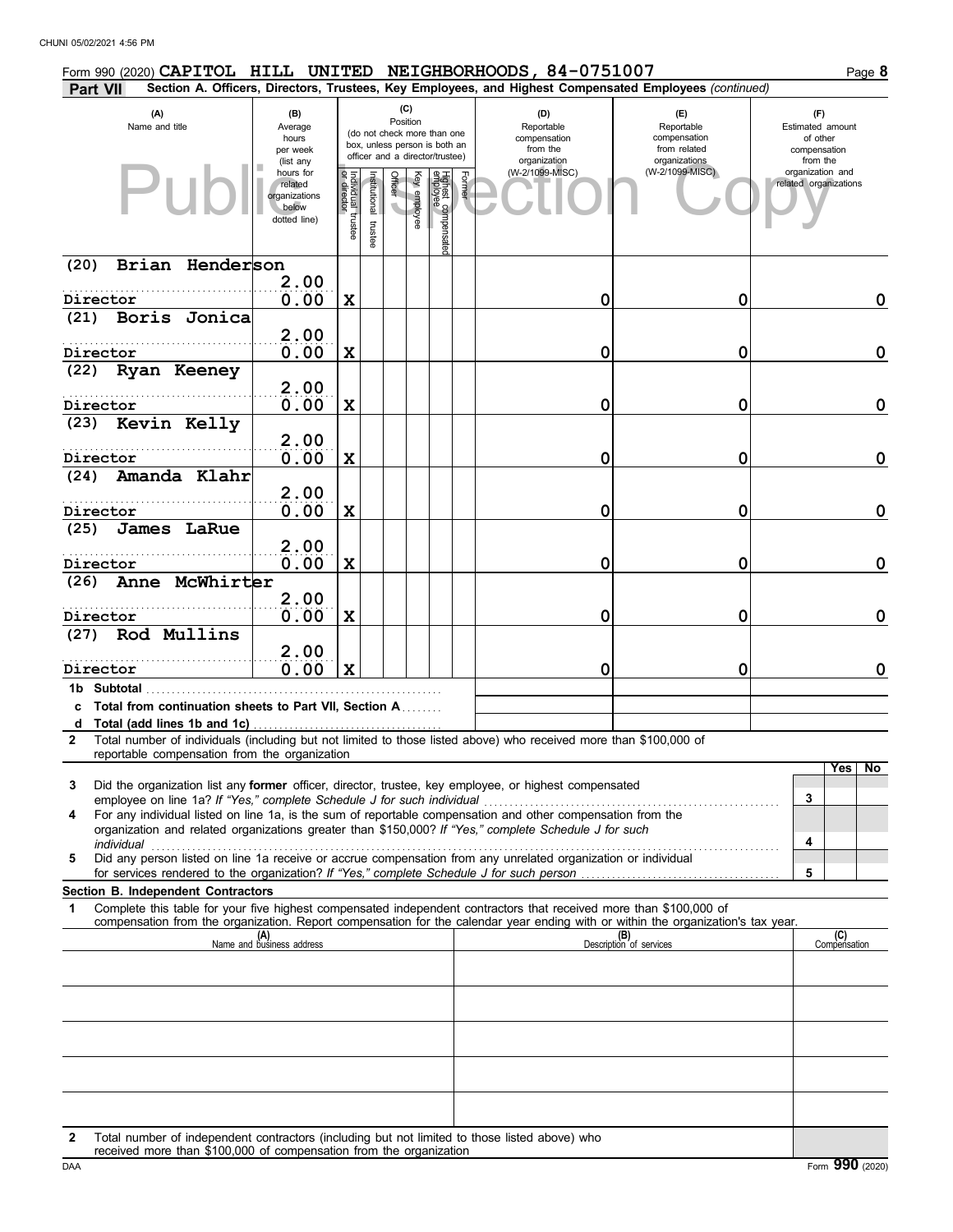| Form 990 (2020) CAPITOL HILL UNITED NEIGHBORHOODS, 84-0751007                                                                                                                                                             |  |                                                                |                                   |                      |                 |              |                                                                                                 |        |                                                               |                                                                                                                                                                                                                                                        |                                                                 | Page 8              |
|---------------------------------------------------------------------------------------------------------------------------------------------------------------------------------------------------------------------------|--|----------------------------------------------------------------|-----------------------------------|----------------------|-----------------|--------------|-------------------------------------------------------------------------------------------------|--------|---------------------------------------------------------------|--------------------------------------------------------------------------------------------------------------------------------------------------------------------------------------------------------------------------------------------------------|-----------------------------------------------------------------|---------------------|
| Part VII                                                                                                                                                                                                                  |  |                                                                |                                   |                      |                 |              |                                                                                                 |        |                                                               | Section A. Officers, Directors, Trustees, Key Employees, and Highest Compensated Employees (continued)                                                                                                                                                 |                                                                 |                     |
| (A)<br>Name and title                                                                                                                                                                                                     |  | (B)<br>Average<br>hours<br>per week<br>(list any               |                                   |                      | (C)<br>Position |              | (do not check more than one<br>box, unless person is both an<br>officer and a director/trustee) |        | (D)<br>Reportable<br>compensation<br>from the<br>organization | (E)<br>Reportable<br>compensation<br>from related<br>organizations                                                                                                                                                                                     | (F)<br>Estimated amount<br>of other<br>compensation<br>from the |                     |
|                                                                                                                                                                                                                           |  | hours for<br>related<br>organizations<br>below<br>dotted line) | Individual trustee<br>or director | nstitutional trustee | <b>Officer</b>  | Key employee | Highest compensatec<br>employee                                                                 | Former | (W-2/1099-MISC)                                               | (W-2/1099-MISC)                                                                                                                                                                                                                                        | organization and<br>related organizations                       |                     |
| (28)<br>Charles Nusbaum                                                                                                                                                                                                   |  |                                                                |                                   |                      |                 |              |                                                                                                 |        |                                                               |                                                                                                                                                                                                                                                        |                                                                 |                     |
|                                                                                                                                                                                                                           |  | 2.00                                                           |                                   |                      |                 |              |                                                                                                 |        |                                                               |                                                                                                                                                                                                                                                        |                                                                 |                     |
| Director<br>Karen Pellegrin<br>(29)                                                                                                                                                                                       |  | 0.00                                                           | $\mathbf x$                       |                      |                 |              |                                                                                                 |        | 0                                                             | 0                                                                                                                                                                                                                                                      |                                                                 | 0                   |
|                                                                                                                                                                                                                           |  | 2.00                                                           |                                   |                      |                 |              |                                                                                                 |        |                                                               |                                                                                                                                                                                                                                                        |                                                                 |                     |
| Director                                                                                                                                                                                                                  |  | 0.00                                                           | X                                 |                      |                 |              |                                                                                                 |        | 0                                                             | 0                                                                                                                                                                                                                                                      |                                                                 | 0                   |
| (30) Peggy Randall                                                                                                                                                                                                        |  |                                                                |                                   |                      |                 |              |                                                                                                 |        |                                                               |                                                                                                                                                                                                                                                        |                                                                 |                     |
|                                                                                                                                                                                                                           |  | 2.00                                                           |                                   |                      |                 |              |                                                                                                 |        |                                                               |                                                                                                                                                                                                                                                        |                                                                 |                     |
| Director<br>Jim Slotta<br>(31)                                                                                                                                                                                            |  | 0.00                                                           | X                                 |                      |                 |              |                                                                                                 |        | 0                                                             | 0                                                                                                                                                                                                                                                      |                                                                 | 0                   |
|                                                                                                                                                                                                                           |  | 2.00                                                           |                                   |                      |                 |              |                                                                                                 |        |                                                               |                                                                                                                                                                                                                                                        |                                                                 |                     |
| Director                                                                                                                                                                                                                  |  | 0.00                                                           | $\mathbf x$                       |                      |                 |              |                                                                                                 |        | 0                                                             | 0                                                                                                                                                                                                                                                      |                                                                 | 0                   |
| Tony Smith<br>(32)                                                                                                                                                                                                        |  |                                                                |                                   |                      |                 |              |                                                                                                 |        |                                                               |                                                                                                                                                                                                                                                        |                                                                 |                     |
| Director                                                                                                                                                                                                                  |  | 2.00<br>0.00                                                   | X                                 |                      |                 |              |                                                                                                 |        | 0                                                             | 0                                                                                                                                                                                                                                                      |                                                                 | 0                   |
| Gwen Smith-Erlich<br>(33)                                                                                                                                                                                                 |  |                                                                |                                   |                      |                 |              |                                                                                                 |        |                                                               |                                                                                                                                                                                                                                                        |                                                                 |                     |
|                                                                                                                                                                                                                           |  | 2.00                                                           |                                   |                      |                 |              |                                                                                                 |        |                                                               |                                                                                                                                                                                                                                                        |                                                                 |                     |
| Director<br>Karen Van Haaften<br>(34)                                                                                                                                                                                     |  | 0.00                                                           | X                                 |                      |                 |              |                                                                                                 |        | 0                                                             | 0                                                                                                                                                                                                                                                      |                                                                 | 0                   |
|                                                                                                                                                                                                                           |  | 2.00                                                           |                                   |                      |                 |              |                                                                                                 |        |                                                               |                                                                                                                                                                                                                                                        |                                                                 |                     |
| Director                                                                                                                                                                                                                  |  | 0.00                                                           | X                                 |                      |                 |              |                                                                                                 |        | 0                                                             | 0                                                                                                                                                                                                                                                      |                                                                 | 0                   |
| Sarah Wells<br>(35)                                                                                                                                                                                                       |  | 2.00                                                           |                                   |                      |                 |              |                                                                                                 |        |                                                               |                                                                                                                                                                                                                                                        |                                                                 |                     |
| Director                                                                                                                                                                                                                  |  | 0.00                                                           | X                                 |                      |                 |              |                                                                                                 |        | 0                                                             | 0                                                                                                                                                                                                                                                      |                                                                 | 0                   |
| 1b Subtotal                                                                                                                                                                                                               |  |                                                                |                                   |                      |                 |              |                                                                                                 |        |                                                               |                                                                                                                                                                                                                                                        |                                                                 |                     |
| Total from continuation sheets to Part VII, Section A<br>c                                                                                                                                                                |  |                                                                |                                   |                      |                 |              |                                                                                                 |        |                                                               |                                                                                                                                                                                                                                                        |                                                                 |                     |
| Total (add lines 1b and 1c)<br>d<br>$\mathbf{2}$                                                                                                                                                                          |  |                                                                |                                   |                      |                 |              |                                                                                                 |        |                                                               | Total number of individuals (including but not limited to those listed above) who received more than \$100,000 of                                                                                                                                      |                                                                 |                     |
| reportable compensation from the organization                                                                                                                                                                             |  |                                                                |                                   |                      |                 |              |                                                                                                 |        |                                                               |                                                                                                                                                                                                                                                        |                                                                 |                     |
| Did the organization list any former officer, director, trustee, key employee, or highest compensated<br>3                                                                                                                |  |                                                                |                                   |                      |                 |              |                                                                                                 |        |                                                               |                                                                                                                                                                                                                                                        |                                                                 | Yes   No            |
|                                                                                                                                                                                                                           |  |                                                                |                                   |                      |                 |              |                                                                                                 |        |                                                               |                                                                                                                                                                                                                                                        | 3                                                               |                     |
| For any individual listed on line 1a, is the sum of reportable compensation and other compensation from the<br>4<br>organization and related organizations greater than \$150,000? If "Yes," complete Schedule J for such |  |                                                                |                                   |                      |                 |              |                                                                                                 |        |                                                               |                                                                                                                                                                                                                                                        |                                                                 |                     |
| Did any person listed on line 1a receive or accrue compensation from any unrelated organization or individual<br>5                                                                                                        |  |                                                                |                                   |                      |                 |              |                                                                                                 |        |                                                               |                                                                                                                                                                                                                                                        | 4                                                               |                     |
|                                                                                                                                                                                                                           |  |                                                                |                                   |                      |                 |              |                                                                                                 |        |                                                               |                                                                                                                                                                                                                                                        | 5                                                               |                     |
| Section B. Independent Contractors                                                                                                                                                                                        |  |                                                                |                                   |                      |                 |              |                                                                                                 |        |                                                               |                                                                                                                                                                                                                                                        |                                                                 |                     |
| 1                                                                                                                                                                                                                         |  |                                                                |                                   |                      |                 |              |                                                                                                 |        |                                                               | Complete this table for your five highest compensated independent contractors that received more than \$100,000 of<br>compensation from the organization. Report compensation for the calendar year ending with or within the organization's tax year. |                                                                 |                     |
|                                                                                                                                                                                                                           |  | (A)<br>Name and business address                               |                                   |                      |                 |              |                                                                                                 |        |                                                               | (B)<br>Description of services                                                                                                                                                                                                                         |                                                                 | (C)<br>Compensation |
|                                                                                                                                                                                                                           |  |                                                                |                                   |                      |                 |              |                                                                                                 |        |                                                               |                                                                                                                                                                                                                                                        |                                                                 |                     |
|                                                                                                                                                                                                                           |  |                                                                |                                   |                      |                 |              |                                                                                                 |        |                                                               |                                                                                                                                                                                                                                                        |                                                                 |                     |
|                                                                                                                                                                                                                           |  |                                                                |                                   |                      |                 |              |                                                                                                 |        |                                                               |                                                                                                                                                                                                                                                        |                                                                 |                     |
|                                                                                                                                                                                                                           |  |                                                                |                                   |                      |                 |              |                                                                                                 |        |                                                               |                                                                                                                                                                                                                                                        |                                                                 |                     |
|                                                                                                                                                                                                                           |  |                                                                |                                   |                      |                 |              |                                                                                                 |        |                                                               |                                                                                                                                                                                                                                                        |                                                                 |                     |
|                                                                                                                                                                                                                           |  |                                                                |                                   |                      |                 |              |                                                                                                 |        |                                                               |                                                                                                                                                                                                                                                        |                                                                 |                     |
|                                                                                                                                                                                                                           |  |                                                                |                                   |                      |                 |              |                                                                                                 |        |                                                               |                                                                                                                                                                                                                                                        |                                                                 |                     |
| Total number of independent contractors (including but not limited to those listed above) who                                                                                                                             |  |                                                                |                                   |                      |                 |              |                                                                                                 |        |                                                               |                                                                                                                                                                                                                                                        |                                                                 |                     |

**2** Total number of independent contractors (including but not limited to those listed above) who received more than \$100,000 of compensation from the organization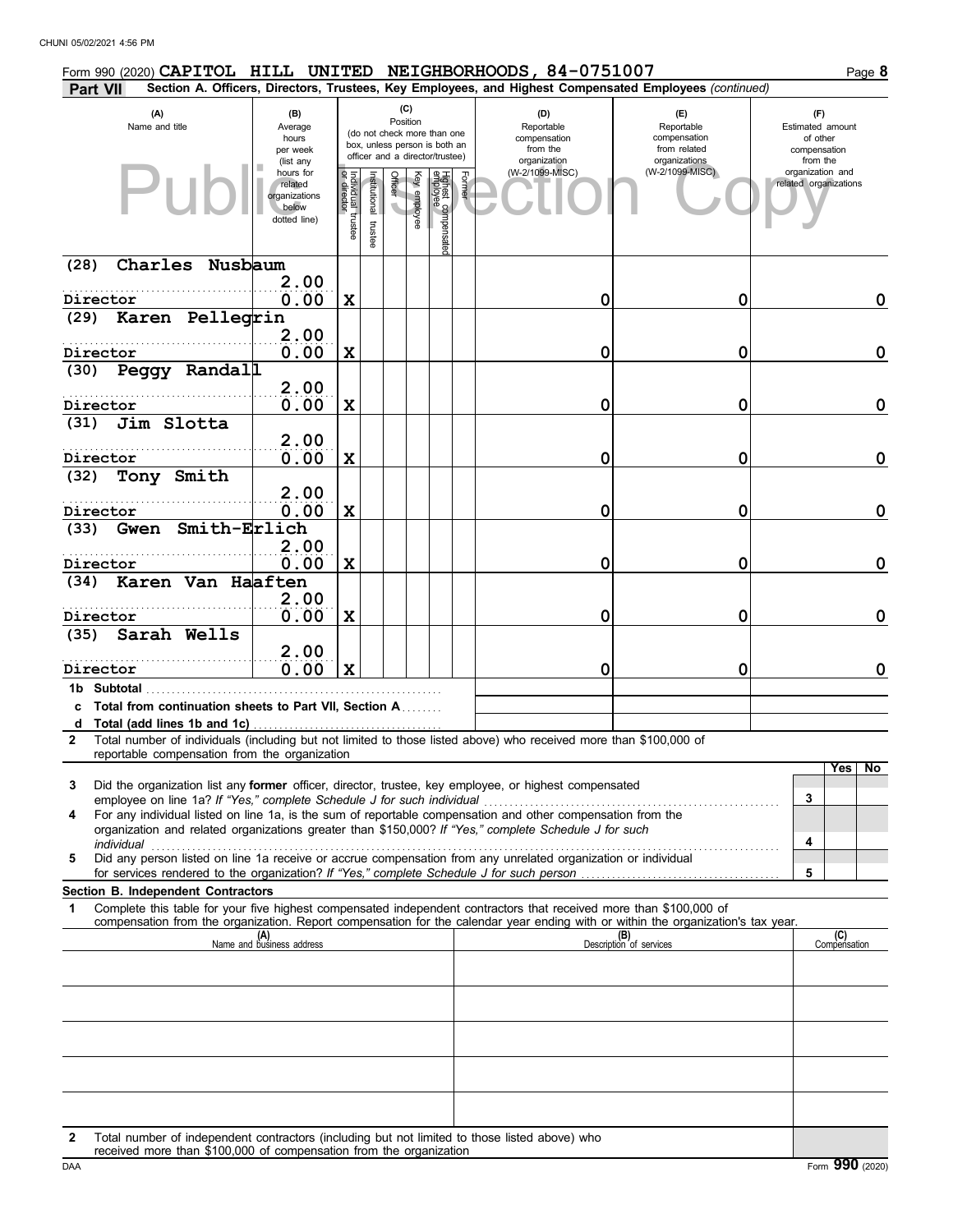|                 |          |                                                 |  |                                                                                               |                                   |                          |                |                    |                                                                                                 |        | Form 990 (2020) CAPITOL HILL UNITED NEIGHBORHOODS, 84-0751007                                                                                                                                                        |                                                                                                                                                                                                                                |  |                                                                 |                     | Page 8 |
|-----------------|----------|-------------------------------------------------|--|-----------------------------------------------------------------------------------------------|-----------------------------------|--------------------------|----------------|--------------------|-------------------------------------------------------------------------------------------------|--------|----------------------------------------------------------------------------------------------------------------------------------------------------------------------------------------------------------------------|--------------------------------------------------------------------------------------------------------------------------------------------------------------------------------------------------------------------------------|--|-----------------------------------------------------------------|---------------------|--------|
| <b>Part VII</b> |          |                                                 |  |                                                                                               |                                   |                          |                |                    |                                                                                                 |        |                                                                                                                                                                                                                      | Section A. Officers, Directors, Trustees, Key Employees, and Highest Compensated Employees (continued)                                                                                                                         |  |                                                                 |                     |        |
|                 |          | (A)<br>Name and title                           |  | (B)<br>Average<br>hours<br>per week<br>(list any                                              |                                   |                          | Position       | (C)                | (do not check more than one<br>box, unless person is both an<br>officer and a director/trustee) |        | (D)<br>Reportable<br>compensation<br>from the<br>organization                                                                                                                                                        | (E)<br>Reportable<br>compensation<br>from related<br>organizations                                                                                                                                                             |  | (F)<br>Estimated amount<br>of other<br>compensation<br>from the |                     |        |
|                 |          |                                                 |  | hours for<br>related<br>organizations<br>below<br>dotted line)                                | Individual trustee<br>or director | Institutional<br>trustee | <b>Officer</b> | <b>Ey employee</b> | Highest compensatec<br>employee                                                                 | Former | (W-2/1099-MISC)                                                                                                                                                                                                      | (W-2/1099-MISC)                                                                                                                                                                                                                |  | organization and<br>related organizations                       |                     |        |
| (36)            |          | Megan Whelan                                    |  | 2.00                                                                                          |                                   |                          |                |                    |                                                                                                 |        |                                                                                                                                                                                                                      |                                                                                                                                                                                                                                |  |                                                                 |                     |        |
|                 | Director |                                                 |  | 0.00                                                                                          | X                                 |                          |                |                    |                                                                                                 |        | 0                                                                                                                                                                                                                    | 0                                                                                                                                                                                                                              |  |                                                                 |                     | 0      |
| (37)            |          | Debbie Young                                    |  | 2.00                                                                                          |                                   |                          |                |                    |                                                                                                 |        |                                                                                                                                                                                                                      |                                                                                                                                                                                                                                |  |                                                                 |                     |        |
|                 | Director |                                                 |  | 0.00                                                                                          | X                                 |                          |                |                    |                                                                                                 |        | 0                                                                                                                                                                                                                    | 0                                                                                                                                                                                                                              |  |                                                                 |                     | 0      |
| (38)            |          | Dmitri Zavorotny                                |  |                                                                                               |                                   |                          |                |                    |                                                                                                 |        |                                                                                                                                                                                                                      |                                                                                                                                                                                                                                |  |                                                                 |                     |        |
|                 |          |                                                 |  | 2.00                                                                                          |                                   |                          |                |                    |                                                                                                 |        |                                                                                                                                                                                                                      |                                                                                                                                                                                                                                |  |                                                                 |                     |        |
|                 | Director |                                                 |  | 0.00                                                                                          | X                                 |                          |                |                    |                                                                                                 |        | 0                                                                                                                                                                                                                    | 0                                                                                                                                                                                                                              |  |                                                                 |                     | 0      |
|                 |          |                                                 |  |                                                                                               |                                   |                          |                |                    |                                                                                                 |        |                                                                                                                                                                                                                      |                                                                                                                                                                                                                                |  |                                                                 |                     |        |
|                 |          |                                                 |  |                                                                                               |                                   |                          |                |                    |                                                                                                 |        |                                                                                                                                                                                                                      |                                                                                                                                                                                                                                |  |                                                                 |                     |        |
|                 |          |                                                 |  |                                                                                               |                                   |                          |                |                    |                                                                                                 |        |                                                                                                                                                                                                                      |                                                                                                                                                                                                                                |  |                                                                 |                     |        |
|                 |          |                                                 |  |                                                                                               |                                   |                          |                |                    |                                                                                                 |        |                                                                                                                                                                                                                      |                                                                                                                                                                                                                                |  |                                                                 |                     |        |
|                 |          |                                                 |  |                                                                                               |                                   |                          |                |                    |                                                                                                 |        |                                                                                                                                                                                                                      |                                                                                                                                                                                                                                |  |                                                                 |                     |        |
|                 |          |                                                 |  |                                                                                               |                                   |                          |                |                    |                                                                                                 |        |                                                                                                                                                                                                                      |                                                                                                                                                                                                                                |  |                                                                 |                     |        |
|                 |          | 1b Subtotal $\ldots$ $\ldots$ $\ldots$ $\ldots$ |  |                                                                                               |                                   |                          |                |                    |                                                                                                 |        |                                                                                                                                                                                                                      |                                                                                                                                                                                                                                |  |                                                                 |                     |        |
| c               |          |                                                 |  | Total from continuation sheets to Part VII, Section A                                         |                                   |                          |                |                    |                                                                                                 |        |                                                                                                                                                                                                                      |                                                                                                                                                                                                                                |  |                                                                 |                     |        |
| d<br>2          |          | Total (add lines 1b and 1c)                     |  |                                                                                               |                                   |                          |                |                    |                                                                                                 |        |                                                                                                                                                                                                                      | Total number of individuals (including but not limited to those listed above) who received more than \$100,000 of                                                                                                              |  |                                                                 |                     |        |
|                 |          |                                                 |  | reportable compensation from the organization                                                 |                                   |                          |                |                    |                                                                                                 |        |                                                                                                                                                                                                                      |                                                                                                                                                                                                                                |  |                                                                 |                     |        |
| 3               |          |                                                 |  |                                                                                               |                                   |                          |                |                    |                                                                                                 |        |                                                                                                                                                                                                                      |                                                                                                                                                                                                                                |  |                                                                 | Yes   No            |        |
|                 |          |                                                 |  | employee on line 1a? If "Yes," complete Schedule J for such individual                        |                                   |                          |                |                    |                                                                                                 |        | Did the organization list any former officer, director, trustee, key employee, or highest compensated                                                                                                                |                                                                                                                                                                                                                                |  | 3                                                               |                     |        |
| 4               |          |                                                 |  |                                                                                               |                                   |                          |                |                    |                                                                                                 |        | For any individual listed on line 1a, is the sum of reportable compensation and other compensation from the<br>organization and related organizations greater than \$150,000? If "Yes," complete Schedule J for such |                                                                                                                                                                                                                                |  |                                                                 |                     |        |
|                 |          |                                                 |  |                                                                                               |                                   |                          |                |                    |                                                                                                 |        |                                                                                                                                                                                                                      | individual with a construction of the construction of the construction of the construction of the construction of the construction of the construction of the construction of the construction of the construction of the cons |  | 4                                                               |                     |        |
| 5               |          |                                                 |  |                                                                                               |                                   |                          |                |                    |                                                                                                 |        |                                                                                                                                                                                                                      | Did any person listed on line 1a receive or accrue compensation from any unrelated organization or individual                                                                                                                  |  | 5                                                               |                     |        |
|                 |          | Section B. Independent Contractors              |  |                                                                                               |                                   |                          |                |                    |                                                                                                 |        |                                                                                                                                                                                                                      |                                                                                                                                                                                                                                |  |                                                                 |                     |        |
| 1               |          |                                                 |  |                                                                                               |                                   |                          |                |                    |                                                                                                 |        |                                                                                                                                                                                                                      | Complete this table for your five highest compensated independent contractors that received more than \$100,000 of                                                                                                             |  |                                                                 |                     |        |
|                 |          |                                                 |  | (A)<br>Name and business address                                                              |                                   |                          |                |                    |                                                                                                 |        |                                                                                                                                                                                                                      | compensation from the organization. Report compensation for the calendar year ending with or within the organization's tax year.<br>(B)<br>Description of services                                                             |  |                                                                 | (C)<br>Compensation |        |
|                 |          |                                                 |  |                                                                                               |                                   |                          |                |                    |                                                                                                 |        |                                                                                                                                                                                                                      |                                                                                                                                                                                                                                |  |                                                                 |                     |        |
|                 |          |                                                 |  |                                                                                               |                                   |                          |                |                    |                                                                                                 |        |                                                                                                                                                                                                                      |                                                                                                                                                                                                                                |  |                                                                 |                     |        |
|                 |          |                                                 |  |                                                                                               |                                   |                          |                |                    |                                                                                                 |        |                                                                                                                                                                                                                      |                                                                                                                                                                                                                                |  |                                                                 |                     |        |
|                 |          |                                                 |  |                                                                                               |                                   |                          |                |                    |                                                                                                 |        |                                                                                                                                                                                                                      |                                                                                                                                                                                                                                |  |                                                                 |                     |        |
|                 |          |                                                 |  |                                                                                               |                                   |                          |                |                    |                                                                                                 |        |                                                                                                                                                                                                                      |                                                                                                                                                                                                                                |  |                                                                 |                     |        |
|                 |          |                                                 |  |                                                                                               |                                   |                          |                |                    |                                                                                                 |        |                                                                                                                                                                                                                      |                                                                                                                                                                                                                                |  |                                                                 |                     |        |
| 2               |          |                                                 |  | Total number of independent contractors (including but not limited to those listed above) who |                                   |                          |                |                    |                                                                                                 |        |                                                                                                                                                                                                                      |                                                                                                                                                                                                                                |  |                                                                 |                     |        |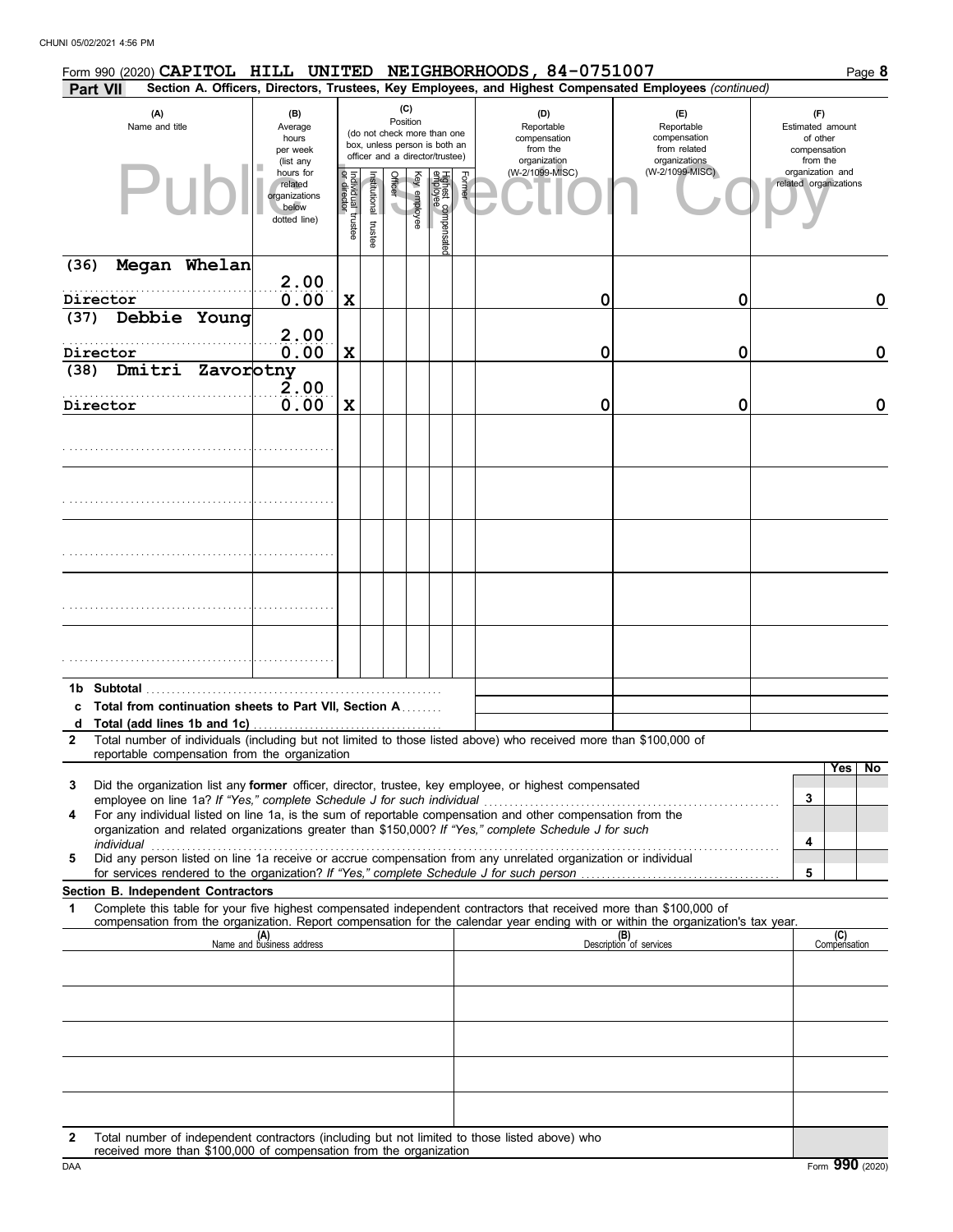|       |                                                                                                                                                                                                       | <b>SCHEDULE A</b>          |  |                                                                                                                                                                                                                                                                                                                  |  |  |                                                       |                          |                          | <b>Public Charity Status and Public Support</b>                        |            | OMB No. 1545-0047                    |  |
|-------|-------------------------------------------------------------------------------------------------------------------------------------------------------------------------------------------------------|----------------------------|--|------------------------------------------------------------------------------------------------------------------------------------------------------------------------------------------------------------------------------------------------------------------------------------------------------------------|--|--|-------------------------------------------------------|--------------------------|--------------------------|------------------------------------------------------------------------|------------|--------------------------------------|--|
|       |                                                                                                                                                                                                       | (Form 990 or 990-EZ)       |  | Complete if the organization is a section $501(c)(3)$ organization or a section $4947(a)(1)$ nonexempt charitable trust.                                                                                                                                                                                         |  |  |                                                       |                          |                          |                                                                        |            | 2020                                 |  |
|       |                                                                                                                                                                                                       | Department of the Treasury |  |                                                                                                                                                                                                                                                                                                                  |  |  | Attach to Form 990 or Form 990-EZ.                    |                          |                          |                                                                        |            |                                      |  |
|       |                                                                                                                                                                                                       | Internal Revenue Service   |  |                                                                                                                                                                                                                                                                                                                  |  |  |                                                       |                          |                          | Go to www.irs.gov/Form990 for instructions and the latest information. |            | Open to Public<br>Inspection         |  |
|       |                                                                                                                                                                                                       | Name of the organization   |  | CAPITOL HILL UNITED NEIGHBORHOODS,<br>INC.                                                                                                                                                                                                                                                                       |  |  |                                                       |                          |                          |                                                                        | 84-0751007 | Employer identification number       |  |
|       | Part I                                                                                                                                                                                                |                            |  | Reason for Public Charity Status. (All organizations must complete this part.) See instructions.                                                                                                                                                                                                                 |  |  |                                                       |                          |                          |                                                                        |            |                                      |  |
|       |                                                                                                                                                                                                       |                            |  | The organization is not a private foundation because it is: (For lines 1 through 12, check only one box.)                                                                                                                                                                                                        |  |  |                                                       |                          |                          |                                                                        |            |                                      |  |
| 1     |                                                                                                                                                                                                       |                            |  | A church, convention of churches, or association of churches described in section 170(b)(1)(A)(i).                                                                                                                                                                                                               |  |  |                                                       |                          |                          |                                                                        |            |                                      |  |
| 2     |                                                                                                                                                                                                       |                            |  | A school described in section 170(b)(1)(A)(ii). (Attach Schedule E (Form 990 or 990-EZ).)                                                                                                                                                                                                                        |  |  |                                                       |                          |                          |                                                                        |            |                                      |  |
| 3     |                                                                                                                                                                                                       |                            |  | A hospital or a cooperative hospital service organization described in section 170(b)(1)(A)(iii).                                                                                                                                                                                                                |  |  |                                                       |                          |                          |                                                                        |            |                                      |  |
| 4     |                                                                                                                                                                                                       | city, and state:           |  | A medical research organization operated in conjunction with a hospital described in section 170(b)(1)(A)(iii). Enter the hospital's name,                                                                                                                                                                       |  |  |                                                       |                          |                          |                                                                        |            |                                      |  |
| 5     |                                                                                                                                                                                                       |                            |  | An organization operated for the benefit of a college or university owned or operated by a governmental unit described in                                                                                                                                                                                        |  |  |                                                       |                          |                          |                                                                        |            |                                      |  |
|       |                                                                                                                                                                                                       |                            |  | section 170(b)(1)(A)(iv). (Complete Part II.)                                                                                                                                                                                                                                                                    |  |  |                                                       |                          |                          |                                                                        |            |                                      |  |
| 6     | A federal, state, or local government or governmental unit described in section 170(b)(1)(A)(v).                                                                                                      |                            |  |                                                                                                                                                                                                                                                                                                                  |  |  |                                                       |                          |                          |                                                                        |            |                                      |  |
| 7     | $\mathbf{x}$                                                                                                                                                                                          |                            |  | An organization that normally receives a substantial part of its support from a governmental unit or from the general public<br>described in section 170(b)(1)(A)(vi). (Complete Part II.)                                                                                                                       |  |  |                                                       |                          |                          |                                                                        |            |                                      |  |
| 8     |                                                                                                                                                                                                       |                            |  | A community trust described in section 170(b)(1)(A)(vi). (Complete Part II.)                                                                                                                                                                                                                                     |  |  |                                                       |                          |                          |                                                                        |            |                                      |  |
| 9     |                                                                                                                                                                                                       | university:                |  | An agricultural research organization described in section 170(b)(1)(A)(ix) operated in conjunction with a land-grant college<br>or university or a non-land-grant college of agriculture (see instructions). Enter the name, city, and state of the college or                                                  |  |  |                                                       |                          |                          |                                                                        |            |                                      |  |
| 10    |                                                                                                                                                                                                       |                            |  | An organization that normally receives: (1) more than 33 1/3% of its support from contributions, membership fees, and gross                                                                                                                                                                                      |  |  |                                                       |                          |                          |                                                                        |            |                                      |  |
|       |                                                                                                                                                                                                       |                            |  | receipts from activities related to its exempt functions, subject to certain exceptions; and (2) no more than 331/3% of its                                                                                                                                                                                      |  |  |                                                       |                          |                          |                                                                        |            |                                      |  |
|       |                                                                                                                                                                                                       |                            |  | support from gross investment income and unrelated business taxable income (less section 511 tax) from businesses                                                                                                                                                                                                |  |  |                                                       |                          |                          |                                                                        |            |                                      |  |
| 11    | acquired by the organization after June 30, 1975. See section 509(a)(2). (Complete Part III.)<br>An organization organized and operated exclusively to test for public safety. See section 509(a)(4). |                            |  |                                                                                                                                                                                                                                                                                                                  |  |  |                                                       |                          |                          |                                                                        |            |                                      |  |
| 12    |                                                                                                                                                                                                       |                            |  | An organization organized and operated exclusively for the benefit of, to perform the functions of, or to carry out the purposes                                                                                                                                                                                 |  |  |                                                       |                          |                          |                                                                        |            |                                      |  |
|       |                                                                                                                                                                                                       |                            |  | of one or more publicly supported organizations described in section 509(a)(1) or section 509(a)(2). See section 509(a)(3).                                                                                                                                                                                      |  |  |                                                       |                          |                          |                                                                        |            |                                      |  |
|       | a                                                                                                                                                                                                     |                            |  | Check the box in lines 12a through 12d that describes the type of supporting organization and complete lines 12e, 12f, and 12g.<br>Type I. A supporting organization operated, supervised, or controlled by its supported organization(s), typically by giving                                                   |  |  |                                                       |                          |                          |                                                                        |            |                                      |  |
|       |                                                                                                                                                                                                       |                            |  | the supported organization(s) the power to regularly appoint or elect a majority of the directors or trustees of the                                                                                                                                                                                             |  |  |                                                       |                          |                          |                                                                        |            |                                      |  |
|       |                                                                                                                                                                                                       |                            |  | supporting organization. You must complete Part IV, Sections A and B.                                                                                                                                                                                                                                            |  |  |                                                       |                          |                          |                                                                        |            |                                      |  |
|       | b                                                                                                                                                                                                     |                            |  | Type II. A supporting organization supervised or controlled in connection with its supported organization(s), by having<br>control or management of the supporting organization vested in the same persons that control or manage the supported<br>organization(s). You must complete Part IV, Sections A and C. |  |  |                                                       |                          |                          |                                                                        |            |                                      |  |
|       | c                                                                                                                                                                                                     |                            |  | Type III functionally integrated. A supporting organization operated in connection with, and functionally integrated with,                                                                                                                                                                                       |  |  |                                                       |                          |                          |                                                                        |            |                                      |  |
|       |                                                                                                                                                                                                       |                            |  | its supported organization(s) (see instructions). You must complete Part IV, Sections A, D, and E.                                                                                                                                                                                                               |  |  |                                                       |                          |                          |                                                                        |            |                                      |  |
|       | d                                                                                                                                                                                                     |                            |  | Type III non-functionally integrated. A supporting organization operated in connection with its supported organization(s)<br>that is not functionally integrated. The organization generally must satisfy a distribution requirement and an attentiveness                                                        |  |  |                                                       |                          |                          |                                                                        |            |                                      |  |
|       |                                                                                                                                                                                                       |                            |  | requirement (see instructions). You must complete Part IV, Sections A and D, and Part V.                                                                                                                                                                                                                         |  |  |                                                       |                          |                          |                                                                        |            |                                      |  |
|       | е                                                                                                                                                                                                     |                            |  | Check this box if the organization received a written determination from the IRS that it is a Type I, Type II, Type III                                                                                                                                                                                          |  |  |                                                       |                          |                          |                                                                        |            |                                      |  |
|       |                                                                                                                                                                                                       |                            |  | functionally integrated, or Type III non-functionally integrated supporting organization.<br>Enter the number of supported organizations                                                                                                                                                                         |  |  |                                                       |                          |                          |                                                                        |            |                                      |  |
|       | f<br>g                                                                                                                                                                                                |                            |  | Provide the following information about the supported organization(s).                                                                                                                                                                                                                                           |  |  |                                                       |                          |                          |                                                                        |            |                                      |  |
|       |                                                                                                                                                                                                       | (i) Name of supported      |  | $(ii)$ $EIN$                                                                                                                                                                                                                                                                                                     |  |  | (iii) Type of organization                            | (iv) Is the organization |                          | (v) Amount of monetary                                                 |            | (vi) Amount of                       |  |
|       |                                                                                                                                                                                                       | organization               |  |                                                                                                                                                                                                                                                                                                                  |  |  | (described on lines 1-10<br>above (see instructions)) | document?                | listed in your governing | support (see                                                           |            | other support (see                   |  |
|       |                                                                                                                                                                                                       |                            |  |                                                                                                                                                                                                                                                                                                                  |  |  |                                                       | Yes                      | No                       | instructions)                                                          |            | instructions)                        |  |
| (A)   |                                                                                                                                                                                                       |                            |  |                                                                                                                                                                                                                                                                                                                  |  |  |                                                       |                          |                          |                                                                        |            |                                      |  |
|       |                                                                                                                                                                                                       |                            |  |                                                                                                                                                                                                                                                                                                                  |  |  |                                                       |                          |                          |                                                                        |            |                                      |  |
| (B)   |                                                                                                                                                                                                       |                            |  |                                                                                                                                                                                                                                                                                                                  |  |  |                                                       |                          |                          |                                                                        |            |                                      |  |
| (C)   |                                                                                                                                                                                                       |                            |  |                                                                                                                                                                                                                                                                                                                  |  |  |                                                       |                          |                          |                                                                        |            |                                      |  |
| (D)   |                                                                                                                                                                                                       |                            |  |                                                                                                                                                                                                                                                                                                                  |  |  |                                                       |                          |                          |                                                                        |            |                                      |  |
| (E)   |                                                                                                                                                                                                       |                            |  |                                                                                                                                                                                                                                                                                                                  |  |  |                                                       |                          |                          |                                                                        |            |                                      |  |
| Total |                                                                                                                                                                                                       |                            |  |                                                                                                                                                                                                                                                                                                                  |  |  |                                                       |                          |                          |                                                                        |            |                                      |  |
|       |                                                                                                                                                                                                       |                            |  | For Paperwork Reduction Act Notice, see the Instructions for Form 990 or 990-EZ.                                                                                                                                                                                                                                 |  |  |                                                       |                          |                          |                                                                        |            | Schedule A (Form 990 or 990-EZ) 2020 |  |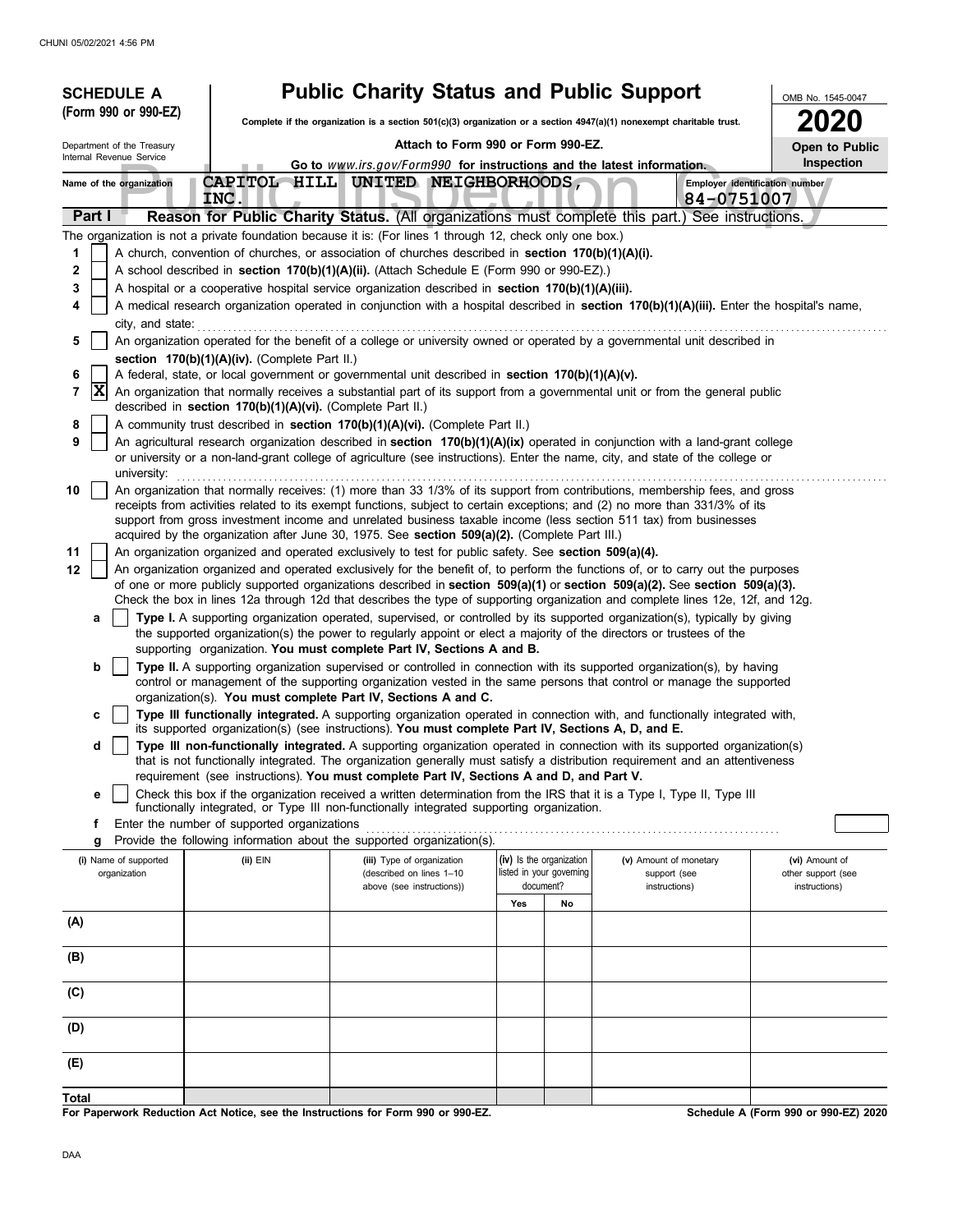Schedule A (Form 990 or 990-EZ) 2020 Page **2 CAPITOL HILL UNITED NEIGHBORHOODS, 84-0751007 Part II Support Schedule for Organizations Described in Sections 170(b)(1)(A)(iv) and 170(b)(1)(A)(vi)** (Complete only if you checked the box on line 5, 7, or 8 of Part I or if the organization failed to qualify under Part III. If the organization fails to qualify under the tests listed below, please complete Part III.) **Section A. Public Support A. Public Support**<br> **Public Support**<br> **Public Support**<br> **Public Support**<br> **Public Support**<br> **Public Support**<br> **Public Support (a)**<br> **Public Support (a)**<br> **Public Support (a)**<br> **Public Support (a)**<br> **Public Support (a)**<br> **(a)** 2016 **(b)** 2017 **(c)** 2018 **(d)** 2019 **(e)** 2020 **Calendar year (or fiscal year beginning in) <br>
<b>(a)** 2016 **(b)** 2017 **(c)** 2018 **(d)** 2019 **(e)** 2020 **(b)** 7 otal **1** Gifts, grants, contributions, and membership fees received. (Do not  $include$  any "unusual grants.") **60,056 57,332 27,757 26,589 36,629 208,363 2** Tax revenues levied for the organization's benefit and either paid to or expended on its behalf **3** The value of services or facilities furnished by a governmental unit to the organization without charge ........... **Total.** Add lines 1 through 3 **4 60,056 57,332 27,757 26,589 36,629 208,363** The portion of total contributions by **5** each person (other than a governmental unit or publicly supported organization) included on line 1 that exceeds 2% of the amount shown on line 11, column (f) **Public support.** Subtract line 5 from line 4 **208,363 6 Section B. Total Support Calendar year (or fiscal year beginning in) (a)** 2016 (b) 2017 (c) 2018 (d) 2019 (e) 2020 (f) Total **(a)** 2016 **(b)** 2017 **(c)** 2018 **(d)** 2019 **(e)** 2020 **7** Amounts from line 4 **60,056 57,332 27,757 26,589 36,629 208,363 8** Gross income from interest, dividends, payments received on securities loans, rents, royalties, and income from similar sources .............. **65,740 81,240 81,202 84,349 78,697 391,228 9** Net income from unrelated business activities, whether or not the business is regularly carried on . . . . . . . . . . . . . . . . . **10** Other income. Do not include gain or loss from the sale of capital assets (Explain in Part VI.) . . . . . . . . . . . . . . . . . **Total support.** Add lines 7 through 10 **11 599,591** Gross receipts from related activities, etc. (see instructions) . . . . . . . . . . . . . . . . . . . . . . . . . . . . . . . . . . . . . . . . . . . . . . . . . . . . . . . . . . . . . . . **12 12 413,757** First 5 years. If the Form 990 is for the organization's first, second, third, fourth, or fifth tax year as a section 501(c)(3) **13** organization, check this box and stop here ь **Section C. Computation of Public Support Percentage 14** Public support percentage for 2020 (line 6, column (f) divided by line 11, column (f)) . . . . . . . . . . . . . . . . . . . . . . . . . . . . . . . . . . . . . . **14** % **34.75** 15 Public support percentage from 2019 Schedule A, Part II, line 14 ............. **15** % **43.66 16a 33 1/3% support test—2020.** If the organization did not check the box on line 13, and line 14 is 33 1/3% or more, check this box and stop here. The organization qualifies as a publicly supported organization **X b 33 1/3% support test—2019.** If the organization did not check a box on line 13 or 16a, and line 15 is 33 1/3% or more, check this box and stop here. The organization qualifies as a publicly supported organization **17a 10%-facts-and-circumstances test—2020.** If the organization did not check a box on line 13, 16a, or 16b, and line 14 is 10% or more, and if the organization meets the "facts-and-circumstances" test, check this box and **stop here.** Explain in Part VI how the organization meets the "facts-and-circumstances" test. The organization qualifies as a publicly supported organization . . . . . . . . . . . . . . . . . . . . . . . . . . . . . . . . . . . . . . . . . . . . . . . . . . . . . . . . . . . . . . . . . . . . . . . . . . . . . . . . . . . . . . . . . . . . . . . . . . . . . . . . . . . . . . . . . . . . . . . . . . . . . . . . . . . . . . **b 10%-facts-and-circumstances test—2019.** If the organization did not check a box on line 13, 16a, 16b, or 17a, and line 15 is 10% or more, and if the organization meets the "facts-and-circumstances" test, check this box and **stop here.** Explain in Part VI how the organization meets the "facts-and-circumstances" test. The organization qualifies as a publicly supported organization . . . . . . . . . . . . . . . . . . . . . . . . . . . . . . . . . . . . . . . . . . . . . . . . . . . . . . . . . . . . . . . . . . . . . . . . . . . . . . . . . . . . . . . . . . . . . . . . . . . . . . . . . . . . . . . . . . . . . . . . . . . . . . . . . . . . . . **18 Private foundation.** If the organization did not check a box on line 13, 16a, 16b, 17a, or 17b, check this box and see instructions . . . . . . . . . . . . . . . . . . . . . . . . . . . . . . . . . . . . . . . . . . . . . . . . . . . . . . . . . . . . . . . . . . . . . . . . . . . . . . . . . . . . . . . . . . . . . . . . . . . . . . . . . . . . . . . . . . . . . . . . . . . . . . . . . . . . . . . **Schedule A (Form 990 or 990-EZ) 2020**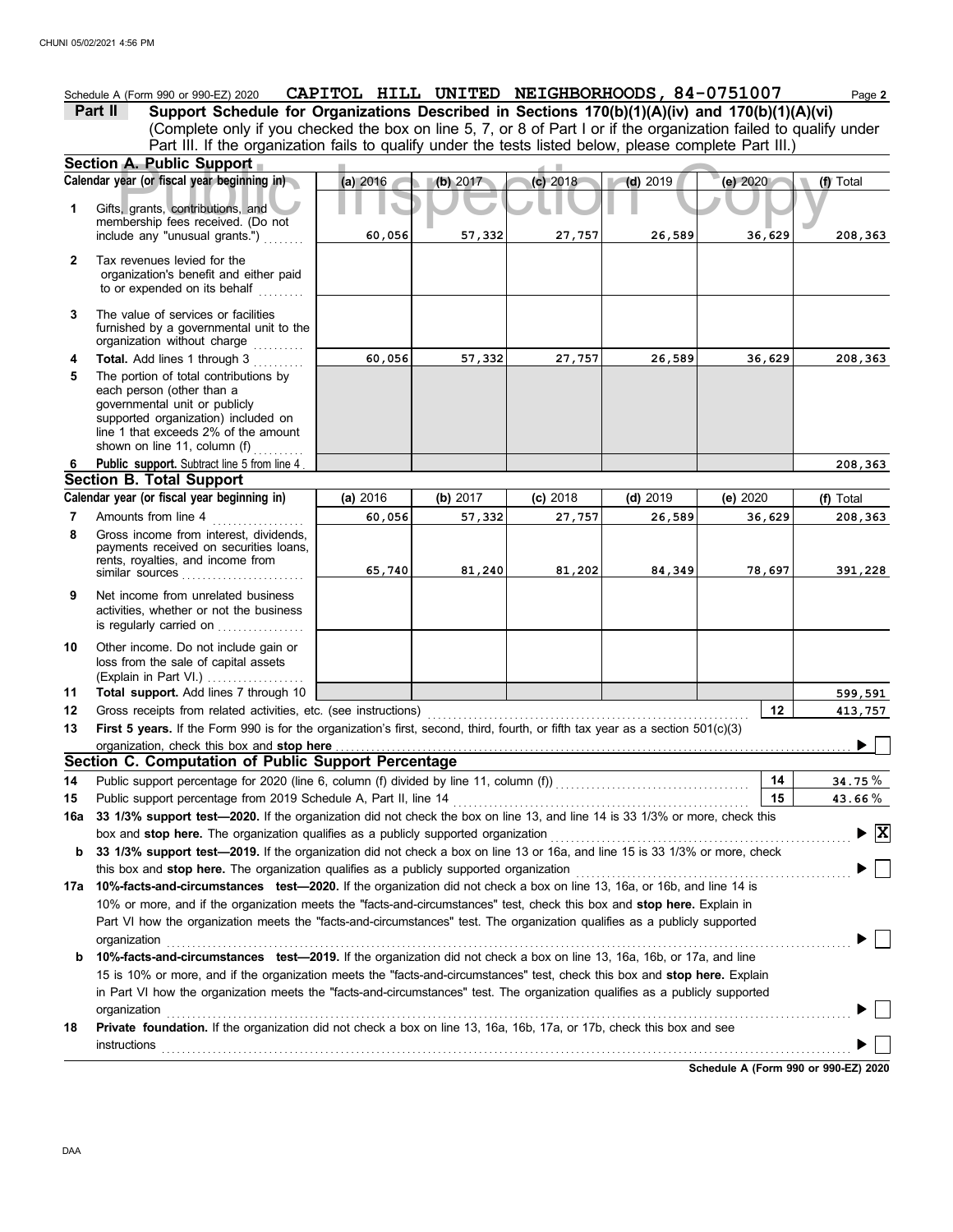|     | Schedule A (Form 990 or 990-EZ) 2020<br>Support Schedule for Organizations Described in Section 509(a)(2)<br>Part III<br>(Complete only if you checked the box on line 10 of Part I or if the organization failed to qualify under Part II. | CAPITOL HILL UNITED NEIGHBORHOODS, 84-0751007 |          |            |                         |            | Page 3    |
|-----|---------------------------------------------------------------------------------------------------------------------------------------------------------------------------------------------------------------------------------------------|-----------------------------------------------|----------|------------|-------------------------|------------|-----------|
|     | If the organization fails to qualify under the tests listed below, please complete Part II.)                                                                                                                                                |                                               |          |            |                         |            |           |
|     | Section A. Public Support                                                                                                                                                                                                                   |                                               |          |            |                         |            |           |
| 1   | Calendar year (or fiscal year beginning in)<br>Gifts, grants, contributions, and membership fees<br>received. (Do not include any "unusual grants.")                                                                                        | (a) 2016                                      | (b) 2017 | (c) 2018   | $\blacksquare$ (d) 2019 | (e) 2020   | (f) Total |
| 2   | Gross receipts from admissions, merchandise<br>sold or services performed, or facilities<br>furnished in any activity that is related to the<br>organization's tax-exempt purpose                                                           |                                               |          |            |                         |            |           |
| 3   | Gross receipts from activities that are not an<br>unrelated trade or business under section 513                                                                                                                                             |                                               |          |            |                         |            |           |
| 4   | Tax revenues levied for the<br>organization's benefit and either paid<br>to or expended on its behalf                                                                                                                                       |                                               |          |            |                         |            |           |
| 5   | The value of services or facilities<br>furnished by a governmental unit to the<br>organization without charge                                                                                                                               |                                               |          |            |                         |            |           |
| 6   | Total. Add lines 1 through 5                                                                                                                                                                                                                |                                               |          |            |                         |            |           |
|     | <b>7a</b> Amounts included on lines 1, 2, and 3<br>received from disqualified persons                                                                                                                                                       |                                               |          |            |                         |            |           |
| b   | Amounts included on lines 2 and 3<br>received from other than disqualified<br>persons that exceed the greater of \$5,000<br>or 1% of the amount on line 13 for the year                                                                     |                                               |          |            |                         |            |           |
|     | c Add lines 7a and 7b                                                                                                                                                                                                                       |                                               |          |            |                         |            |           |
| 8   | Public support. (Subtract line 7c from<br>line $6.$ )                                                                                                                                                                                       |                                               |          |            |                         |            |           |
|     | <b>Section B. Total Support</b>                                                                                                                                                                                                             |                                               |          |            |                         |            |           |
|     | Calendar year (or fiscal year beginning in)                                                                                                                                                                                                 | (a) 2016                                      | (b) 2017 | $(c)$ 2018 | (d) $2019$              | (e) $2020$ | (f) Total |
| 9   | Amounts from line 6                                                                                                                                                                                                                         |                                               |          |            |                         |            |           |
|     | <b>10a</b> Gross income from interest, dividends,<br>payments received on securities loans, rents,<br>royalties, and income from similar sources.                                                                                           |                                               |          |            |                         |            |           |
| b   | Unrelated business taxable income (less<br>section 511 taxes) from businesses<br>acquired after June 30, 1975                                                                                                                               |                                               |          |            |                         |            |           |
|     | Add lines 10a and 10b                                                                                                                                                                                                                       |                                               |          |            |                         |            |           |
| 11  | Net income from unrelated business<br>activities not included in line 10b, whether<br>or not the business is regularly carried on.                                                                                                          |                                               |          |            |                         |            |           |
| 12  | Other income. Do not include gain or<br>loss from the sale of capital assets<br>(Explain in Part VI.)<br>.                                                                                                                                  |                                               |          |            |                         |            |           |
| 13  | Total support. (Add lines 9, 10c, 11,                                                                                                                                                                                                       |                                               |          |            |                         |            |           |
|     | and 12.)                                                                                                                                                                                                                                    |                                               |          |            |                         |            |           |
| 14  | First 5 years. If the Form 990 is for the organization's first, second, third, fourth, or fifth tax year as a section 501(c)(3)<br>organization, check this box and stop here                                                               |                                               |          |            |                         |            |           |
|     | Section C. Computation of Public Support Percentage                                                                                                                                                                                         |                                               |          |            |                         |            |           |
| 15  |                                                                                                                                                                                                                                             |                                               |          |            |                         | 15         | %         |
| 16  |                                                                                                                                                                                                                                             |                                               |          |            |                         | 16         | $\%$      |
|     | Section D. Computation of Investment Income Percentage                                                                                                                                                                                      |                                               |          |            |                         |            |           |
| 17  |                                                                                                                                                                                                                                             |                                               |          |            |                         | 17         | %         |
|     | 18 Investment income percentage from 2019 Schedule A, Part III, line 17                                                                                                                                                                     |                                               |          |            |                         | 18         | %         |
| 19a | 33 1/3% support tests-2020. If the organization did not check the box on line 14, and line 15 is more than 33 1/3%, and line                                                                                                                |                                               |          |            |                         |            |           |
|     | 17 is not more than 33 1/3%, check this box and stop here. The organization qualifies as a publicly supported organization                                                                                                                  |                                               |          |            |                         |            |           |
| b   | 33 1/3% support tests—2019. If the organization did not check a box on line 14 or line 19a, and line 16 is more than 33 1/3%, and                                                                                                           |                                               |          |            |                         |            |           |
|     | line 18 is not more than 33 1/3%, check this box and stop here. The organization qualifies as a publicly supported organization                                                                                                             |                                               |          |            |                         |            |           |
| 20  |                                                                                                                                                                                                                                             |                                               |          |            |                         |            |           |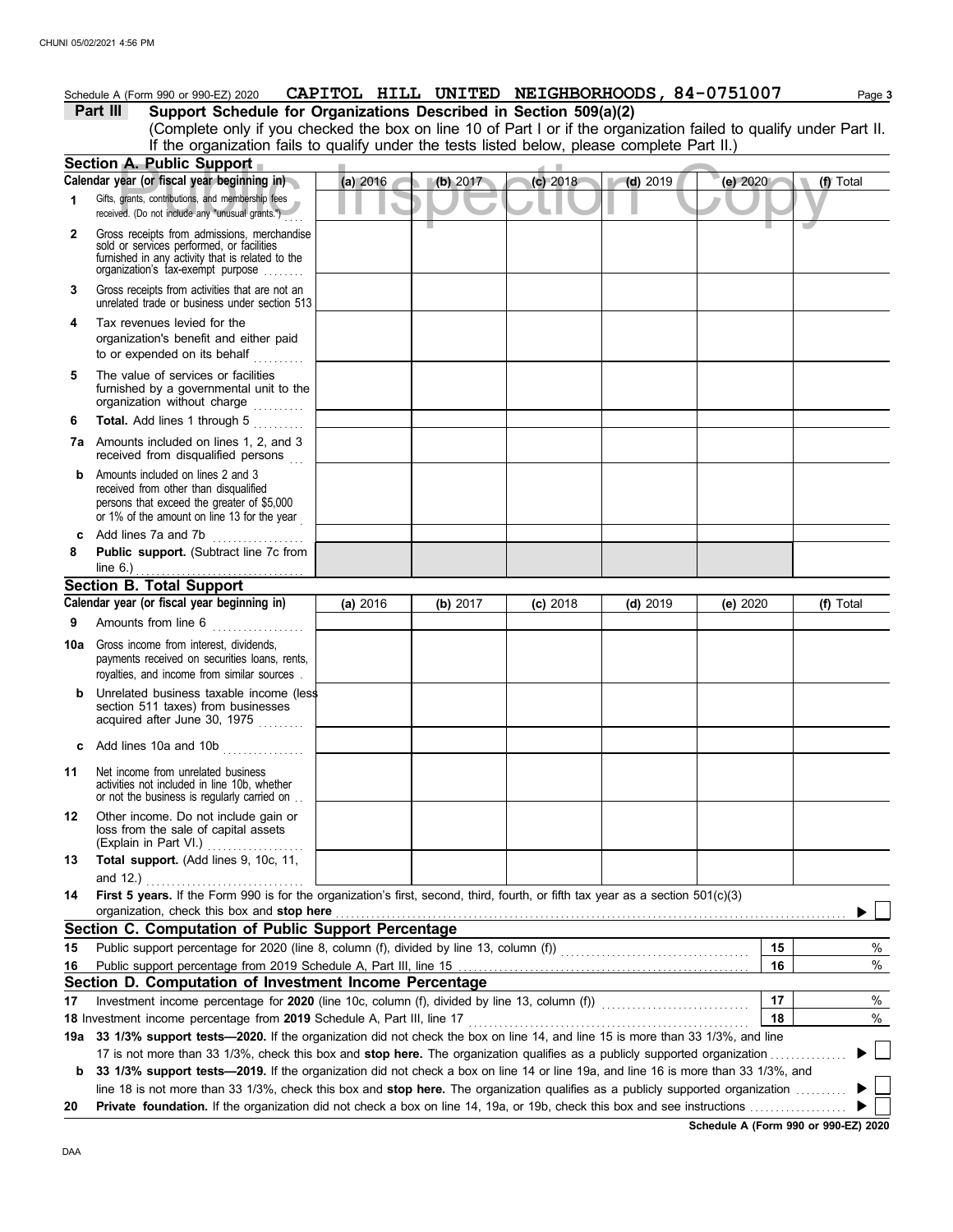|              | CAPITOL HILL UNITED NEIGHBORHOODS, 84-0751007<br>Schedule A (Form 990 or 990-EZ) 2020                                                                                                                                              |                                      | Page 4 |
|--------------|------------------------------------------------------------------------------------------------------------------------------------------------------------------------------------------------------------------------------------|--------------------------------------|--------|
|              | Part IV<br><b>Supporting Organizations</b>                                                                                                                                                                                         |                                      |        |
|              | (Complete only if you checked a box in line 12 on Part I. If you checked box 12a, Part I, complete Sections A                                                                                                                      |                                      |        |
|              | and B. If you checked box 12b, Part I, complete Sections A and C. If you checked box 12c, Part I, complete                                                                                                                         |                                      |        |
|              | Sections A, D, and E. If you checked box 12d, Part I, complete Sections A and D, and complete Part V.)                                                                                                                             |                                      |        |
|              | Section A. All Supporting Organizations                                                                                                                                                                                            | Yes                                  |        |
| 1            | Are all of the organization's supported organizations listed by name in the organization's governing                                                                                                                               |                                      | No     |
|              | documents? If "No," describe in Part VI how the supported organizations are designated. If designated by                                                                                                                           |                                      |        |
|              | class or purpose, describe the designation. If historic and continuing relationship, explain.                                                                                                                                      | 1                                    |        |
| $\mathbf{2}$ | Did the organization have any supported organization that does not have an IRS determination of status                                                                                                                             |                                      |        |
|              | under section 509(a)(1) or (2)? If "Yes," explain in Part VI how the organization determined that the supported                                                                                                                    |                                      |        |
|              | organization was described in section 509(a)(1) or (2).                                                                                                                                                                            | $\mathbf{2}$                         |        |
| За           | Did the organization have a supported organization described in section $501(c)(4)$ , (5), or (6)? If "Yes," answer                                                                                                                |                                      |        |
|              | lines 3b and 3c below.                                                                                                                                                                                                             | 3a                                   |        |
| b            | Did the organization confirm that each supported organization qualified under section $501(c)(4)$ , $(5)$ , or $(6)$ and                                                                                                           |                                      |        |
|              | satisfied the public support tests under section 509(a)(2)? If "Yes," describe in Part VI when and how the                                                                                                                         |                                      |        |
|              | organization made the determination.                                                                                                                                                                                               | 3b                                   |        |
| c            | Did the organization ensure that all support to such organizations was used exclusively for section 170(c)(2)(B)                                                                                                                   |                                      |        |
| 4a           | purposes? If "Yes," explain in Part VI what controls the organization put in place to ensure such use.<br>Was any supported organization not organized in the United States ("foreign supported organization")? If                 | 3c                                   |        |
|              | "Yes," and if you checked 12a or 12b in Part I, answer (b) and (c) below.                                                                                                                                                          | 4a                                   |        |
| b            | Did the organization have ultimate control and discretion in deciding whether to make grants to the foreign                                                                                                                        |                                      |        |
|              | supported organization? If "Yes," describe in Part VI how the organization had such control and discretion                                                                                                                         |                                      |        |
|              | despite being controlled or supervised by or in connection with its supported organizations.                                                                                                                                       | 4b                                   |        |
| c            | Did the organization support any foreign supported organization that does not have an IRS determination                                                                                                                            |                                      |        |
|              | under sections $501(c)(3)$ and $509(a)(1)$ or (2)? If "Yes," explain in Part VI what controls the organization used                                                                                                                |                                      |        |
|              | to ensure that all support to the foreign supported organization was used exclusively for section 170(c)(2)(B)                                                                                                                     |                                      |        |
|              | purposes.                                                                                                                                                                                                                          | 4c                                   |        |
| 5a           | Did the organization add, substitute, or remove any supported organizations during the tax year? If "Yes,"                                                                                                                         |                                      |        |
|              | answer lines 5b and 5c below (if applicable). Also, provide detail in Part VI, including (i) the names and EIN                                                                                                                     |                                      |        |
|              | numbers of the supported organizations added, substituted, or removed; (ii) the reasons for each such action;<br>(iii) the authority under the organization's organizing document authorizing such action; and (iv) how the action |                                      |        |
|              | was accomplished (such as by amendment to the organizing document).                                                                                                                                                                | 5a                                   |        |
| b            | Type I or Type II only. Was any added or substituted supported organization part of a class already                                                                                                                                |                                      |        |
|              | designated in the organization's organizing document?                                                                                                                                                                              | 5b                                   |        |
| c            | Substitutions only. Was the substitution the result of an event beyond the organization's control?                                                                                                                                 | 5c                                   |        |
| 6            | Did the organization provide support (whether in the form of grants or the provision of services or facilities) to                                                                                                                 |                                      |        |
|              | anyone other than (i) its supported organizations, (ii) individuals that are part of the charitable class benefited                                                                                                                |                                      |        |
|              | by one or more of its supported organizations, or (iii) other supporting organizations that also support or                                                                                                                        |                                      |        |
|              | benefit one or more of the filing organization's supported organizations? If "Yes," provide detail in Part VI.                                                                                                                     | 6                                    |        |
| 7            | Did the organization provide a grant, loan, compensation, or other similar payment to a substantial contributor                                                                                                                    |                                      |        |
|              | (as defined in section $4958(c)(3)(C)$ ), a family member of a substantial contributor, or a 35% controlled entity<br>with regard to a substantial contributor? If "Yes," complete Part I of Schedule L (Form 990 or 990-EZ).      | 7                                    |        |
| 8            | Did the organization make a loan to a disqualified person (as defined in section 4958) not described in line 7?                                                                                                                    |                                      |        |
|              | If "Yes," complete Part I of Schedule L (Form 990 or 990-EZ).                                                                                                                                                                      | 8                                    |        |
| 9а           | Was the organization controlled directly or indirectly at any time during the tax year by one or more                                                                                                                              |                                      |        |
|              | disqualified persons, as defined in section 4946 (other than foundation managers and organizations                                                                                                                                 |                                      |        |
|              | described in section 509(a)(1) or (2))? If "Yes," provide detail in Part VI.                                                                                                                                                       | 9а                                   |        |
| b            | Did one or more disqualified persons (as defined in line 9a) hold a controlling interest in any entity in which                                                                                                                    |                                      |        |
|              | the supporting organization had an interest? If "Yes," provide detail in Part VI.                                                                                                                                                  | 9b                                   |        |
| c            | Did a disqualified person (as defined in line 9a) have an ownership interest in, or derive any personal benefit                                                                                                                    |                                      |        |
|              | from, assets in which the supporting organization also had an interest? If "Yes," provide detail in Part VI.                                                                                                                       | 9с                                   |        |
| 10a          | Was the organization subject to the excess business holdings rules of section 4943 because of section                                                                                                                              |                                      |        |
|              | 4943(f) (regarding certain Type II supporting organizations, and all Type III non-functionally integrated                                                                                                                          |                                      |        |
|              | supporting organizations)? If "Yes," answer line 10b below.                                                                                                                                                                        | 10a                                  |        |
| b            | Did the organization have any excess business holdings in the tax year? (Use Schedule C, Form 4720, to<br>determine whether the organization had excess business holdings.)                                                        | 10 <sub>b</sub>                      |        |
|              |                                                                                                                                                                                                                                    | Schedule A (Form 990 or 990-EZ) 2020 |        |
|              |                                                                                                                                                                                                                                    |                                      |        |
| DAA          |                                                                                                                                                                                                                                    |                                      |        |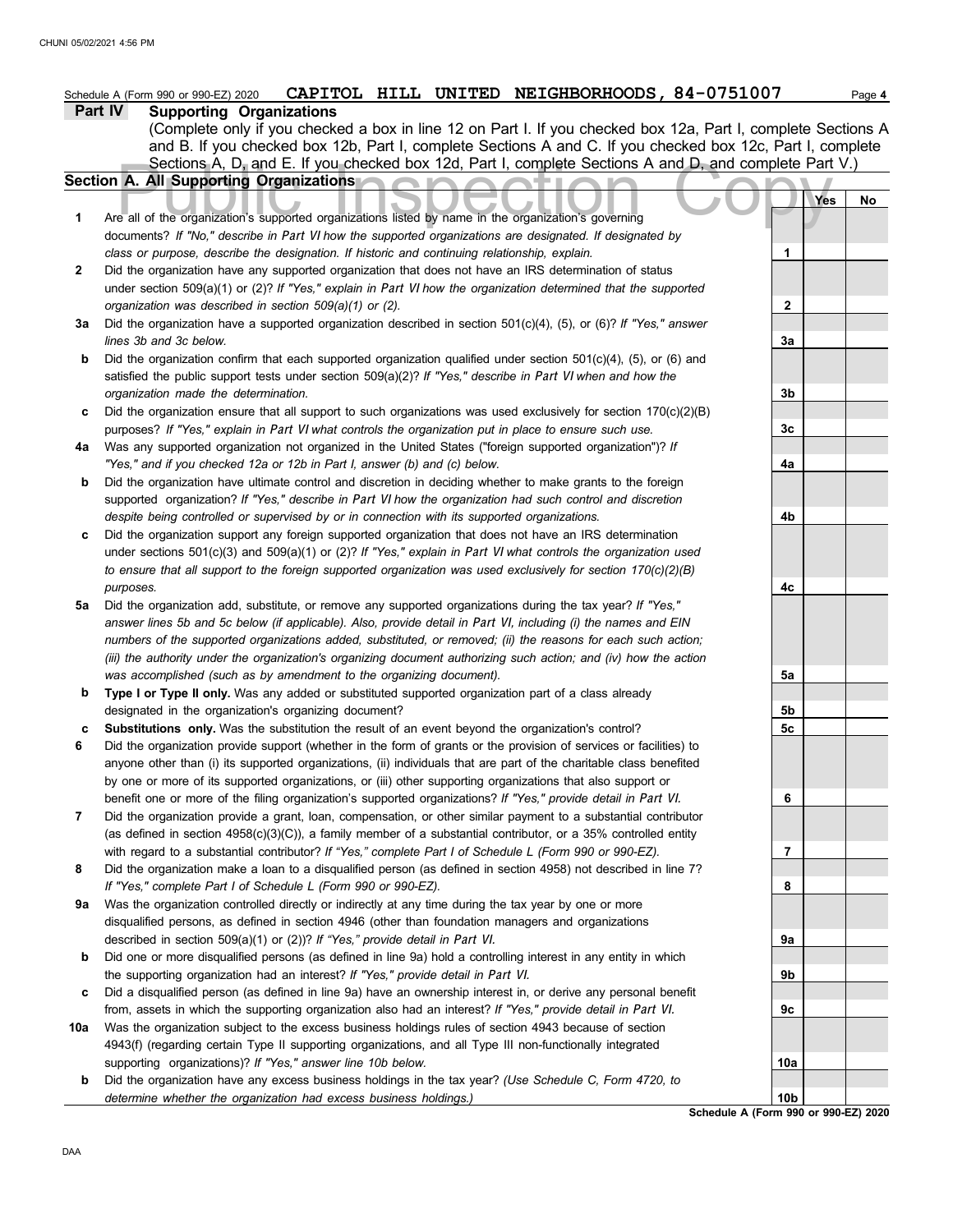| CAPITOL HILL UNITED NEIGHBORHOODS, 84-0751007<br>Schedule A (Form 990 or 990-EZ) 2020<br>Page 5 |                                                                                                                                                                                                                                      |                 |     |    |  |  |  |  |  |
|-------------------------------------------------------------------------------------------------|--------------------------------------------------------------------------------------------------------------------------------------------------------------------------------------------------------------------------------------|-----------------|-----|----|--|--|--|--|--|
|                                                                                                 | <b>Supporting Organizations (continued)</b><br>Part IV                                                                                                                                                                               |                 |     |    |  |  |  |  |  |
|                                                                                                 |                                                                                                                                                                                                                                      |                 | Yes | No |  |  |  |  |  |
| 11                                                                                              | Has the organization accepted a gift or contribution from any of the following persons?                                                                                                                                              |                 |     |    |  |  |  |  |  |
| a                                                                                               | A person who directly or indirectly controls, either alone or together with persons described in lines 11b and<br>11c below, the governing body of a supported organization?                                                         | 11a             |     |    |  |  |  |  |  |
|                                                                                                 | <b>b</b> A family member of a person described in line 11a above?                                                                                                                                                                    | 11 <sub>b</sub> |     |    |  |  |  |  |  |
|                                                                                                 | c A 35% controlled entity of a person described in line 11a or 11b above? If "Yes" to line 11a, 11b, or 11c, provide                                                                                                                 |                 |     |    |  |  |  |  |  |
|                                                                                                 | detail in Part VI.                                                                                                                                                                                                                   | 11c             |     |    |  |  |  |  |  |
|                                                                                                 | <b>Section B. Type I Supporting Organizations</b>                                                                                                                                                                                    |                 |     |    |  |  |  |  |  |
|                                                                                                 |                                                                                                                                                                                                                                      |                 | Yes | No |  |  |  |  |  |
| 1                                                                                               | Did the governing body, members of the governing body, officers acting in their official capacity, or membership of one or                                                                                                           |                 |     |    |  |  |  |  |  |
|                                                                                                 | more supported organizations have the power to regularly appoint or elect at least a majority of the organization's officers,                                                                                                        |                 |     |    |  |  |  |  |  |
|                                                                                                 | directors, or trustees at all times during the tax year? If "No," describe in Part VI how the supported organization(s)                                                                                                              |                 |     |    |  |  |  |  |  |
|                                                                                                 | effectively operated, supervised, or controlled the organization's activities. If the organization had more than one supported                                                                                                       |                 |     |    |  |  |  |  |  |
|                                                                                                 | organization, describe how the powers to appoint and/or remove officers, directors, or trustees were allocated among the                                                                                                             |                 |     |    |  |  |  |  |  |
|                                                                                                 | supported organizations and what conditions or restrictions, if any, applied to such powers during the tax year.                                                                                                                     | 1               |     |    |  |  |  |  |  |
| $\mathbf{2}$                                                                                    | Did the organization operate for the benefit of any supported organization other than the supported                                                                                                                                  |                 |     |    |  |  |  |  |  |
|                                                                                                 | organization(s) that operated, supervised, or controlled the supporting organization? If "Yes," explain in Part<br>VI how providing such benefit carried out the purposes of the supported organization(s) that operated,            |                 |     |    |  |  |  |  |  |
|                                                                                                 | supervised, or controlled the supporting organization.                                                                                                                                                                               | $\mathbf{2}$    |     |    |  |  |  |  |  |
|                                                                                                 | Section C. Type II Supporting Organizations                                                                                                                                                                                          |                 |     |    |  |  |  |  |  |
|                                                                                                 |                                                                                                                                                                                                                                      |                 | Yes | No |  |  |  |  |  |
| 1                                                                                               | Were a majority of the organization's directors or trustees during the tax year also a majority of the directors                                                                                                                     |                 |     |    |  |  |  |  |  |
|                                                                                                 | or trustees of each of the organization's supported organization(s)? If "No," describe in Part VI how control                                                                                                                        |                 |     |    |  |  |  |  |  |
|                                                                                                 | or management of the supporting organization was vested in the same persons that controlled or managed                                                                                                                               |                 |     |    |  |  |  |  |  |
|                                                                                                 | the supported organization(s).                                                                                                                                                                                                       | 1               |     |    |  |  |  |  |  |
|                                                                                                 | Section D. All Type III Supporting Organizations                                                                                                                                                                                     |                 |     |    |  |  |  |  |  |
|                                                                                                 |                                                                                                                                                                                                                                      |                 | Yes | No |  |  |  |  |  |
| 1                                                                                               | Did the organization provide to each of its supported organizations, by the last day of the fifth month of the                                                                                                                       |                 |     |    |  |  |  |  |  |
|                                                                                                 | organization's tax year, (i) a written notice describing the type and amount of support provided during the prior tax                                                                                                                |                 |     |    |  |  |  |  |  |
|                                                                                                 | year, (ii) a copy of the Form 990 that was most recently filed as of the date of notification, and (iii) copies of the                                                                                                               | 1               |     |    |  |  |  |  |  |
| $\mathbf{2}$                                                                                    | organization's governing documents in effect on the date of notification, to the extent not previously provided?<br>Were any of the organization's officers, directors, or trustees either (i) appointed or elected by the supported |                 |     |    |  |  |  |  |  |
|                                                                                                 | organization(s) or (ii) serving on the governing body of a supported organization? If "No," explain in Part VI how                                                                                                                   |                 |     |    |  |  |  |  |  |
|                                                                                                 | the organization maintained a close and continuous working relationship with the supported organization(s).                                                                                                                          | 2               |     |    |  |  |  |  |  |
| 3                                                                                               | By reason of the relationship described in line 2, above, did the organization's supported organizations have                                                                                                                        |                 |     |    |  |  |  |  |  |
|                                                                                                 | a significant voice in the organization's investment policies and in directing the use of the organization's                                                                                                                         |                 |     |    |  |  |  |  |  |
|                                                                                                 | income or assets at all times during the tax year? If "Yes," describe in Part VI the role the organization's                                                                                                                         |                 |     |    |  |  |  |  |  |
|                                                                                                 | supported organizations played in this regard.                                                                                                                                                                                       |                 |     |    |  |  |  |  |  |
|                                                                                                 | Section E. Type III Functionally-Integrated Supporting Organizations                                                                                                                                                                 |                 |     |    |  |  |  |  |  |
| 1                                                                                               | Check the box next to the method that the organization used to satisfy the Integral Part Test during the year (see instructions).                                                                                                    |                 |     |    |  |  |  |  |  |
| а                                                                                               | The organization satisfied the Activities Test. Complete line 2 below.                                                                                                                                                               |                 |     |    |  |  |  |  |  |
| b                                                                                               | The organization is the parent of each of its supported organizations. Complete line 3 below.                                                                                                                                        |                 |     |    |  |  |  |  |  |
| c                                                                                               | The organization supported a governmental entity. Describe in Part VI how you supported a governmental entity (see instructions).                                                                                                    |                 |     |    |  |  |  |  |  |
| 2                                                                                               | Activities Test. Answer lines 2a and 2b below.                                                                                                                                                                                       |                 | Yes | No |  |  |  |  |  |
| а                                                                                               | Did substantially all of the organization's activities during the tax year directly further the exempt purposes of                                                                                                                   |                 |     |    |  |  |  |  |  |
|                                                                                                 | the supported organization(s) to which the organization was responsive? If "Yes," then in Part VI identify                                                                                                                           |                 |     |    |  |  |  |  |  |
|                                                                                                 | those supported organizations and explain how these activities directly furthered their exempt purposes,                                                                                                                             |                 |     |    |  |  |  |  |  |
|                                                                                                 | how the organization was responsive to those supported organizations, and how the organization determined<br>that these activities constituted substantially all of its activities.                                                  | 2a              |     |    |  |  |  |  |  |
| b                                                                                               | Did the activities described in line 2a, above, constitute activities that, but for the organization's involvement,                                                                                                                  |                 |     |    |  |  |  |  |  |
|                                                                                                 | one or more of the organization's supported organization(s) would have been engaged in? If "Yes," explain in                                                                                                                         |                 |     |    |  |  |  |  |  |
|                                                                                                 | Part VI the reasons for the organization's position that its supported organization(s) would have engaged in                                                                                                                         |                 |     |    |  |  |  |  |  |
|                                                                                                 | these activities but for the organization's involvement.                                                                                                                                                                             | 2b              |     |    |  |  |  |  |  |
| 3                                                                                               | Parent of Supported Organizations. Answer lines 3a and 3b below.                                                                                                                                                                     |                 |     |    |  |  |  |  |  |
| а                                                                                               | Did the organization have the power to regularly appoint or elect a majority of the officers, directors, or                                                                                                                          |                 |     |    |  |  |  |  |  |
|                                                                                                 | trustees of each of the supported organizations? If "Yes" or "No," provide details in Part VI.                                                                                                                                       | 3a              |     |    |  |  |  |  |  |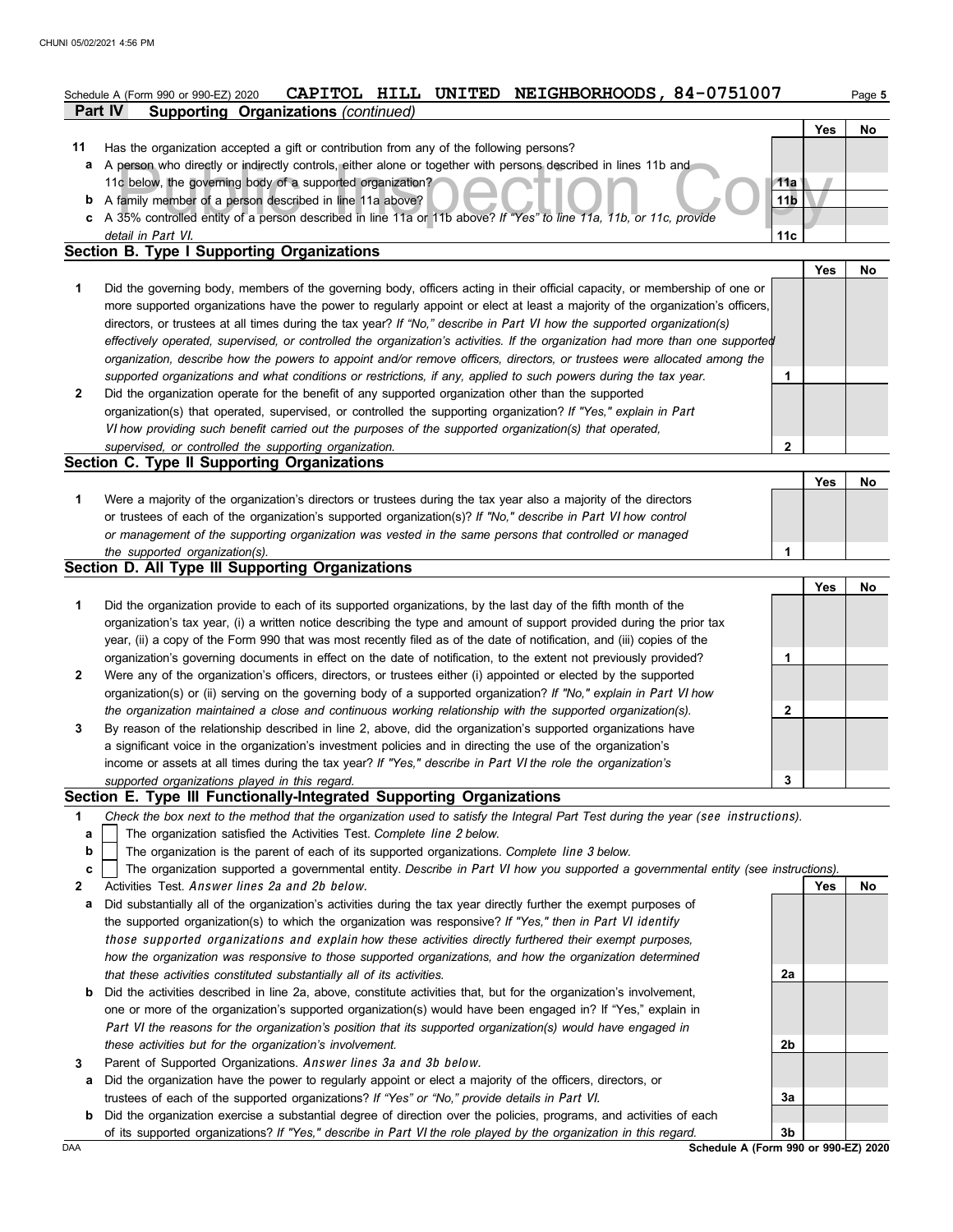|                | CAPITOL HILL UNITED NEIGHBORHOODS, 84-0751007<br>Schedule A (Form 990 or 990-EZ) 2020                                            |                |                | Page 6                         |
|----------------|----------------------------------------------------------------------------------------------------------------------------------|----------------|----------------|--------------------------------|
| Part V         | Type III Non-Functionally Integrated 509(a)(3) Supporting Organizations                                                          |                |                |                                |
| $\mathbf 1$    | Check here if the organization satisfied the Integral Part Test as a qualifying trust on Nov. 20, 1970 (explain in Part VI). See |                |                |                                |
|                | instructions. All other Type III non-functionally integrated supporting organizations must complete Sections A through E.        |                |                |                                |
|                | Section A - Adjusted Net Income                                                                                                  |                | (A) Prior Year | (B) Current Year<br>(optional) |
| $\mathbf 1$    | Net short-term capital gain                                                                                                      | ī              |                |                                |
| 2              | Recoveries of prior-year distributions                                                                                           | $\overline{2}$ |                |                                |
| 3              | Other gross income (see instructions)                                                                                            | 3              |                |                                |
| 4              | Add lines 1 through 3.                                                                                                           | 4              |                |                                |
| 5              | Depreciation and depletion                                                                                                       | 5              |                |                                |
| 6              | Portion of operating expenses paid or incurred for production or collection of                                                   |                |                |                                |
|                | gross income or for management, conservation, or maintenance of property                                                         |                |                |                                |
|                | held for production of income (see instructions)                                                                                 | 6              |                |                                |
| $\overline{7}$ | Other expenses (see instructions)                                                                                                | 7              |                |                                |
| 8              | Adjusted Net Income (subtract lines 5, 6, and 7 from line 4)                                                                     | 8              |                |                                |
|                | Section B - Minimum Asset Amount                                                                                                 |                | (A) Prior Year | (B) Current Year<br>(optional) |
|                | 1 Aggregate fair market value of all non-exempt-use assets (see                                                                  |                |                |                                |
|                | instructions for short tax year or assets held for part of year):                                                                |                |                |                                |
|                | a Average monthly value of securities                                                                                            | 1a             |                |                                |
|                | <b>b</b> Average monthly cash balances                                                                                           | 1b             |                |                                |
|                | c Fair market value of other non-exempt-use assets                                                                               | 1 <sub>c</sub> |                |                                |
|                | d Total (add lines 1a, 1b, and 1c)                                                                                               | 1d             |                |                                |
|                | e Discount claimed for blockage or other factors<br>(explain in detail in Part VI):                                              |                |                |                                |
| $\mathbf{2}$   | Acquisition indebtedness applicable to non-exempt-use assets                                                                     | $\mathbf 2$    |                |                                |
| 3              | Subtract line 2 from line 1d.                                                                                                    | 3              |                |                                |
| 4              | Cash deemed held for exempt use. Enter 0.015 of line 3 (for greater amount,                                                      |                |                |                                |
|                | see instructions).                                                                                                               | 4              |                |                                |
| 5              | Net value of non-exempt-use assets (subtract line 4 from line 3)                                                                 | 5              |                |                                |
| 6              | Multiply line 5 by 0.035.                                                                                                        | 6              |                |                                |
| 7              | Recoveries of prior-year distributions                                                                                           | $\overline{7}$ |                |                                |
| 8              | Minimum Asset Amount (add line 7 to line 6)                                                                                      | 8              |                |                                |
|                | Section C - Distributable Amount                                                                                                 |                |                | <b>Current Year</b>            |
| 1.             | Adjusted net income for prior year (from Section A, line 8, column A)                                                            | 1              |                |                                |
| $\mathbf{2}$   | Enter 0.85 of line 1.                                                                                                            | $\overline{2}$ |                |                                |
| 3              | Minimum asset amount for prior year (from Section B, line 8, column A)                                                           | 3              |                |                                |
| 4              | Enter greater of line 2 or line 3.                                                                                               | 4              |                |                                |
| 5              | Income tax imposed in prior year                                                                                                 | 5              |                |                                |
| 6              | Distributable Amount. Subtract line 5 from line 4, unless subject to                                                             |                |                |                                |
|                | emergency temporary reduction (see instructions).                                                                                | 6              |                |                                |
| $\overline{7}$ | Check here if the current year is the organization's first as a non-functionally integrated Type III supporting organization     |                |                |                                |
|                | (see instructions).                                                                                                              |                |                |                                |

**Schedule A (Form 990 or 990-EZ) 2020**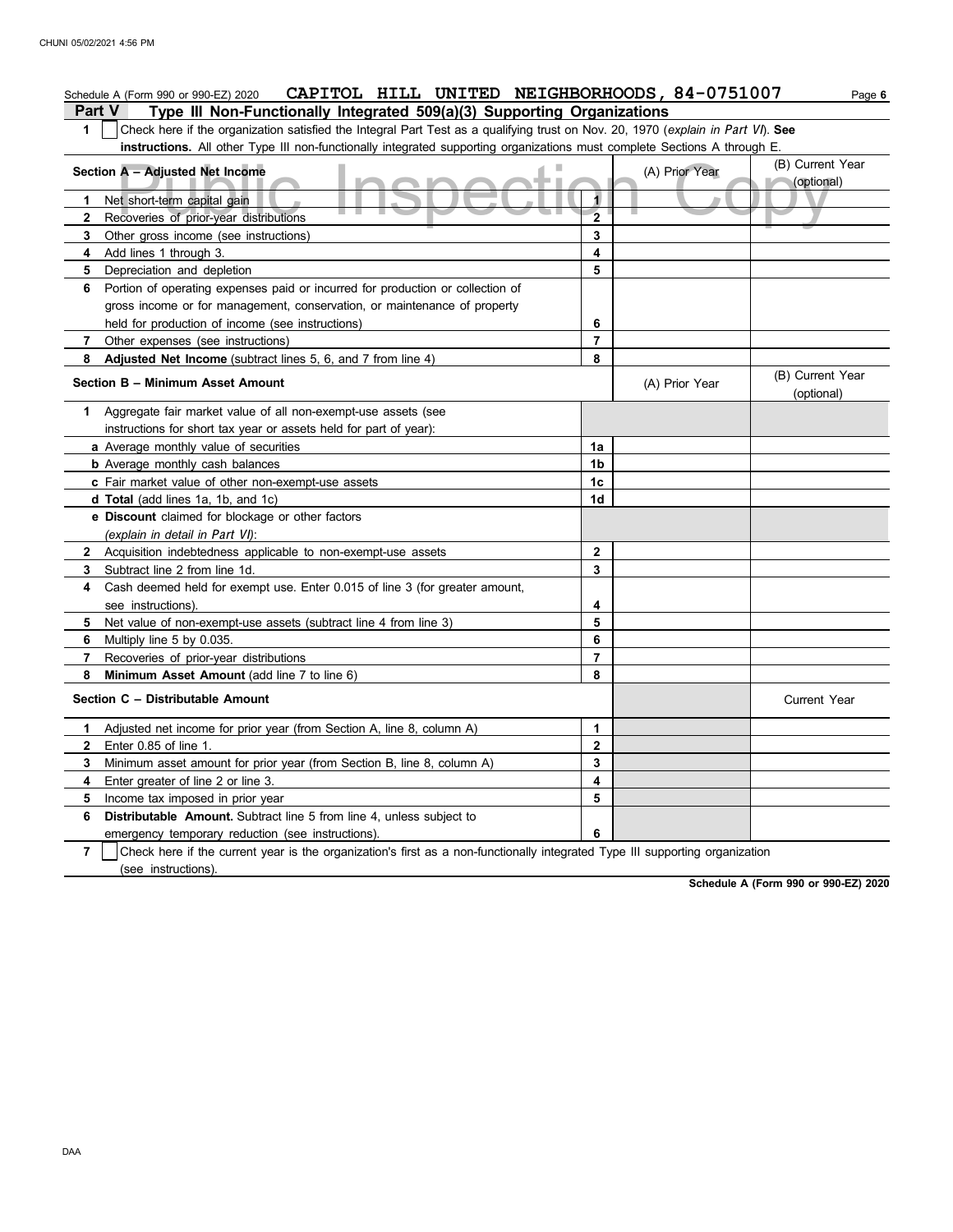## Schedule A (Form 990 or 990-EZ) 2020 **CAPITOL HILL UNITED NEIGHBORHOODS, 84-0751007** Page 7 **Part V Type III Non-Functionally Integrated 509(a)(3) Supporting Organizations** *(continued)*

#### Fundal admostration Complish exempt purposes<br>
2 Amounts paid to perform activity that directly furthers exempt purposes of supported<br>
2 Administrative expenses paid to accomplish exempt purposes of supported organizations<br> **Section D – Distributions Current Year 1 2 4** Amounts paid to acquire exempt-use assets **5 6 7 8 9 10** Line 8 amount divided by line 9 amount Amounts paid to supported organizations to accomplish exempt purposes Amounts paid to perform activity that directly furthers exempt purposes of supported organizations, in excess of income from activity Qualified set-aside amounts (prior IRS approval required—*provide details in* Part VI) Other distributions (*describe in* Part VI). See instructions. **Total annual distributions.** Add lines 1 through 6. Distributions to attentive supported organizations to which the organization is responsive (*provide details in* Part VI). See instructions. Distributable amount for 2020 from Section C, line 6 **Section E – Distribution Allocations** (see instructions) **Excess Distributions (i) (ii) Underdistributions Pre-2020 (iii) Distributable Amount for 2020 8** Breakdown of line 7: **7 Excess distributions carryover to 2021.** Add lines 3j **6 5** Remaining underdistributions for years prior to 2020, if **4** Distributions for 2020 from **3** Excess distributions carryover, if any, to 2020 **2 1 a** From 2015 ................................. **b** From 2016 . . . . . . . . . . . . . . . . . . . . . . . . . . . . . . . **c** From 2017 . . . . . . . . . . . . . . . . . . . . . . . . . . . . . . . **d** From 2018 . . . . . . . . . . . . . . . . . . . . . . . . . . . . . . . . **e** From 2019 . . . . . . . . . . . . . . . . . . . . . . . . . . . . . . . . **f Total** of lines 3a through 3e **g** Applied to underdistributions of prior years **h** Applied to 2020 distributable amount **i** Carryover from 2015 not applied (see instructions) **j** Remainder. Subtract lines 3g, 3h, and 3i from line 3f. **a** Applied to underdistributions of prior years **b** Applied to 2020 distributable amount **c** Remainder. Subtract lines 4a and 4b from line 4. **a** Excess from 2016 . . . . . . . . . . . . . . . . . . . . . . . . **b** Excess from 2017 . . . . . . . . . . . . . . . . . . . . . . . . **c** Excess from 2018 . . . . . . . . . . . . . . . . . . . . . . . . . **d** Excess from 2019 . . . . . . . . . . . . . . . . . . . . . . . . . **e** Excess from 2020 . . . . . . . . . . . . . . . . . . . . . . . . . Distributable amount for 2020 from Section C, line 6 Underdistributions, if any, for years prior to 2020 (reasonable cause required–*explain in* Part VI). See Section D, line 7: \$ any. Subtract lines 3g and 4a from line 2. For result greater than zero, *explain in* Part VI. See instructions. Remaining underdistributions for 2020 Subtract lines 3h and 4b from line 1. For result greater than zero, *explain in* Part VI. See instructions. and 4c. instructions.

**Schedule A (Form 990 or 990-EZ) 2020**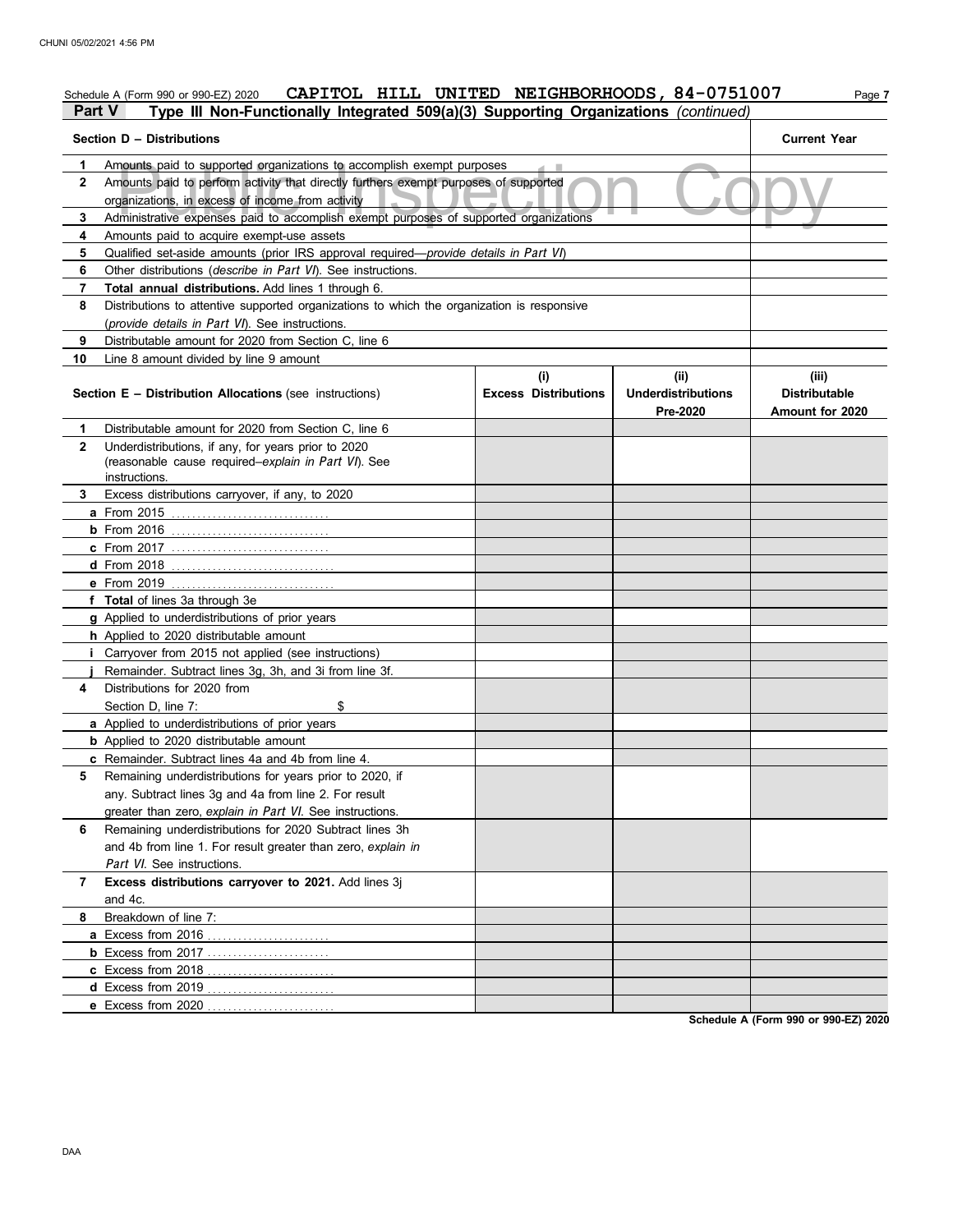| Part VI | Schedule A (Form 990 or 990-EZ) 2020 |  |  | CAPITOL HILL UNITED NEIGHBORHOODS, 84-0751007<br>Supplemental Information. Provide the explanations required by Part II, line 10; Part II, line 17a or 17b; Part                                                                                                                                                                                                       | Page 8 |
|---------|--------------------------------------|--|--|------------------------------------------------------------------------------------------------------------------------------------------------------------------------------------------------------------------------------------------------------------------------------------------------------------------------------------------------------------------------|--------|
|         |                                      |  |  | III, line 12; Part IV, Section A, lines 1, 2, 3b, 3c, 4b, 4c, 5a, 6, 9a, 9b, 9c, 11a, 11b, and 11c; Part IV, Section<br>B, lines 1 and 2; Part IV, Section C, line 1; Part IV, Section D, lines 2 and 3; Part IV, Section E, lines 1c, 2a, 2b,<br>3a, and 3b; Part V, line 1; Part V, Section B, line 1e; Part V, Section D, lines 5, 6, and 8; and Part V, Section E, |        |
|         |                                      |  |  | lines 2, 5, and 6. Also complete this part for any additional information. (See instructions.)                                                                                                                                                                                                                                                                         |        |
|         |                                      |  |  |                                                                                                                                                                                                                                                                                                                                                                        |        |
|         |                                      |  |  |                                                                                                                                                                                                                                                                                                                                                                        |        |
|         |                                      |  |  |                                                                                                                                                                                                                                                                                                                                                                        |        |
|         |                                      |  |  |                                                                                                                                                                                                                                                                                                                                                                        |        |
|         |                                      |  |  |                                                                                                                                                                                                                                                                                                                                                                        |        |
|         |                                      |  |  |                                                                                                                                                                                                                                                                                                                                                                        |        |
|         |                                      |  |  |                                                                                                                                                                                                                                                                                                                                                                        |        |
|         |                                      |  |  |                                                                                                                                                                                                                                                                                                                                                                        |        |
|         |                                      |  |  |                                                                                                                                                                                                                                                                                                                                                                        |        |
|         |                                      |  |  |                                                                                                                                                                                                                                                                                                                                                                        |        |
|         |                                      |  |  |                                                                                                                                                                                                                                                                                                                                                                        |        |
|         |                                      |  |  |                                                                                                                                                                                                                                                                                                                                                                        |        |
|         |                                      |  |  |                                                                                                                                                                                                                                                                                                                                                                        |        |
|         |                                      |  |  |                                                                                                                                                                                                                                                                                                                                                                        |        |
|         |                                      |  |  |                                                                                                                                                                                                                                                                                                                                                                        |        |
|         |                                      |  |  |                                                                                                                                                                                                                                                                                                                                                                        |        |
|         |                                      |  |  |                                                                                                                                                                                                                                                                                                                                                                        |        |
|         |                                      |  |  |                                                                                                                                                                                                                                                                                                                                                                        |        |
|         |                                      |  |  |                                                                                                                                                                                                                                                                                                                                                                        |        |
|         |                                      |  |  |                                                                                                                                                                                                                                                                                                                                                                        |        |
|         |                                      |  |  |                                                                                                                                                                                                                                                                                                                                                                        |        |
|         |                                      |  |  |                                                                                                                                                                                                                                                                                                                                                                        |        |
|         |                                      |  |  |                                                                                                                                                                                                                                                                                                                                                                        |        |
|         |                                      |  |  |                                                                                                                                                                                                                                                                                                                                                                        |        |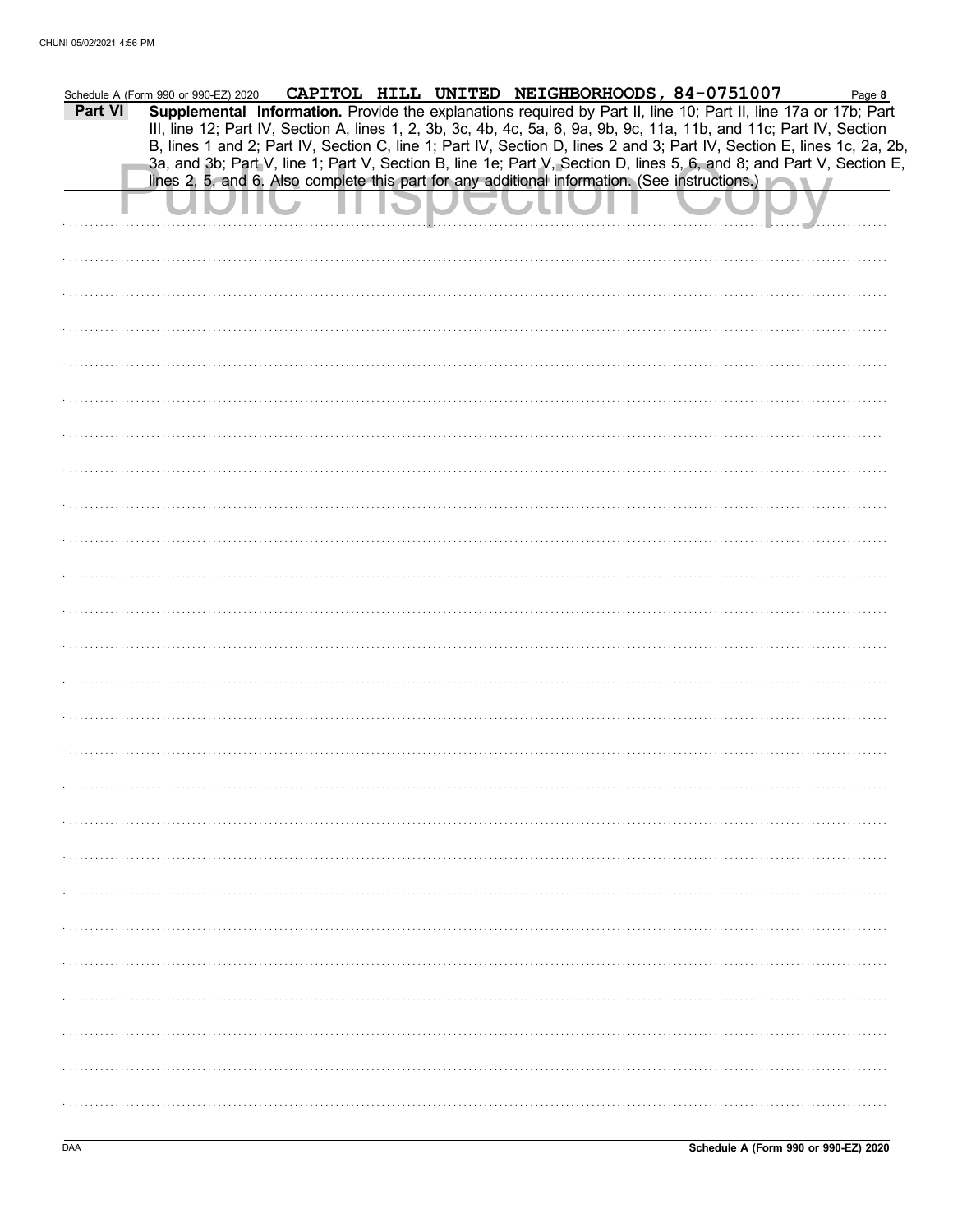| <b>Schedule B</b><br>(Form 990, 990-EZ,                                            | <b>Schedule of Contributors</b>                                                                           |            | OMB No. 1545-0047                     |
|------------------------------------------------------------------------------------|-----------------------------------------------------------------------------------------------------------|------------|---------------------------------------|
| or 990-PF)<br>Department of the Treasury<br>Internal Revenue Service               | Attach to Form 990, Form 990-EZ, or Form 990-PF.<br>Go to www.irs.gov/Form990 for the latest information. |            | 2020                                  |
| Name of the organization<br>CAPITOL HILL<br>INC.<br>Organization type (check one): | UNITED NEIGHBORHOODS,                                                                                     | 84-0751007 | <b>Employer identification number</b> |
| Filers of:                                                                         | Section:                                                                                                  |            |                                       |
| Form 990 or 990-EZ                                                                 | $ X $ 501(c)(<br>3 ) (enter number) organization                                                          |            |                                       |
|                                                                                    | $4947(a)(1)$ nonexempt charitable trust not treated as a private foundation                               |            |                                       |
|                                                                                    | 527 political organization                                                                                |            |                                       |
| Form 990-PF                                                                        | 501(c)(3) exempt private foundation                                                                       |            |                                       |
|                                                                                    | 4947(a)(1) nonexempt charitable trust treated as a private foundation                                     |            |                                       |
|                                                                                    | 501(c)(3) taxable private foundation                                                                      |            |                                       |
|                                                                                    |                                                                                                           |            |                                       |
|                                                                                    | Check if your organization is covered by the General Rule or a Special Rule.                              |            |                                       |

**Note:** Only a section 501(c)(7), (8), or (10) organization can check boxes for both the General Rule and a Special Rule. See instructions.

#### **General Rule**

For an organization filing Form 990, 990-EZ, or 990-PF that received, during the year, contributions totaling \$5,000 or more (in money or property) from any one contributor. Complete Parts I and II. See instructions for determining a contributor's total contributions.

#### **Special Rules**

 $\overline{X}$  For an organization described in section 501(c)(3) filing Form 990 or 990-EZ that met the 33<sup>1</sup>/3% support test of the regulations under sections 509(a)(1) and 170(b)(1)(A)(vi), that checked Schedule A (Form 990 or 990-EZ), Part II, line 13, 16a, or 16b, and that received from any one contributor, during the year, total contributions of the greater of **(1)** \$5,000; or **(2)** 2% of the amount on (i) Form 990, Part VIII, line 1h; or (ii) Form 990-EZ, line 1. Complete Parts I and II.

literary, or educational purposes, or for the prevention of cruelty to children or animals. Complete Parts I (entering For an organization described in section 501(c)(7), (8), or (10) filing Form 990 or 990-EZ that received from any one contributor, during the year, total contributions of more than \$1,000 *exclusively* for religious, charitable, scientific, "N/A" in column (b) instead of the contributor name and address), II, and III.

For an organization described in section  $501(c)(7)$ , (8), or (10) filing Form 990 or 990-EZ that received from any one contributor, during the year, contributions *exclusively* for religious, charitable, etc., purposes, but no such contributions totaled more than \$1,000. If this box is checked, enter here the total contributions that were received during the year for an *exclusively* religious, charitable, etc., purpose. Don't complete any of the parts unless the **General Rule** applies to this organization because it received *nonexclusively* religious, charitable, etc., contributions totaling \$5,000 or more during the year  $\ldots$  and  $\blacktriangleright$  \$

990-EZ, or 990-PF), but it **must** answer "No" on Part IV, line 2, of its Form 990; or check the box on line H of its Form 990-EZ or on its Form 990-PF, Part I, line 2, to certify that it doesn't meet the filing requirements of Schedule B (Form 990, 990-EZ, or 990-PF). **Caution:** An organization that isn't covered by the General Rule and/or the Special Rules doesn't file Schedule B (Form 990,

**For Paperwork Reduction Act Notice, see the instructions for Form 990, 990-EZ, or 990-PF.**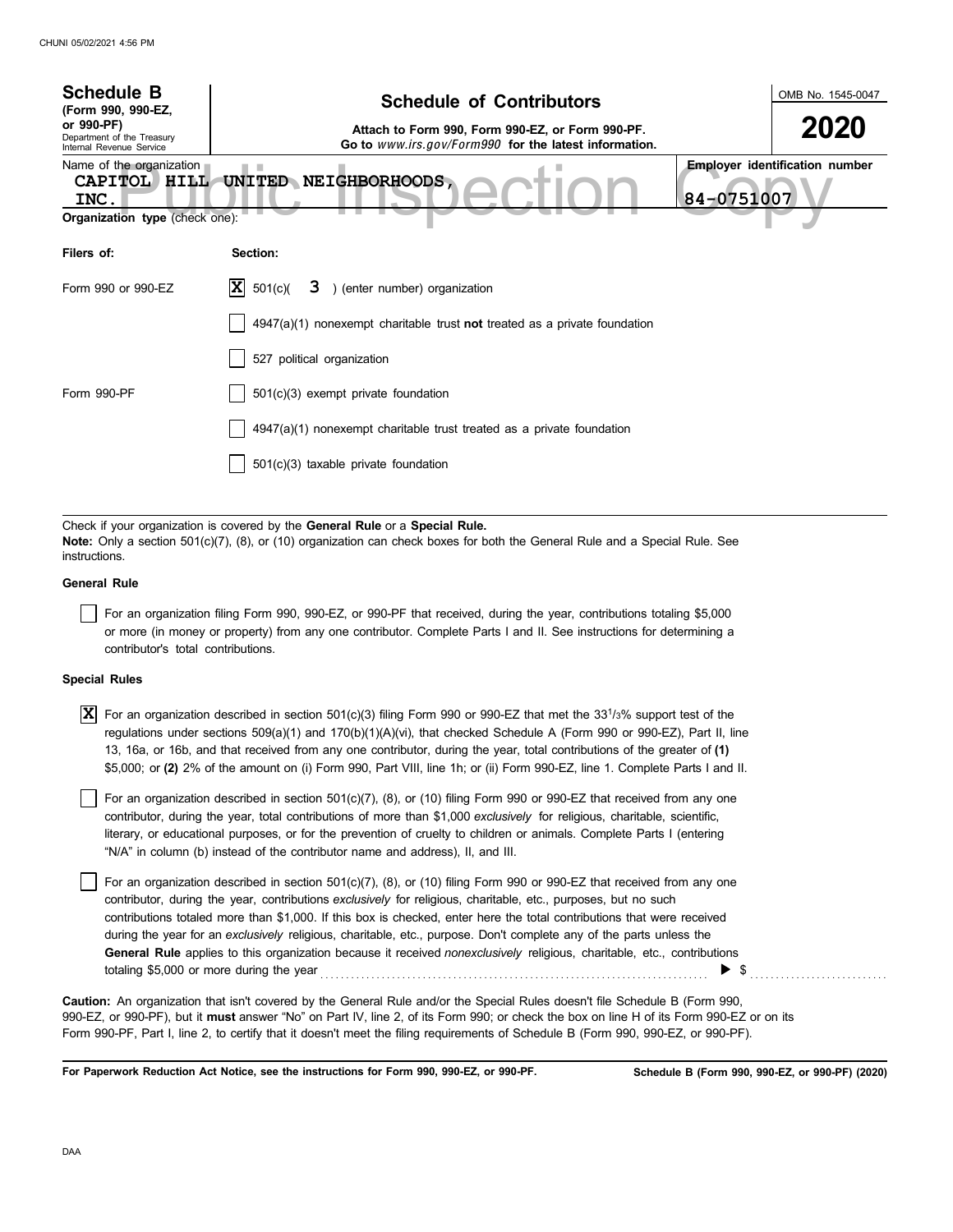|              | Schedule B (Form 990, 990-EZ, or 990-PF) (2020)<br>Name of organization<br>CAPITOL HILL UNITED NEIGHBORHOODS, |                                      | Page 1 of 1<br>Page 2<br>Employer identification number<br>84-0751007                                           |
|--------------|---------------------------------------------------------------------------------------------------------------|--------------------------------------|-----------------------------------------------------------------------------------------------------------------|
| Part I       | Contributors (see instructions). Use duplicate copies of Part I if additional space is needed.                |                                      |                                                                                                                 |
| (a)<br>No.   | (b)<br>Name, address, and ZIP + 4                                                                             | (c) \<br><b>Total contributions</b>  | (d)<br>Type of contribution                                                                                     |
| $\mathbf{1}$ |                                                                                                               | 5,000<br>$\sim$                      | X<br>Person<br>Payroll<br>Noncash<br>(Complete Part II for<br>noncash contributions.)                           |
| (a)          | (b)                                                                                                           | (c)                                  | (d)                                                                                                             |
| No.          | Name, address, and ZIP + 4                                                                                    | <b>Total contributions</b><br>$\sim$ | Type of contribution<br>Person<br>Payroll<br><b>Noncash</b><br>(Complete Part II for<br>noncash contributions.) |
| (a)<br>No.   | (b)<br>Name, address, and ZIP + 4                                                                             | (c)<br><b>Total contributions</b>    | (d)<br>Type of contribution                                                                                     |
|              |                                                                                                               | $\frac{1}{2}$                        | Person<br>Payroll<br>Noncash<br>(Complete Part II for<br>noncash contributions.)                                |
| (a)          | (b)                                                                                                           | (c)                                  | (d)                                                                                                             |
| No.          | Name, address, and ZIP + 4                                                                                    | <b>Total contributions</b><br>\$     | Type of contribution<br>Person<br>Payroll<br><b>Noncash</b><br>(Complete Part II for<br>noncash contributions.) |
| (a)<br>No.   | (b)<br>Name, address, and ZIP + 4                                                                             | (c)<br><b>Total contributions</b>    | (d)<br>Type of contribution                                                                                     |
|              |                                                                                                               | \$                                   | Person<br>Payroll<br>Noncash<br>(Complete Part II for<br>noncash contributions.)                                |
| (a)<br>No.   | (b)<br>Name, address, and ZIP + 4                                                                             | (c)<br><b>Total contributions</b>    | (d)<br>Type of contribution                                                                                     |
|              |                                                                                                               | \$                                   | Person<br>Payroll<br>Noncash<br>(Complete Part II for<br>noncash contributions.)                                |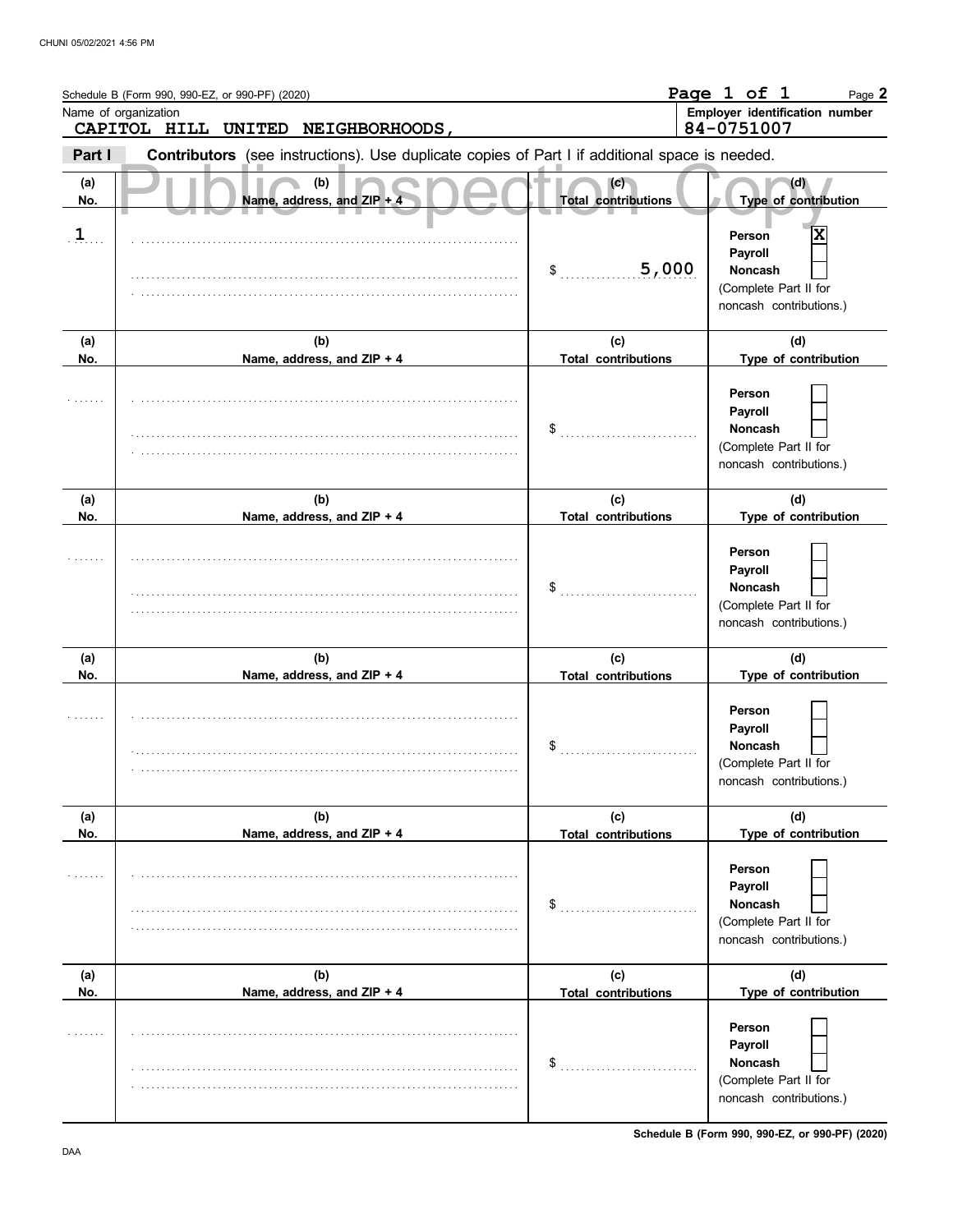|              | <b>SCHEDULE D</b><br>(Form 990)<br>Department of the Treasury<br>Internal Revenue Service | <b>Supplemental Financial Statements</b><br>Complete if the organization answered "Yes" on Form 990,<br>Part IV, line 6, 7, 8, 9, 10, 11a, 11b, 11c, 11d, 11e, 11f, 12a, or 12b.<br>Go to www.irs.gov/Form990 for instructions and the latest information. | Attach to Form 990.                     |                                                    |                                | OMB No. 1545-0047<br>Open to Public<br>Inspection |
|--------------|-------------------------------------------------------------------------------------------|------------------------------------------------------------------------------------------------------------------------------------------------------------------------------------------------------------------------------------------------------------|-----------------------------------------|----------------------------------------------------|--------------------------------|---------------------------------------------------|
|              | Name of the organization                                                                  | CAPITOL HILL UNITED NEIGHBORHOODS,                                                                                                                                                                                                                         |                                         |                                                    | Employer identification number |                                                   |
|              | <b>INC.</b>                                                                               |                                                                                                                                                                                                                                                            |                                         |                                                    | 84-0751007                     |                                                   |
|              | Part I                                                                                    | Organizations Maintaining Donor Advised Funds or Other Similar Funds or Accounts.                                                                                                                                                                          |                                         |                                                    |                                |                                                   |
|              |                                                                                           | Complete if the organization answered "Yes" on Form 990, Part IV, line 6.                                                                                                                                                                                  |                                         |                                                    |                                |                                                   |
|              |                                                                                           |                                                                                                                                                                                                                                                            |                                         | (a) Donor advised funds                            |                                | (b) Funds and other accounts                      |
| 1            |                                                                                           |                                                                                                                                                                                                                                                            |                                         |                                                    |                                |                                                   |
| 2            |                                                                                           | Aggregate value of contributions to (during year)                                                                                                                                                                                                          | <u> 1980 - Johann Barbara, martin a</u> |                                                    |                                |                                                   |
| 3            |                                                                                           |                                                                                                                                                                                                                                                            |                                         |                                                    |                                |                                                   |
| 4            |                                                                                           |                                                                                                                                                                                                                                                            |                                         |                                                    |                                |                                                   |
| 5            |                                                                                           | Did the organization inform all donors and donor advisors in writing that the assets held in donor advised                                                                                                                                                 |                                         |                                                    |                                |                                                   |
|              |                                                                                           |                                                                                                                                                                                                                                                            |                                         |                                                    |                                | Yes<br>No                                         |
| 6            |                                                                                           | Did the organization inform all grantees, donors, and donor advisors in writing that grant funds can be used<br>only for charitable purposes and not for the benefit of the donor or donor advisor, or for any other purpose                               |                                         |                                                    |                                |                                                   |
|              | conferring impermissible private benefit?                                                 |                                                                                                                                                                                                                                                            |                                         |                                                    |                                | <b>Yes</b><br>No                                  |
|              | Part II                                                                                   | <b>Conservation Easements.</b>                                                                                                                                                                                                                             |                                         |                                                    |                                |                                                   |
|              |                                                                                           | Complete if the organization answered "Yes" on Form 990, Part IV, line 7.                                                                                                                                                                                  |                                         |                                                    |                                |                                                   |
| 1            |                                                                                           | Purpose(s) of conservation easements held by the organization (check all that apply).                                                                                                                                                                      |                                         |                                                    |                                |                                                   |
|              |                                                                                           | Preservation of land for public use (for example, recreation or education                                                                                                                                                                                  |                                         | Preservation of a historically important land area |                                |                                                   |
|              | Protection of natural habitat                                                             |                                                                                                                                                                                                                                                            |                                         | Preservation of a certified historic structure     |                                |                                                   |
|              | Preservation of open space                                                                |                                                                                                                                                                                                                                                            |                                         |                                                    |                                |                                                   |
| $\mathbf{2}$ |                                                                                           | Complete lines 2a through 2d if the organization held a qualified conservation contribution in the form of a conservation                                                                                                                                  |                                         |                                                    |                                |                                                   |
|              | easement on the last day of the tax year.                                                 |                                                                                                                                                                                                                                                            |                                         |                                                    |                                | Held at the End of the Tax Year                   |
| а            | Total number of conservation easements                                                    |                                                                                                                                                                                                                                                            |                                         |                                                    | 2a                             |                                                   |
|              |                                                                                           |                                                                                                                                                                                                                                                            |                                         |                                                    | 2 <sub>b</sub>                 |                                                   |
| c            |                                                                                           | Number of conservation easements on a certified historic structure included in (a) [[11] Number of conservation easements on a certified historic structure included in (a)                                                                                |                                         |                                                    | 2c                             |                                                   |
|              |                                                                                           | d Number of conservation easements included in (c) acquired after 7/25/06, and not on a                                                                                                                                                                    |                                         |                                                    |                                |                                                   |
|              |                                                                                           | historic structure listed in the National Register                                                                                                                                                                                                         |                                         |                                                    | 2d                             |                                                   |
| 3            |                                                                                           | Number of conservation easements modified, transferred, released, extinguished, or terminated by the organization during the                                                                                                                               |                                         |                                                    |                                |                                                   |
|              | tax year                                                                                  | Number of states where property subject to conservation easement is located                                                                                                                                                                                |                                         |                                                    |                                |                                                   |
| 5            |                                                                                           | Does the organization have a written policy regarding the periodic monitoring, inspection, handling of                                                                                                                                                     |                                         |                                                    |                                |                                                   |
|              |                                                                                           | violations, and enforcement of the conservation easements it holds?                                                                                                                                                                                        |                                         |                                                    |                                | <b>No</b><br>Yes                                  |
|              |                                                                                           | Staff and volunteer hours devoted to monitoring, inspecting, handling of violations, and enforcing conservation easements during the year                                                                                                                  |                                         |                                                    |                                |                                                   |
|              |                                                                                           |                                                                                                                                                                                                                                                            |                                         |                                                    |                                |                                                   |
| 7            |                                                                                           | Amount of expenses incurred in monitoring, inspecting, handling of violations, and enforcing conservation easements during the year                                                                                                                        |                                         |                                                    |                                |                                                   |
|              | \$                                                                                        |                                                                                                                                                                                                                                                            |                                         |                                                    |                                |                                                   |
| 8            |                                                                                           | Does each conservation easement reported on line 2(d) above satisfy the requirements of section 170(h)(4)(B)(i)                                                                                                                                            |                                         |                                                    |                                |                                                   |
|              |                                                                                           |                                                                                                                                                                                                                                                            |                                         |                                                    |                                | <b>Yes</b><br>No                                  |
| 9            |                                                                                           | In Part XIII, describe how the organization reports conservation easements in its revenue and expense statement and                                                                                                                                        |                                         |                                                    |                                |                                                   |
|              |                                                                                           | balance sheet, and include, if applicable, the text of the footnote to the organization's financial statements that describes the                                                                                                                          |                                         |                                                    |                                |                                                   |
|              |                                                                                           | organization's accounting for conservation easements.                                                                                                                                                                                                      |                                         |                                                    |                                |                                                   |
|              | Part III                                                                                  | Organizations Maintaining Collections of Art, Historical Treasures, or Other Similar Assets.<br>Complete if the organization answered "Yes" on Form 990, Part IV, line 8.                                                                                  |                                         |                                                    |                                |                                                   |
|              |                                                                                           |                                                                                                                                                                                                                                                            |                                         |                                                    |                                |                                                   |
|              |                                                                                           | 1a If the organization elected, as permitted under FASB ASC 958, not to report in its revenue statement and balance sheet works                                                                                                                            |                                         |                                                    |                                |                                                   |
|              |                                                                                           | of art, historical treasures, or other similar assets held for public exhibition, education, or research in furtherance of public<br>service, provide in Part XIII the text of the footnote to its financial statements that describes these items.        |                                         |                                                    |                                |                                                   |
|              |                                                                                           | <b>b</b> If the organization elected, as permitted under FASB ASC 958, to report in its revenue statement and balance sheet works of                                                                                                                       |                                         |                                                    |                                |                                                   |
|              |                                                                                           | art, historical treasures, or other similar assets held for public exhibition, education, or research in furtherance of public service,                                                                                                                    |                                         |                                                    |                                |                                                   |
|              |                                                                                           | provide the following amounts relating to these items:                                                                                                                                                                                                     |                                         |                                                    |                                |                                                   |
|              |                                                                                           |                                                                                                                                                                                                                                                            |                                         |                                                    |                                |                                                   |
|              | (ii) Assets included in Form 990, Part X                                                  |                                                                                                                                                                                                                                                            |                                         |                                                    |                                |                                                   |
| 2            |                                                                                           | If the organization received or held works of art, historical treasures, or other similar assets for financial gain, provide the                                                                                                                           |                                         |                                                    |                                |                                                   |
|              |                                                                                           | following amounts required to be reported under FASB ASC 958 relating to these items:                                                                                                                                                                      |                                         |                                                    |                                |                                                   |
| a            |                                                                                           | Revenue included on Form 990, Part VIII, line 1                                                                                                                                                                                                            |                                         |                                                    |                                |                                                   |
| b            |                                                                                           |                                                                                                                                                                                                                                                            |                                         |                                                    |                                |                                                   |
| DAA          |                                                                                           | For Paperwork Reduction Act Notice, see the Instructions for Form 990.                                                                                                                                                                                     |                                         |                                                    |                                | Schedule D (Form 990) 2020                        |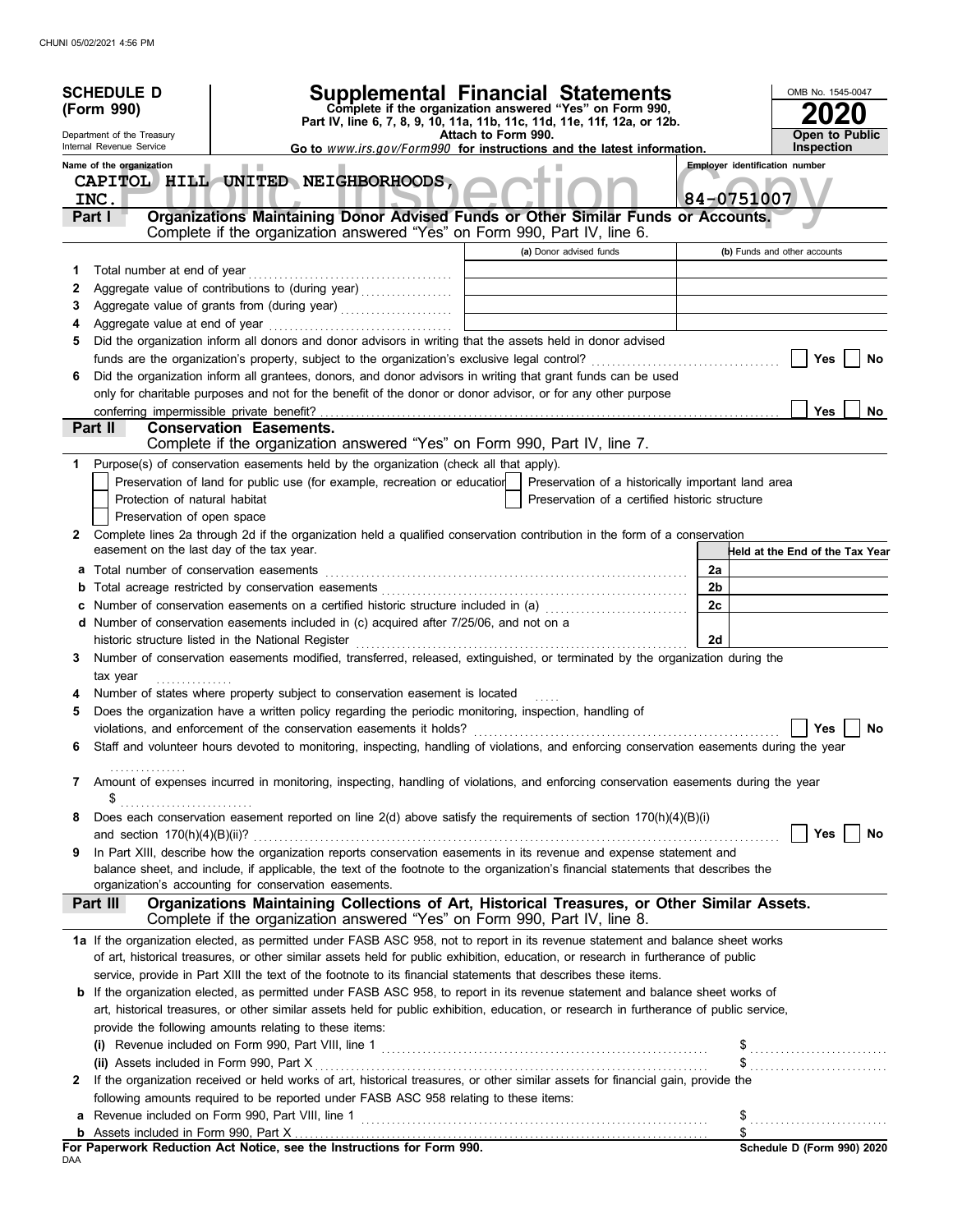| Schedule D (Form 990) 2020 CAPITOL HILL UNITED NEIGHBORHOODS, 84-0751007<br>Organizations Maintaining Collections of Art, Historical Treasures, or Other Similar Assets (continued)<br>Part III                                                                                                                                                               |                                   |                                                                                                                                                                                                                                                                  |                    |                 |                      | Page 2              |
|---------------------------------------------------------------------------------------------------------------------------------------------------------------------------------------------------------------------------------------------------------------------------------------------------------------------------------------------------------------|-----------------------------------|------------------------------------------------------------------------------------------------------------------------------------------------------------------------------------------------------------------------------------------------------------------|--------------------|-----------------|----------------------|---------------------|
| 3 Using the organization's acquisition, accession, and other records, check any of the following that make significant use of its<br>collection items (check all that apply):                                                                                                                                                                                 |                                   |                                                                                                                                                                                                                                                                  |                    |                 |                      |                     |
| Public exhibition<br>a<br>Scholarly research<br>b<br>Preservation for future generations<br>c<br>Provide a description of the organization's collections and explain how they further the organization's exempt purpose in Part<br>XIII.<br>During the year, did the organization solicit or receive donations of art, historical treasures, or other similar | d<br>e                            | Loan or exchange program<br>Other <b>Contract of the Contract of the Contract of the Contract of the Contract of the Contract of the Contract of the Contract of the Contract of the Contract of the Contract of the Contract of the Contract of the Contrac</b> |                    |                 |                      |                     |
|                                                                                                                                                                                                                                                                                                                                                               |                                   |                                                                                                                                                                                                                                                                  |                    |                 |                      | <b>Yes</b><br>No    |
| <b>Escrow and Custodial Arrangements.</b><br>Part IV<br>Complete if the organization answered "Yes" on Form 990, Part IV, line 9, or reported an amount on Form<br>990, Part X, line 21.                                                                                                                                                                      |                                   |                                                                                                                                                                                                                                                                  |                    |                 |                      |                     |
| 1a Is the organization an agent, trustee, custodian or other intermediary for contributions or other assets not<br>included on Form 990, Part X?                                                                                                                                                                                                              |                                   |                                                                                                                                                                                                                                                                  |                    |                 |                      | <b>Yes</b><br>No    |
| b If "Yes," explain the arrangement in Part XIII and complete the following table:                                                                                                                                                                                                                                                                            |                                   |                                                                                                                                                                                                                                                                  |                    |                 |                      |                     |
|                                                                                                                                                                                                                                                                                                                                                               |                                   |                                                                                                                                                                                                                                                                  |                    |                 |                      | Amount              |
| c Beginning balance                                                                                                                                                                                                                                                                                                                                           |                                   |                                                                                                                                                                                                                                                                  |                    |                 | 1c                   |                     |
|                                                                                                                                                                                                                                                                                                                                                               |                                   |                                                                                                                                                                                                                                                                  |                    |                 | 1d                   |                     |
|                                                                                                                                                                                                                                                                                                                                                               |                                   |                                                                                                                                                                                                                                                                  |                    |                 | 1е                   |                     |
| 2a Did the organization include an amount on Form 990, Part X, line 21, for escrow or custodial account liability?                                                                                                                                                                                                                                            |                                   |                                                                                                                                                                                                                                                                  |                    |                 | 1f                   | <b>Yes</b><br>No    |
|                                                                                                                                                                                                                                                                                                                                                               |                                   |                                                                                                                                                                                                                                                                  |                    |                 |                      |                     |
| <b>Endowment Funds.</b><br><b>Part V</b>                                                                                                                                                                                                                                                                                                                      |                                   |                                                                                                                                                                                                                                                                  |                    |                 |                      |                     |
| Complete if the organization answered "Yes" on Form 990, Part IV, line 10.                                                                                                                                                                                                                                                                                    |                                   |                                                                                                                                                                                                                                                                  |                    |                 |                      |                     |
|                                                                                                                                                                                                                                                                                                                                                               | (a) Current year                  | (b) Prior year                                                                                                                                                                                                                                                   | (c) Two years back |                 | (d) Three years back | (e) Four years back |
| 1a Beginning of year balance                                                                                                                                                                                                                                                                                                                                  |                                   |                                                                                                                                                                                                                                                                  |                    |                 |                      |                     |
| <b>b</b> Contributions <b>b</b> Contributions <b>b</b>                                                                                                                                                                                                                                                                                                        |                                   |                                                                                                                                                                                                                                                                  |                    |                 |                      |                     |
| c Net investment earnings, gains, and                                                                                                                                                                                                                                                                                                                         |                                   |                                                                                                                                                                                                                                                                  |                    |                 |                      |                     |
| d Grants or scholarships                                                                                                                                                                                                                                                                                                                                      |                                   |                                                                                                                                                                                                                                                                  |                    |                 |                      |                     |
| e Other expenditures for facilities and                                                                                                                                                                                                                                                                                                                       |                                   |                                                                                                                                                                                                                                                                  |                    |                 |                      |                     |
| programs $\ldots$ $\ldots$ $\ldots$ $\ldots$ $\ldots$ $\ldots$ $\ldots$ $\ldots$ $\ldots$ $\ldots$ $\ldots$ $\ldots$                                                                                                                                                                                                                                          |                                   |                                                                                                                                                                                                                                                                  |                    |                 |                      |                     |
| f Administrative expenses                                                                                                                                                                                                                                                                                                                                     | the control of the control of the |                                                                                                                                                                                                                                                                  |                    |                 |                      |                     |
| g<br>Provide the estimated percentage of the current year end balance (line 1g, column (a)) held as:                                                                                                                                                                                                                                                          |                                   |                                                                                                                                                                                                                                                                  |                    |                 |                      |                     |
| a Board designated or quasi-endowment                                                                                                                                                                                                                                                                                                                         | %<br>a an Dùbhlach                |                                                                                                                                                                                                                                                                  |                    |                 |                      |                     |
| <b>b</b> Permanent endowment                                                                                                                                                                                                                                                                                                                                  | $\%$                              |                                                                                                                                                                                                                                                                  |                    |                 |                      |                     |
| %<br>c Term endowment                                                                                                                                                                                                                                                                                                                                         |                                   |                                                                                                                                                                                                                                                                  |                    |                 |                      |                     |
| The percentages on lines 2a, 2b, and 2c should equal 100%.                                                                                                                                                                                                                                                                                                    |                                   |                                                                                                                                                                                                                                                                  |                    |                 |                      |                     |
| 3a Are there endowment funds not in the possession of the organization that are held and administered for the                                                                                                                                                                                                                                                 |                                   |                                                                                                                                                                                                                                                                  |                    |                 |                      |                     |
| organization by:                                                                                                                                                                                                                                                                                                                                              |                                   |                                                                                                                                                                                                                                                                  |                    |                 |                      | Yes<br>No           |
| (i) Unrelated organizations<br>(ii) Related organizations                                                                                                                                                                                                                                                                                                     |                                   |                                                                                                                                                                                                                                                                  |                    |                 |                      | 3a(i)               |
|                                                                                                                                                                                                                                                                                                                                                               |                                   |                                                                                                                                                                                                                                                                  |                    |                 |                      | 3a(ii)<br>3b        |
| Describe in Part XIII the intended uses of the organization's endowment funds.                                                                                                                                                                                                                                                                                |                                   |                                                                                                                                                                                                                                                                  |                    |                 |                      |                     |
| Land, Buildings, and Equipment.<br><b>Part VI</b>                                                                                                                                                                                                                                                                                                             |                                   |                                                                                                                                                                                                                                                                  |                    |                 |                      |                     |
| Complete if the organization answered "Yes" on Form 990, Part IV, line 11a. See Form 990, Part X, line 10.                                                                                                                                                                                                                                                    |                                   |                                                                                                                                                                                                                                                                  |                    |                 |                      |                     |
| Description of property                                                                                                                                                                                                                                                                                                                                       | (a) Cost or other basis           | (b) Cost or other basis                                                                                                                                                                                                                                          |                    | (c) Accumulated |                      | (d) Book value      |
|                                                                                                                                                                                                                                                                                                                                                               | (investment)                      | (other)                                                                                                                                                                                                                                                          |                    | depreciation    |                      |                     |
| <b>1a</b> Land                                                                                                                                                                                                                                                                                                                                                |                                   |                                                                                                                                                                                                                                                                  | 566,270            |                 | 225,000              | 341,270             |
| <b>b</b> Buildings<br>c Leasehold improvements                                                                                                                                                                                                                                                                                                                |                                   |                                                                                                                                                                                                                                                                  |                    |                 |                      |                     |
|                                                                                                                                                                                                                                                                                                                                                               |                                   |                                                                                                                                                                                                                                                                  | 36,104             |                 | 18,783               | 17,321              |
| e Other                                                                                                                                                                                                                                                                                                                                                       |                                   |                                                                                                                                                                                                                                                                  |                    |                 |                      |                     |
| Total. Add lines 1a through 1e. (Column (d) must equal Form 990, Part X, column (B), line 10c.)                                                                                                                                                                                                                                                               |                                   |                                                                                                                                                                                                                                                                  |                    |                 |                      | 358,591             |

**Schedule D (Form 990) 2020**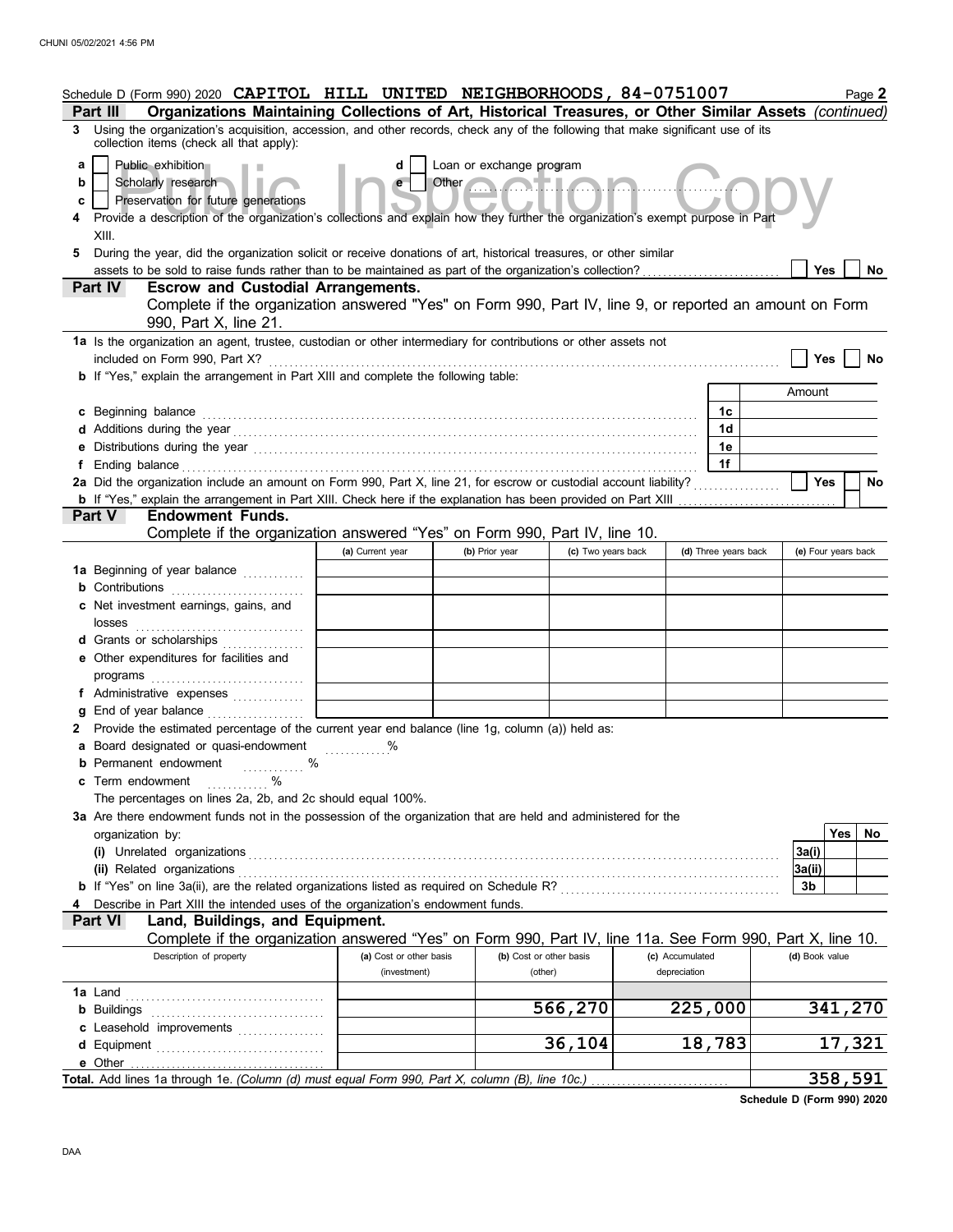|                           | Schedule D (Form 990) 2020 CAPITOL HILL UNITED                                                                                                       | NEIGHBORHOODS, 84-0751007 |                                  | Page 3         |
|---------------------------|------------------------------------------------------------------------------------------------------------------------------------------------------|---------------------------|----------------------------------|----------------|
| <b>Part VII</b>           | <b>Investments - Other Securities</b>                                                                                                                |                           |                                  |                |
|                           | Complete if the organization answered "Yes" on Form 990, Part IV, line 11b. See Form 990, Part X, line 12.                                           |                           |                                  |                |
|                           | (a) Description of security or category                                                                                                              | (b) Book value            | (c) Method of valuation:         |                |
|                           | (including name of security)                                                                                                                         |                           | Cost or end-of-year market value |                |
| (1) Financial derivatives |                                                                                                                                                      |                           |                                  |                |
|                           | (2) Closely held equity interests                                                                                                                    |                           |                                  |                |
| (3) Other                 |                                                                                                                                                      |                           |                                  |                |
| (A)                       |                                                                                                                                                      |                           |                                  |                |
| (B)                       |                                                                                                                                                      |                           |                                  |                |
| (C)                       |                                                                                                                                                      |                           |                                  |                |
| (D)<br>(E)                |                                                                                                                                                      |                           |                                  |                |
| (F)                       |                                                                                                                                                      |                           |                                  |                |
| (G)                       |                                                                                                                                                      |                           |                                  |                |
| (H)                       |                                                                                                                                                      |                           |                                  |                |
|                           | Total. (Column (b) must equal Form 990, Part X, col. (B) line 12.)                                                                                   |                           |                                  |                |
| <b>Part VIII</b>          | Investments - Program Related.                                                                                                                       |                           |                                  |                |
|                           | Complete if the organization answered "Yes" on Form 990, Part IV, line 11c. See Form 990, Part X, line 13.                                           |                           |                                  |                |
|                           | (a) Description of investment                                                                                                                        | (b) Book value            | (c) Method of valuation:         |                |
|                           |                                                                                                                                                      |                           | Cost or end-of-year market value |                |
| (1)                       |                                                                                                                                                      |                           |                                  |                |
| (2)                       |                                                                                                                                                      |                           |                                  |                |
| (3)                       |                                                                                                                                                      |                           |                                  |                |
| (4)                       |                                                                                                                                                      |                           |                                  |                |
| (5)                       |                                                                                                                                                      |                           |                                  |                |
| (6)                       |                                                                                                                                                      |                           |                                  |                |
| (7)                       |                                                                                                                                                      |                           |                                  |                |
| (8)                       |                                                                                                                                                      |                           |                                  |                |
| (9)                       |                                                                                                                                                      |                           |                                  |                |
|                           | Total. (Column (b) must equal Form 990, Part X, col. (B) line 13.)                                                                                   |                           |                                  |                |
| Part IX                   | <b>Other Assets.</b>                                                                                                                                 |                           |                                  |                |
|                           | Complete if the organization answered "Yes" on Form 990, Part IV, line 11d. See Form 990, Part X, line 15.                                           |                           |                                  |                |
|                           | (a) Description                                                                                                                                      |                           |                                  | (b) Book value |
| (1)                       |                                                                                                                                                      |                           |                                  |                |
| (2)<br>(3)                |                                                                                                                                                      |                           |                                  |                |
| (4)                       |                                                                                                                                                      |                           |                                  |                |
| (5)                       |                                                                                                                                                      |                           |                                  |                |
| (6)                       |                                                                                                                                                      |                           |                                  |                |
| (7)                       |                                                                                                                                                      |                           |                                  |                |
| (8)                       |                                                                                                                                                      |                           |                                  |                |
| (9)                       |                                                                                                                                                      |                           |                                  |                |
|                           | Total. (Column (b) must equal Form 990, Part X, col. (B) line 15.)                                                                                   |                           |                                  |                |
| Part X                    | Other Liabilities.                                                                                                                                   |                           |                                  |                |
|                           | Complete if the organization answered "Yes" on Form 990, Part IV, line 11e or 11f. See Form 990, Part X,<br>line $25$ .                              |                           |                                  |                |
| 1.                        | (a) Description of liability                                                                                                                         |                           |                                  | (b) Book value |
| (1)                       | Federal income taxes                                                                                                                                 |                           |                                  |                |
| (2)                       | Tenant security deposits                                                                                                                             |                           |                                  | 7,830          |
| (3)                       | Property tax accrual                                                                                                                                 |                           |                                  | 3,188          |
| (4)                       | Prepaid rents                                                                                                                                        |                           |                                  | 500            |
| (5)                       |                                                                                                                                                      |                           |                                  |                |
| (6)                       |                                                                                                                                                      |                           |                                  |                |
| (7)                       |                                                                                                                                                      |                           |                                  |                |
| (8)                       |                                                                                                                                                      |                           |                                  |                |
| (9)                       |                                                                                                                                                      |                           |                                  |                |
|                           | Total. (Column (b) must equal Form 990, Part X, col. (B) line 25.)                                                                                   |                           |                                  | 11,518         |
|                           | 2. Liability for uncertain tax positions. In Part XIII, provide the text of the footnote to the organization's financial statements that reports the |                           |                                  |                |

DAA iability for uncertain tax positions. In Part XIII, provide the text of the footnote to the organization's financial statements that reports the organization's liability for uncertain tax positions under FASB ASC 740. Check here if the text of the footnote has been provided in Part XIII ....

 $\Box$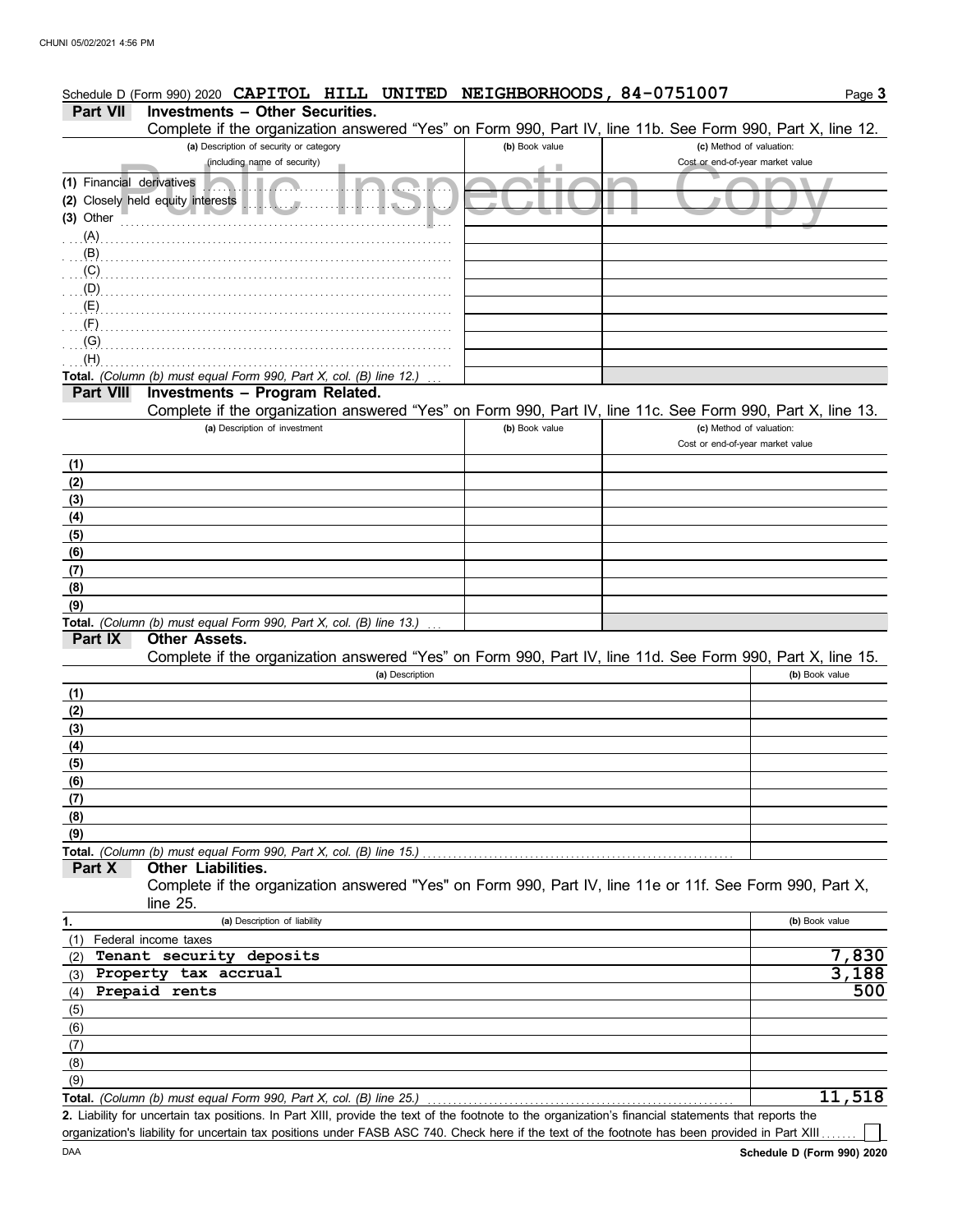|              | Schedule D (Form 990) 2020 CAPITOL HILL UNITED NEIGHBORHOODS, 84-0751007                                                                           |                |    | Page 4 |
|--------------|----------------------------------------------------------------------------------------------------------------------------------------------------|----------------|----|--------|
|              | Reconciliation of Revenue per Audited Financial Statements With Revenue per Return.<br>Part XI                                                     |                |    |        |
|              | Complete if the organization answered "Yes" on Form 990, Part IV, line 12a.                                                                        |                |    |        |
|              | 1 Total revenue, gains, and other support per audited financial statements                                                                         |                | 1  |        |
| $\mathbf{2}$ | Amounts included on line 1 but not on Form 990, Part VIII, line 12:                                                                                |                |    |        |
|              | a Net unrealized gains (losses) on investments and contract on the con-                                                                            | 2a             |    |        |
|              |                                                                                                                                                    | 2 <sub>b</sub> |    |        |
|              |                                                                                                                                                    | 2 <sub>c</sub> |    |        |
|              |                                                                                                                                                    | 2d             |    |        |
|              |                                                                                                                                                    |                | 2e |        |
| 3            | Subtract line 2e from line 1                                                                                                                       |                | 3  |        |
| 4            | Amounts included on Form 990, Part VIII, line 12, but not on line 1:                                                                               |                |    |        |
|              | a Investment expenses not included on Form 990, Part VIII, line 7b [                                                                               | 4a             |    |        |
|              |                                                                                                                                                    | 4b             |    |        |
|              |                                                                                                                                                    |                | 4c |        |
|              |                                                                                                                                                    |                | 5  |        |
|              | Reconciliation of Expenses per Audited Financial Statements With Expenses per Return.<br>Part XII                                                  |                |    |        |
|              | Complete if the organization answered "Yes" on Form 990, Part IV, line 12a.                                                                        |                |    |        |
|              | 1 Total expenses and losses per audited financial statements                                                                                       |                | 1  |        |
| 2            | Amounts included on line 1 but not on Form 990, Part IX, line 25:                                                                                  |                |    |        |
|              |                                                                                                                                                    | 2a             |    |        |
|              |                                                                                                                                                    | 2 <sub>b</sub> |    |        |
|              |                                                                                                                                                    | 2с             |    |        |
|              |                                                                                                                                                    | <b>2d</b>      |    |        |
|              |                                                                                                                                                    |                | 2e |        |
|              |                                                                                                                                                    |                | 3  |        |
|              | 4 Amounts included on Form 990, Part IX, line 25, but not on line 1:                                                                               |                |    |        |
|              | a Investment expenses not included on Form 990, Part VIII, line 7b                                                                                 | 4a             |    |        |
|              |                                                                                                                                                    | 4b             |    |        |
|              |                                                                                                                                                    |                |    |        |
|              | c Add lines 4a and 4b                                                                                                                              |                | 4c |        |
|              |                                                                                                                                                    |                | 5  |        |
|              | Part XIII Supplemental Information.                                                                                                                |                |    |        |
|              | Provide the descriptions required for Part II, lines 3, 5, and 9; Part III, lines 1a and 4; Part IV, lines 1b and 2b; Part V, line 4; Part X, line |                |    |        |
|              | 2; Part XI, lines 2d and 4b; and Part XII, lines 2d and 4b. Also complete this part to provide any additional information.                         |                |    |        |
|              |                                                                                                                                                    |                |    |        |
|              |                                                                                                                                                    |                |    |        |
|              |                                                                                                                                                    |                |    |        |
|              |                                                                                                                                                    |                |    |        |
|              |                                                                                                                                                    |                |    |        |
|              |                                                                                                                                                    |                |    |        |
|              |                                                                                                                                                    |                |    |        |
|              |                                                                                                                                                    |                |    |        |
|              |                                                                                                                                                    |                |    |        |
|              |                                                                                                                                                    |                |    |        |
|              |                                                                                                                                                    |                |    |        |
|              |                                                                                                                                                    |                |    |        |
|              |                                                                                                                                                    |                |    |        |
|              |                                                                                                                                                    |                |    |        |
|              |                                                                                                                                                    |                |    |        |
|              |                                                                                                                                                    |                |    |        |
|              |                                                                                                                                                    |                |    |        |
|              |                                                                                                                                                    |                |    |        |
|              |                                                                                                                                                    |                |    |        |
|              |                                                                                                                                                    |                |    |        |
|              |                                                                                                                                                    |                |    |        |
|              |                                                                                                                                                    |                |    |        |
|              |                                                                                                                                                    |                |    |        |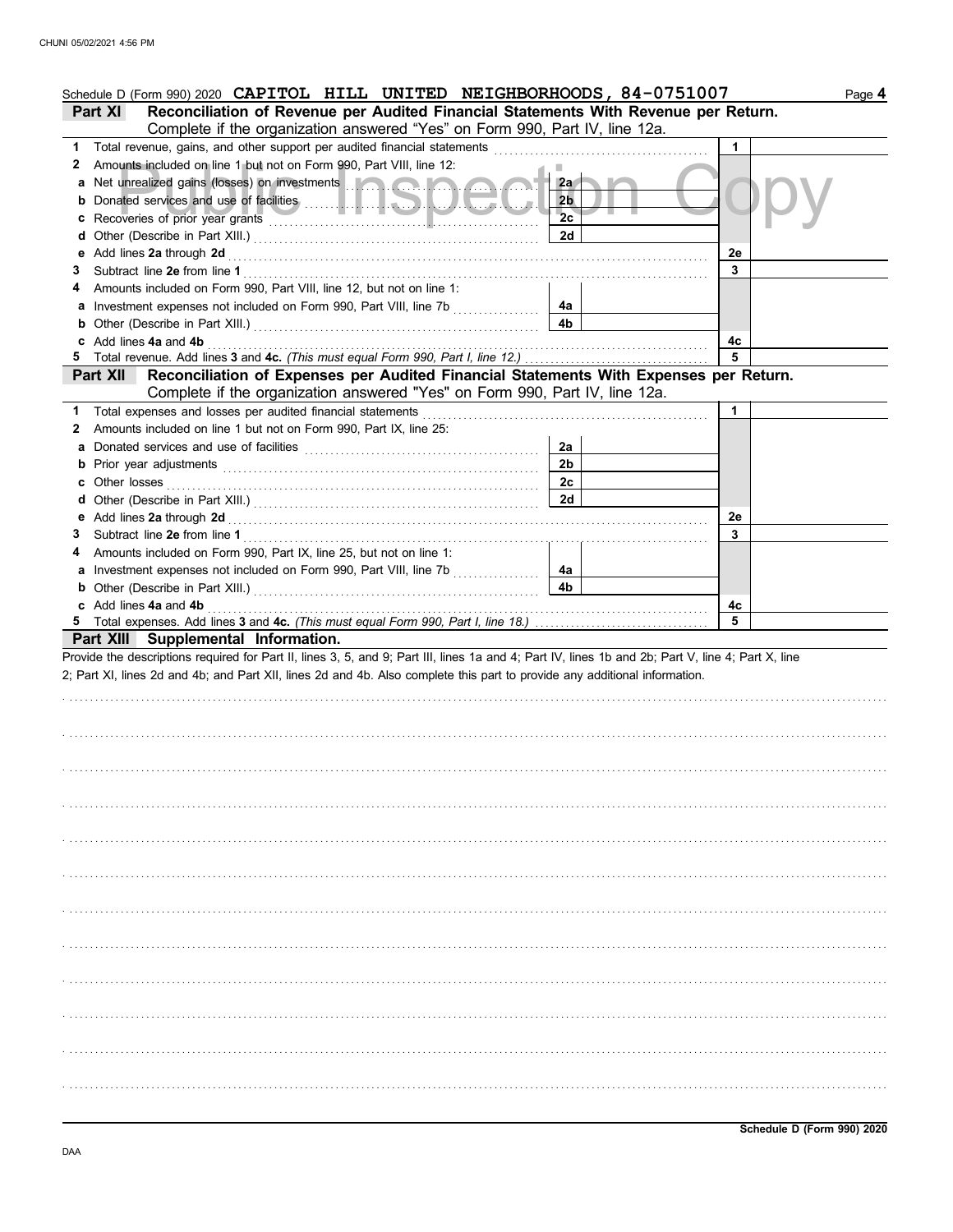| Schedule D (Form 990) 2020 CAPITOL HILL UNITED NEIGHBORHOODS, 84-0751007<br>Part XIII Supplemental Information (continued) |  |  |                       | Page 5 |
|----------------------------------------------------------------------------------------------------------------------------|--|--|-----------------------|--------|
|                                                                                                                            |  |  |                       |        |
|                                                                                                                            |  |  | Public Inspection Cor |        |
|                                                                                                                            |  |  |                       |        |
|                                                                                                                            |  |  |                       |        |
|                                                                                                                            |  |  |                       |        |
|                                                                                                                            |  |  |                       |        |
|                                                                                                                            |  |  |                       |        |
|                                                                                                                            |  |  |                       |        |
|                                                                                                                            |  |  |                       |        |
|                                                                                                                            |  |  |                       |        |
|                                                                                                                            |  |  |                       |        |
|                                                                                                                            |  |  |                       |        |
|                                                                                                                            |  |  |                       |        |
|                                                                                                                            |  |  |                       |        |
|                                                                                                                            |  |  |                       |        |
|                                                                                                                            |  |  |                       |        |
|                                                                                                                            |  |  |                       |        |
|                                                                                                                            |  |  |                       |        |
|                                                                                                                            |  |  |                       |        |
|                                                                                                                            |  |  |                       |        |
|                                                                                                                            |  |  |                       |        |
|                                                                                                                            |  |  |                       |        |
|                                                                                                                            |  |  |                       |        |
|                                                                                                                            |  |  |                       |        |
|                                                                                                                            |  |  |                       |        |
|                                                                                                                            |  |  |                       |        |
|                                                                                                                            |  |  |                       |        |

Schedule D (Form 990) 2020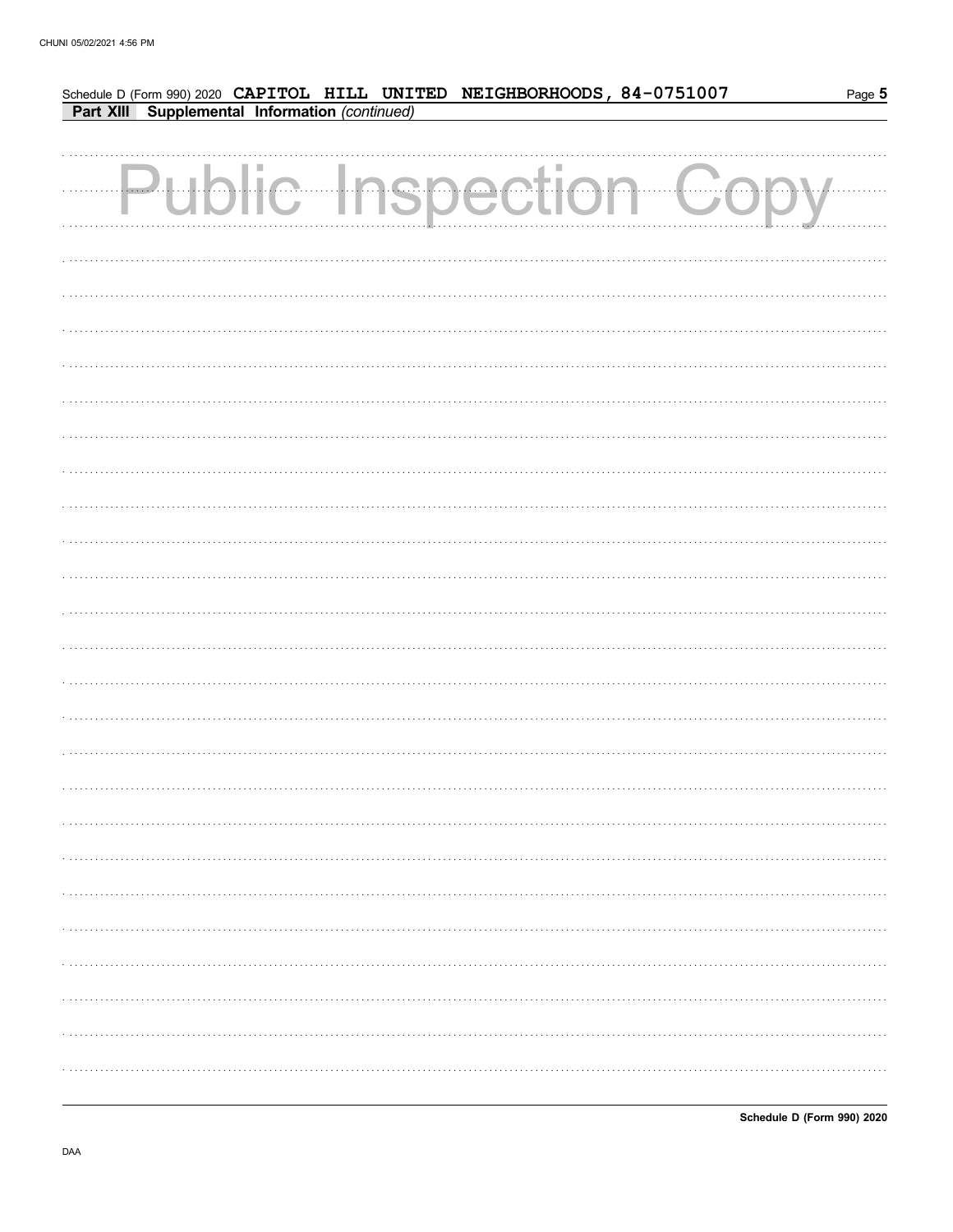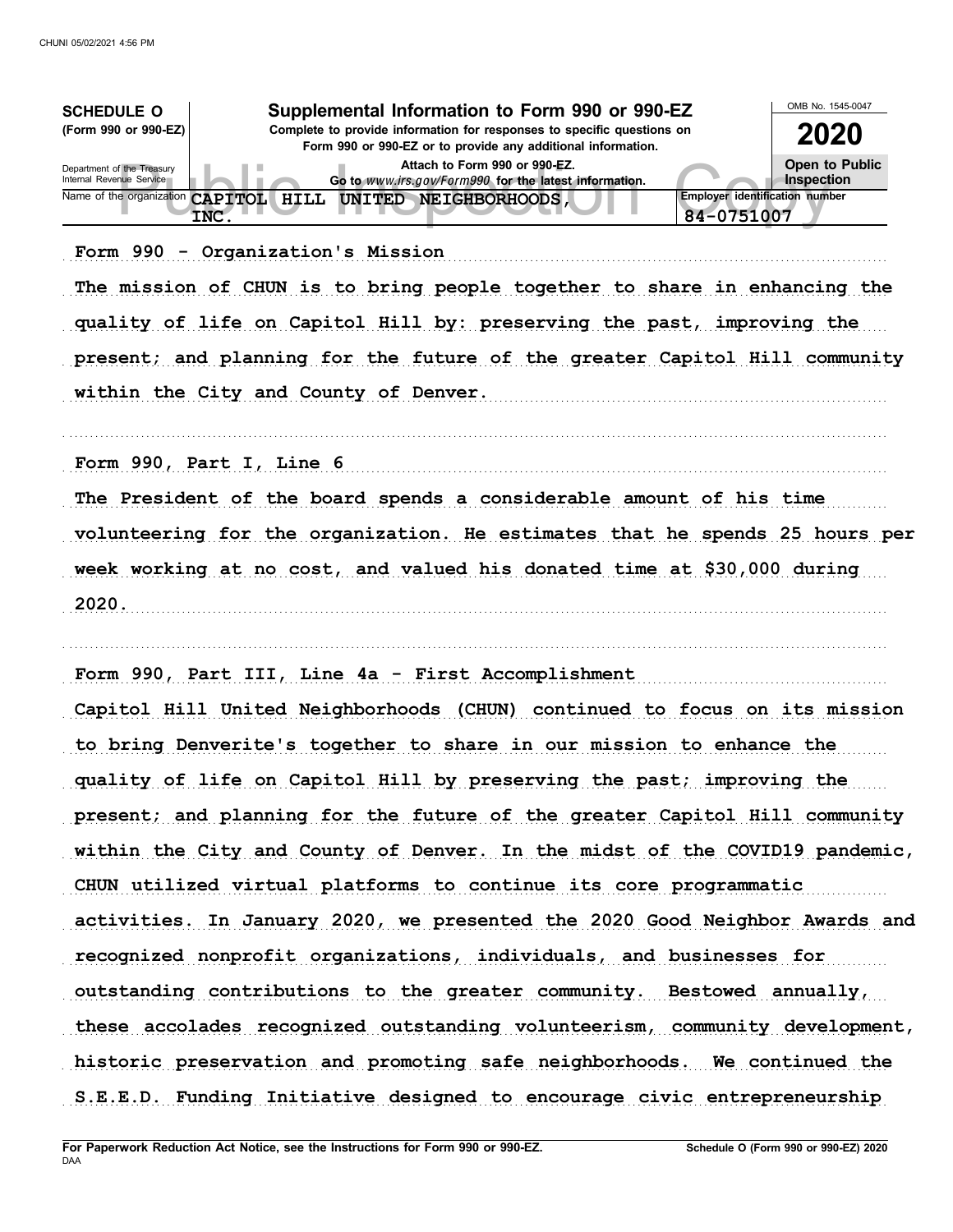| 2020<br>990<br>0 or 990-EZ<br>3chedule<br>(Form | Page                                              |
|-------------------------------------------------|---------------------------------------------------|
| Name<br>organization<br>the<br>nt               | $-0.00$<br>identification<br>number<br>. Emplover |
| .                                               | -------<br>- -                                    |

CAPITOL HILL UNITED NEIGHBORHOODS,

and community engagement by providing financial support for small, scalable projects aligned with CHUN's mission and values. The 2020 awards ranged between \$500 and \$1000 per group and went to seven organizations. The awards supported a wide range of projects including community clean-ups, expansion of the Safe Bars Training Initiative to prevent sexual violence, funding for cultural programs supporting Indigenous youth, and access to supplies and technology for middle school students. CHUN supported the Group Living Zoning Code Amendments that will provide much-needed updates to City of Denver code and will assist in creating more safe, accessible, diverse places for people to live within CHUN's boundaries. Good Neighbor Agreements were negotiated and executed with the following: The Patterson Inn, City Street Investors, Chamberlin Mansion, and St. Francis Center Warren Residences. CHUN facilitated negotiations for the establishment of two temporary safe outdoor sites to support the unhoused. Further, the organization announced support for Denver Community Planning and Development's final draft of the East Central Area Plan. Three and a half years ago the organization grappled with systemic operational, financial, and cultural struggles. We have continued to refine governance processes and operational procedures. We also adhere to our conflict-of-interest policy. At the annual meeting, the CHUN board presented amended and adopted new by-laws to be consistent with the local, state, and federal laws governing nonprofits and registered neighborhood organizations. The membership supported the by-laws as presented. In general, they are streamlined and much more structured. Other modifications include termlimits and two-year terms for directors. The successes of past years continued in 2021 with no-debt, increased cash on hand, record-breaking membership and increased community engagement.